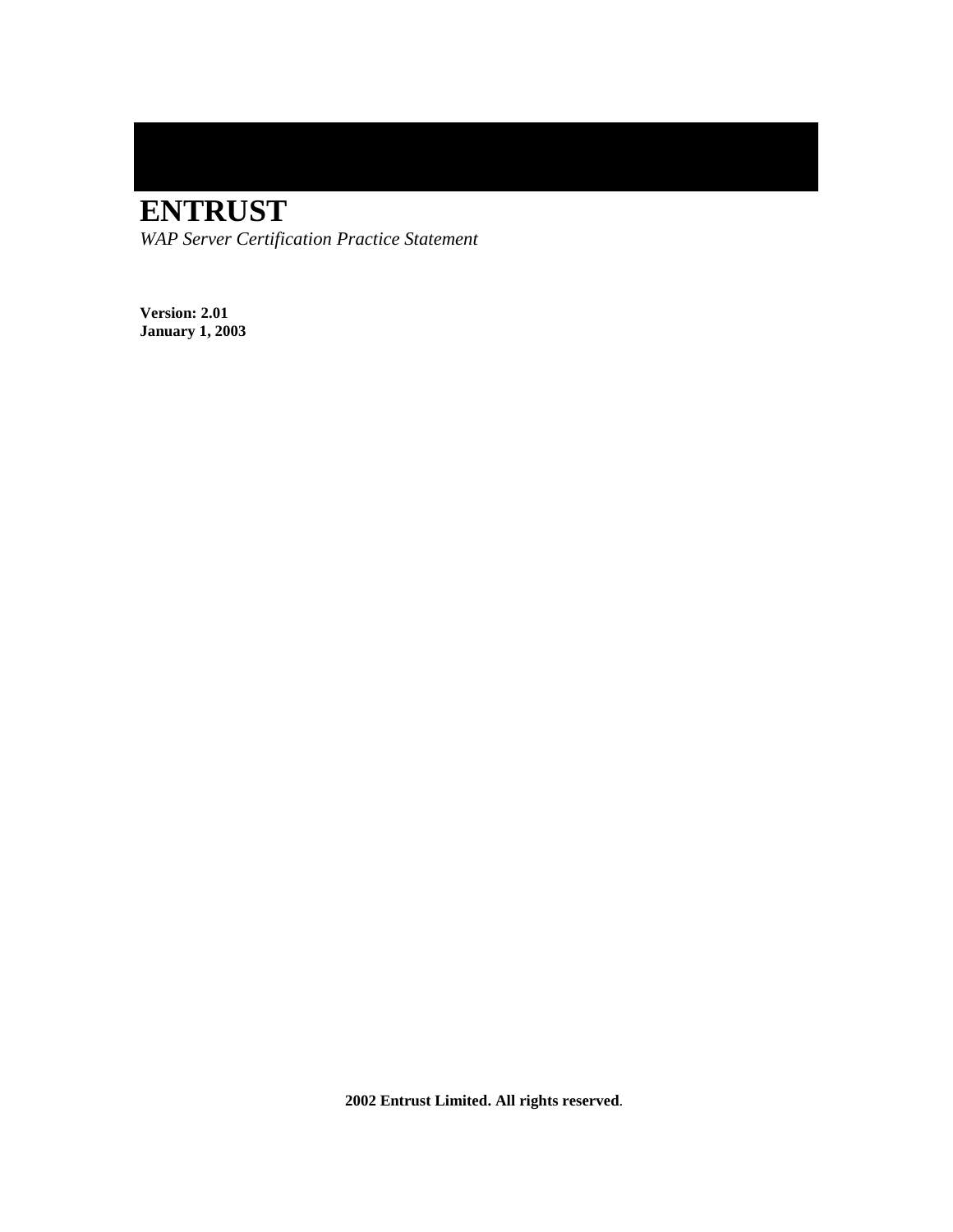## **Revision History**

| <b>Issue</b> | <b>Date</b>       | <b>Changes in this Revision</b>                 |
|--------------|-------------------|-------------------------------------------------|
| 1.0          | December 15, 1999 | Initial version.                                |
| 2.0          | July 1, 2000      | Addition of provisions dealing with subordinate |
|              |                   | entities (such as third party registration      |
|              |                   | authorities) in the Entrust WAP Server public   |
|              |                   | key infrastructure. Revision of numerous other  |
|              |                   | terms and conditions.                           |
| 2.01         | January 1, 2003   | Entrust legal name change.                      |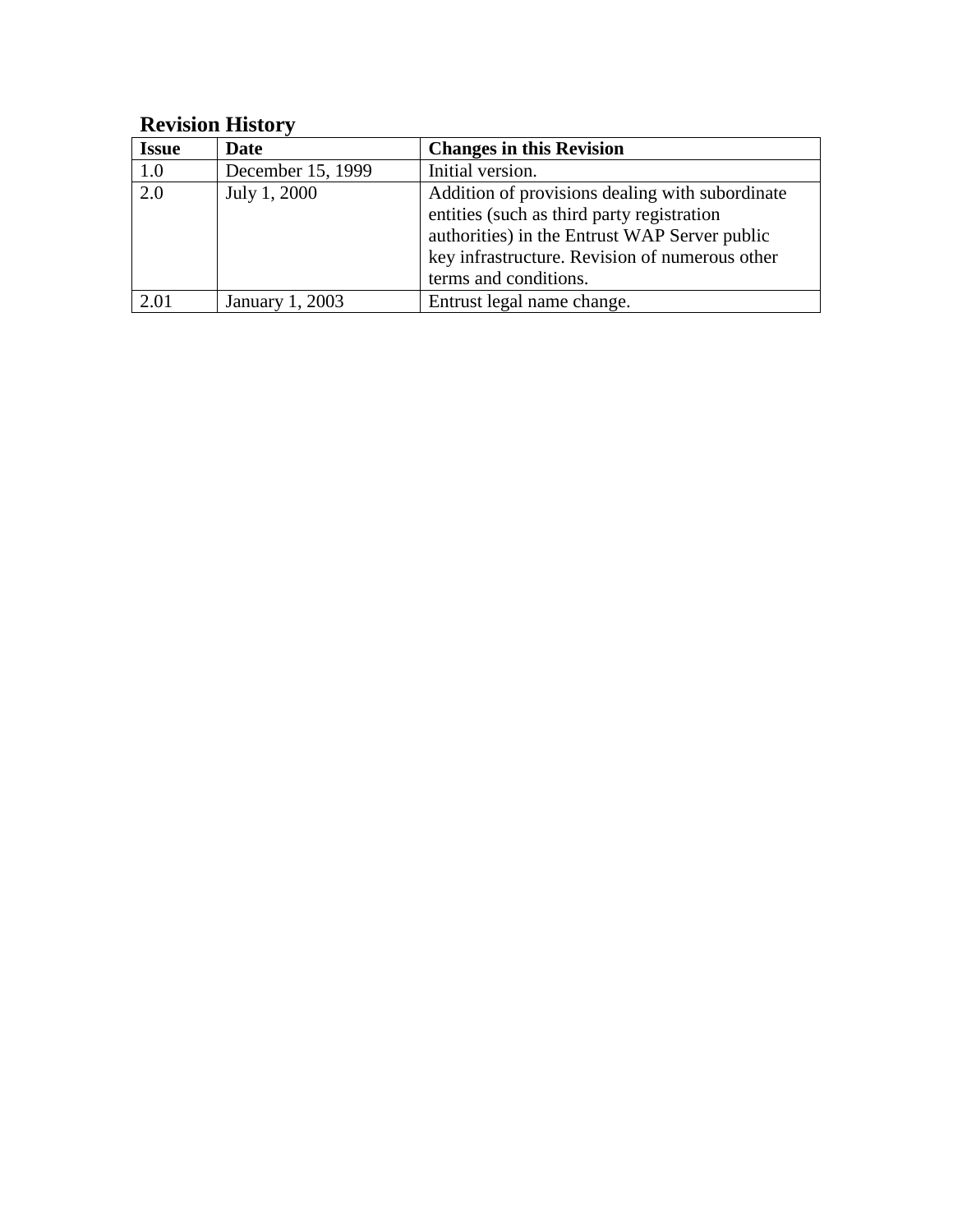## **TABLE OF CONTENTS**

|    | 1.1           |  |
|----|---------------|--|
|    | 1.2           |  |
|    | 1.3           |  |
|    | 1.3.1         |  |
|    | 1.3.2         |  |
|    | 1.3.3         |  |
|    | 1.3.4         |  |
|    | $1.4^{\circ}$ |  |
|    | 1.4.1         |  |
|    | 1.4.2         |  |
| 2. |               |  |
|    | 2.1           |  |
|    |               |  |
|    |               |  |
|    |               |  |
|    |               |  |
|    |               |  |
|    |               |  |
|    |               |  |
|    |               |  |
|    |               |  |
|    |               |  |
|    |               |  |
|    |               |  |
|    |               |  |
|    |               |  |
|    |               |  |
|    |               |  |
|    |               |  |
|    |               |  |
|    |               |  |
|    |               |  |
|    |               |  |
|    |               |  |
|    |               |  |
|    |               |  |
|    |               |  |
|    |               |  |
|    |               |  |
|    |               |  |
|    |               |  |
|    |               |  |
|    |               |  |
|    |               |  |
|    |               |  |
|    |               |  |
|    |               |  |
|    |               |  |
|    |               |  |
|    |               |  |
|    |               |  |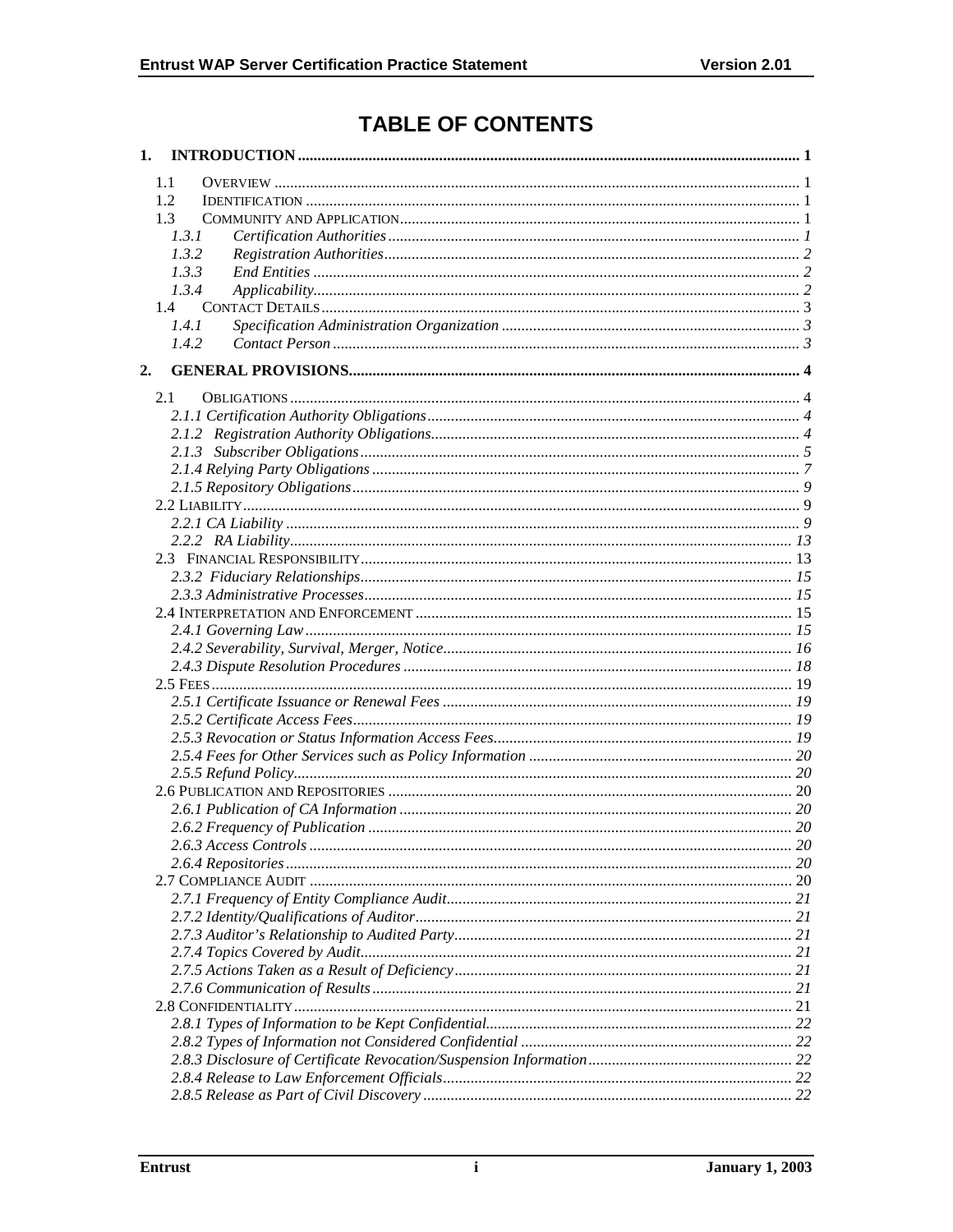| 3. |                                                                               |  |
|----|-------------------------------------------------------------------------------|--|
|    |                                                                               |  |
|    |                                                                               |  |
|    |                                                                               |  |
|    |                                                                               |  |
|    |                                                                               |  |
|    |                                                                               |  |
|    |                                                                               |  |
|    |                                                                               |  |
|    |                                                                               |  |
|    |                                                                               |  |
|    |                                                                               |  |
|    |                                                                               |  |
|    |                                                                               |  |
|    |                                                                               |  |
|    |                                                                               |  |
| 4. |                                                                               |  |
|    |                                                                               |  |
|    |                                                                               |  |
|    |                                                                               |  |
|    |                                                                               |  |
|    |                                                                               |  |
|    |                                                                               |  |
|    |                                                                               |  |
|    |                                                                               |  |
|    |                                                                               |  |
|    |                                                                               |  |
|    |                                                                               |  |
|    |                                                                               |  |
|    |                                                                               |  |
|    |                                                                               |  |
|    |                                                                               |  |
|    |                                                                               |  |
|    |                                                                               |  |
|    |                                                                               |  |
|    |                                                                               |  |
|    | 4.4.14 Checking Requirements For Other Forms of Revocation Advertisements  30 |  |
|    |                                                                               |  |
|    |                                                                               |  |
|    |                                                                               |  |
|    |                                                                               |  |
|    |                                                                               |  |
|    |                                                                               |  |
|    |                                                                               |  |
| 5. | PHYSICAL, PROCEDURAL, AND PERSONNEL SECURITY CONTROLS 32                      |  |
|    |                                                                               |  |
|    |                                                                               |  |
|    |                                                                               |  |
|    |                                                                               |  |
|    |                                                                               |  |
|    |                                                                               |  |
|    |                                                                               |  |
|    |                                                                               |  |
|    |                                                                               |  |
|    |                                                                               |  |
|    |                                                                               |  |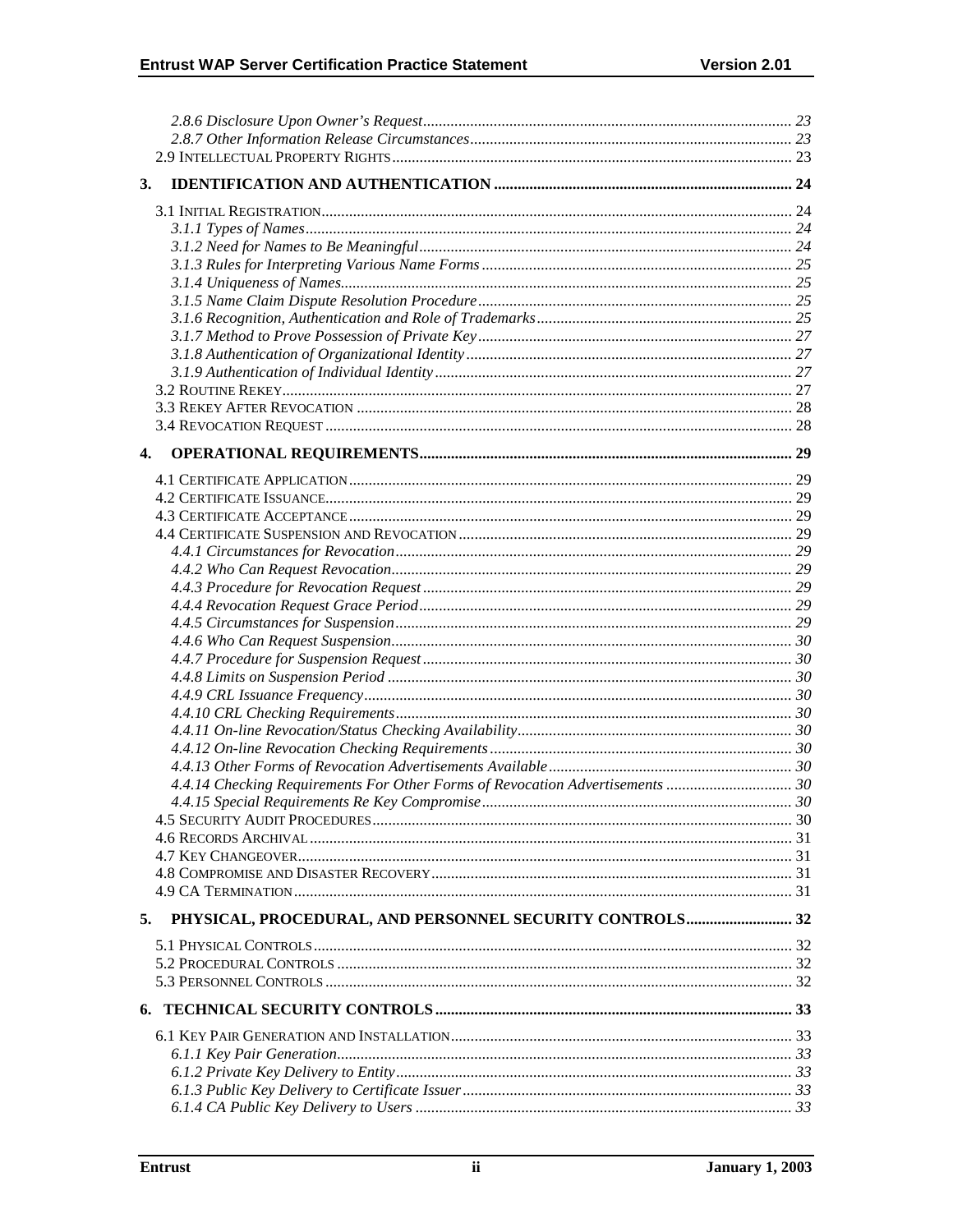| 7.  |  |
|-----|--|
|     |  |
|     |  |
| 8.  |  |
| 8.1 |  |
|     |  |
|     |  |
|     |  |
| 9.  |  |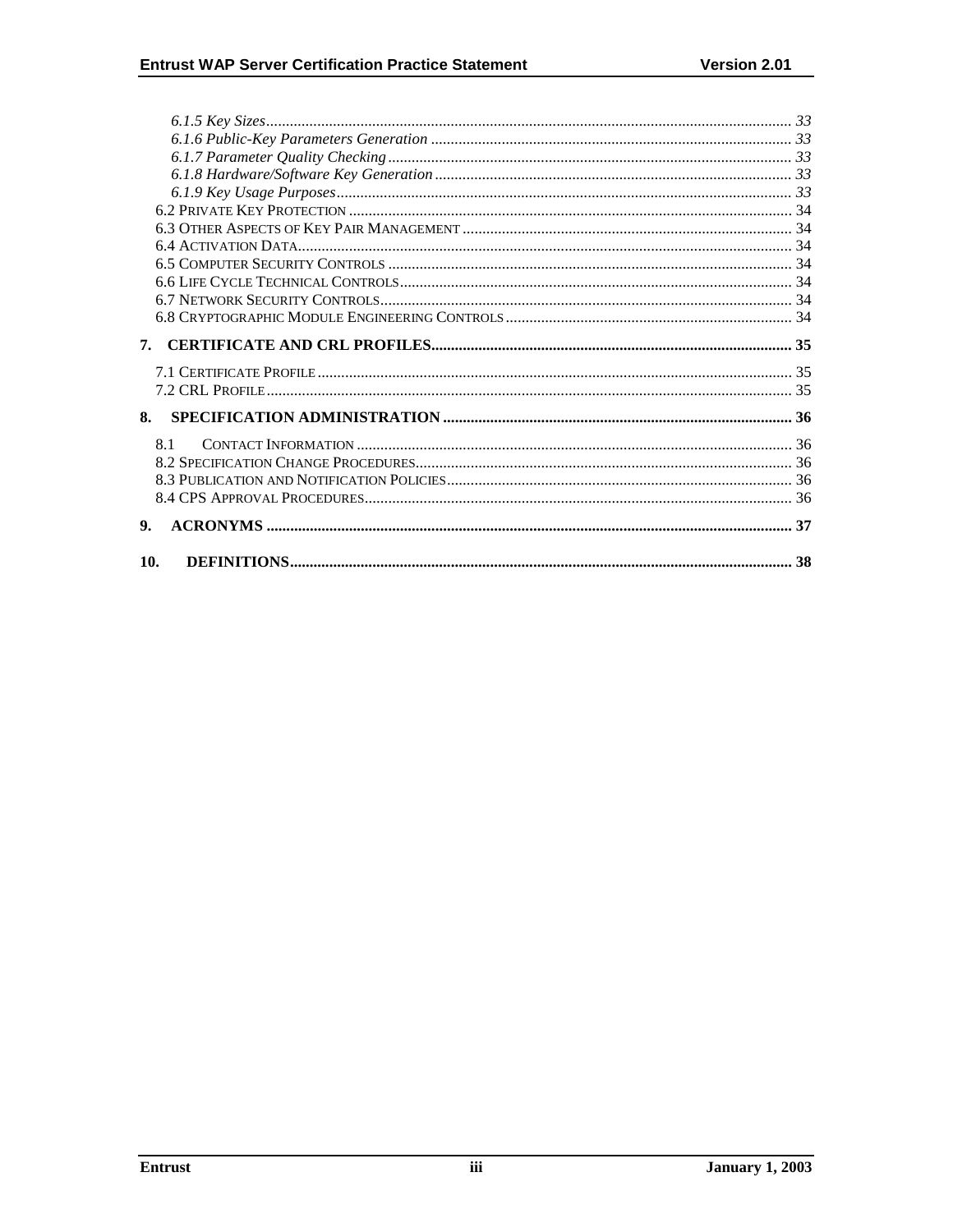## <span id="page-5-0"></span>**1. Introduction**

The Entrust WAP Server Certification Authorities issue Entrust WAP Server Certificates to support more secure communications between Wireless Application Protocol servers and mobile devices using the Wireless Transport Layer Security protocol. Entrust uses Entrust's award winning Entrust PKI<sup>™</sup> family of software products to provide standards-compliant digital certificates that enable more secure wireless communications.

## **1.1 Overview**

This Entrust WAP Server Certification Practice Statement describes the practices and procedures of (i) the Entrust WAP Server Certification Authorities, and (ii) Registration Authorities operating under the Entrust WAP Server Certification Authorities. This Entrust WAP Server Certification Practice Statement also describes the terms and conditions under which Entrust makes Certification Authority and Registration Authority services available in respect to Entrust WAP Server Certificates. This Entrust WAP Server Certification Practice Statement is applicable to all persons, entities, and organizations, including, without limitation, all Applicants, Subscribers, Relying Parties, Resellers, Comarketers and any other persons, entities, or organizations that have a relationship with (i) Entrust in respect to Entrust WAP Server Certificates and/or any services provided by Entrust in respect to Entrust WAP Server Certificates, or (ii) any Registration Authorities operating under an Entrust Certification Authority, or any Resellers or Co-marketers providing any services in respect to Entrust WAP Server Certificates. This Entrust WAP Server Certification Practice Statement is incorporated by reference into all Entrust WAP Server Certificates issued by an Entrust WAP Server Certification Authorities. This Entrust WAP Server Certification Practice Statement provides Applicants, Subscribers, Relying Parties, Resellers, Co-marketers and other persons, entities, and organizations with a statement of the practices and procedures of the Entrust WAP Server Certification Authorities and also of the Registration Authorities operating under the Entrust WAP Server Certification Authorities. This Entrust WAP Server Certification Practice Statement also provides a statement of the rights and obligations of Entrust, any third parties that are operating Registration Authorities under the Entrust WAP Server Certification Authorities, Applicants, Subscribers, Relying Parties, Resellers, Co-marketers and any other persons, entities, or organizations that may use or rely on Entrust WAP Server Certificates or have a relationship with an Entrust WAP Server Certification Authority or a Registration Authority operating under an Entrust WAP Server Certification Authority in respect to Entrust WAP Server Certificates and/or any services in respect to Entrust WAP Server Certificates.

## **1.2 Identification**

This document is called the Entrust WAP Server Certification Practice Statement.

## **1.3 Community and Application**

Use of Entrust WAP Server Certificates is restricted to Wireless Application Protocol servers using the Wireless Transport Layer Security protocol. Any other use of Entrust WAP Server Certificates is prohibited.

## **1.3.1 Certification Authorities**

In the Entrust WAP server public-key infrastructure, Certification Authorities may accept CSRs and Public Keys from Applicants whose identity has been verified as provided herein by an Entrust-operated Registration Authority or by an independent third-party Registration Authority operating under an Entrust WAP Server Certification Authority for the issuance of an Entrust WAP Server Certificate. If an Entrust WAP Server Certificate Application is verified, the verifying Registration Authority will send a request to an Entrust WAP Server Certification Authority for the issuance of an Entrust WAP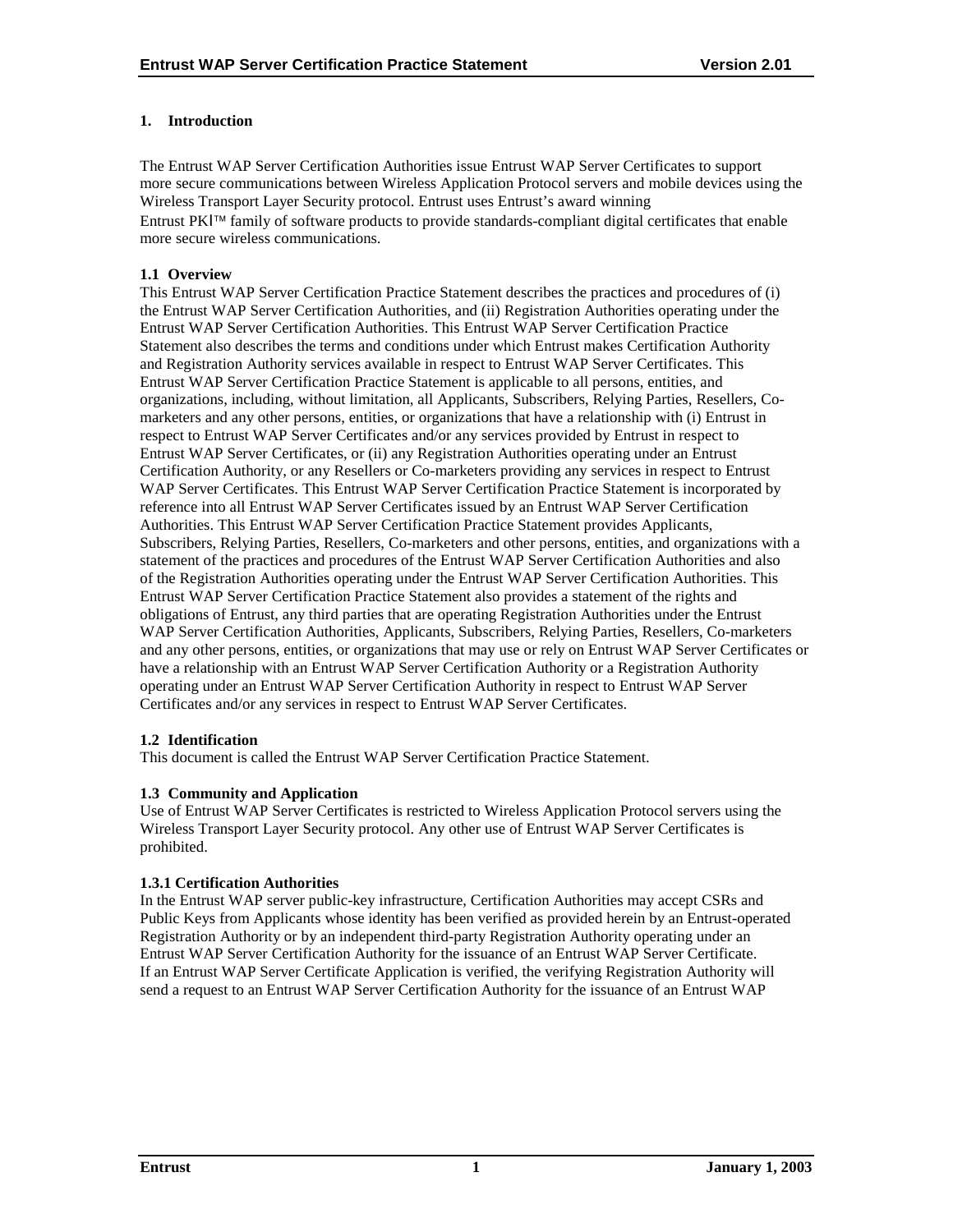<span id="page-6-0"></span>Server Certificate. The Entrust WAP Server Certification Authority will create an Entrust WAP Server Certificate containing the Public Key and identification information contained in the request sent by the Registration Authority to that Entrust WAP Server Certification Authority. The Entrust WAP Server Certificate created in response to the request will be digitally signed by the Entrust WAP Server Certification Authority.

Only Certification Authorities authorized by Entrust are permitted to issue Entrust WAP Server Certificates. In the event that more than one Certification Authority is authorized to issue Entrust WAP Server Certificates, Entrust will post a list of authorized Certification Authorities in the Entrust Repository.

## **1.3.2 Registration Authorities**

In the Entrust WAP server public-key infrastructure, Registration Authorities under the Entrust WAP Server Certification Authorities may accept Entrust WAP Server Certificate Applications from Applicants and perform a limited verification of the information contained in such Entrust WAP Server Certificate Applications. If the information provided is verified according to the procedures established by the Entrust Policy Authority, a Registration Authority operating under an Entrust WAP Server Certification Authority may send a request to such Entrust WAP Server Certification Authority to issue an Entrust WAP Server Certificate to the Applicant.

Only Registration Authorities authorized by Entrust are permitted to submit requests to an Entrust WAP Server Certification Authority for the issuance of Entrust WAP Server Certificates. In the event that more than one Registration Authority is authorized to perform this function for Entrust WAP Server Certificates, Entrust will post a list of authorized Registration Authorities in the Entrust Repository.

## **1.3.3 End Entities**

End entities for the Entrust WAP server public-key infrastructure consist of:

- 1. **Applicants**  An Applicant is a person, entity, or organization that has applied for, but has not yet been issued an Entrust WAP Server Certificate.
- 2. **Subscribers**  A Subscriber is a person, entity, or organization that has been issued an Entrust WAP Server Certificate.
- 3. **Relying Parties**  A Relying Party is a person, entity, or organization that relies on or uses a Entrust WAP Server Certificate and/or any other information provided in an Entrust Repository to verify the identity and Public Key of a Subscriber and/or use such Public Key to send or receive encrypted communications to or from a Subscriber.

## **1.3.4 Applicability**

This Entrust WAP Server Certification Practice Statement is applicable to Entrust WAP Server Certificates issued by Entrust WAP Server Certification Authorities. Entrust WAP Server Certificates are issued by Entrust WAP Server Certification Authorities for use by Wireless Application Protocol servers providing Wireless Transport Layer Security-based services. Entrust WAP Server Certificates conform to Version 1.1 of the WTLS Specification as published by the Wireless Application Protocol Forum Ltd.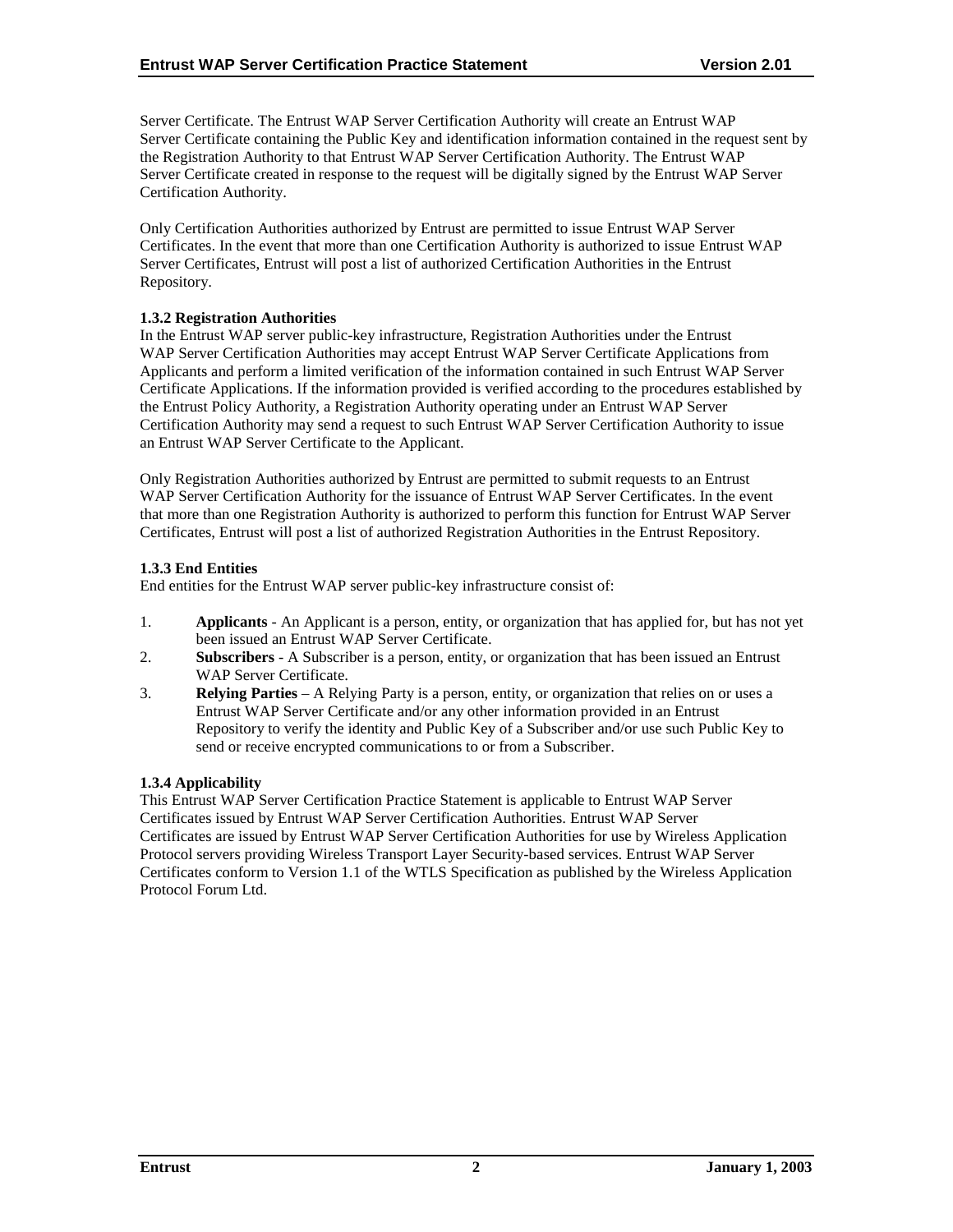## <span id="page-7-0"></span>**1.4 Contact Details**

#### **1.4.1 Specification Administration Organization**

The Entrust WAP Server Certification Practice Statement is administered by the Entrust Operational Authority and is based on the policies established by the Entrust Policy Authority.

## **1.4.2 Contact Person**

The contact information for questions about Entrust WAP Server Certificates is:

Entrust Limited 1000 Innovation Drive Ottawa, Ontario K2K 3E7 Tel: 1-877-368-7483 Fax: 1-877-839-3538 Email: certserv.support@Entrust.com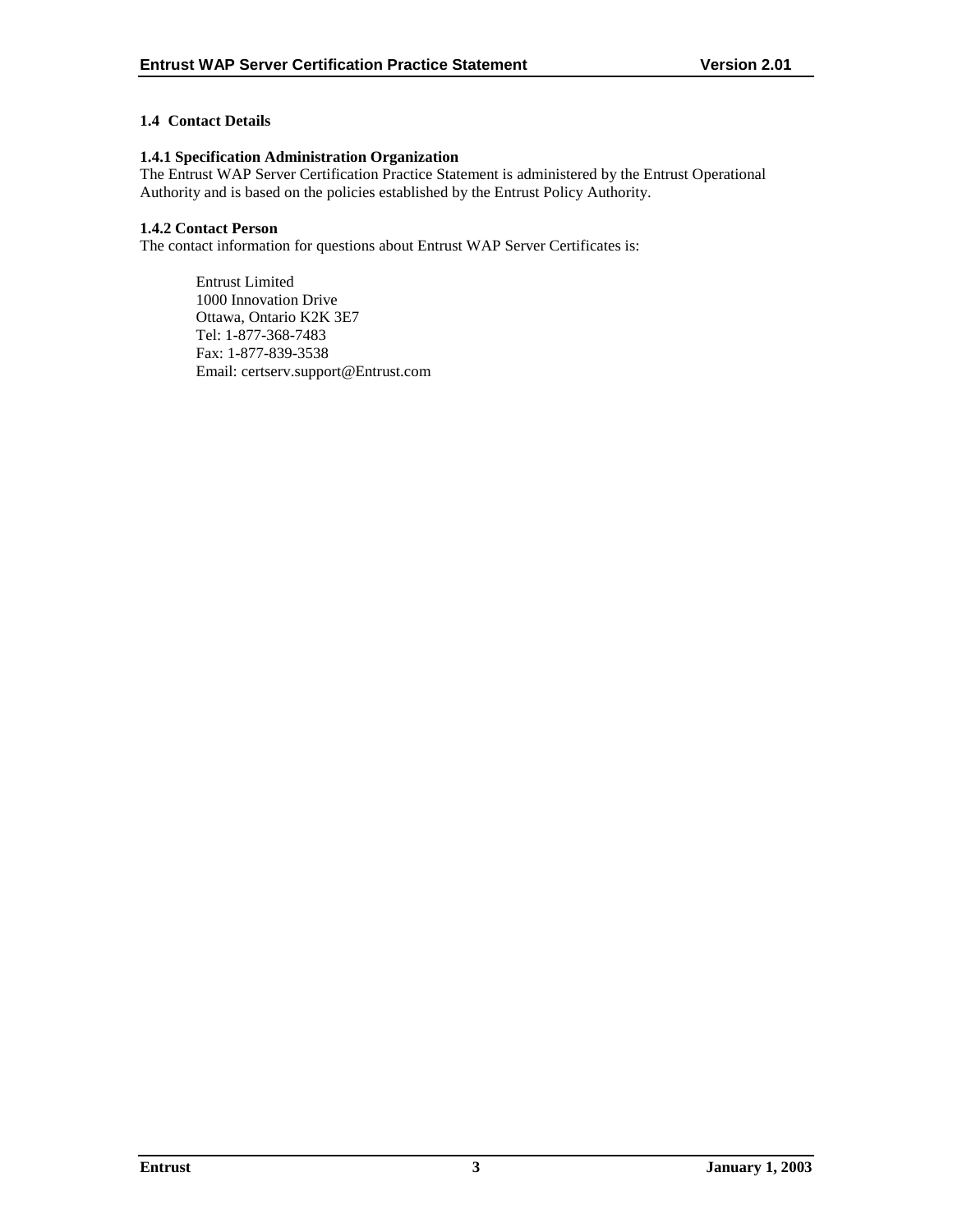## <span id="page-8-0"></span>**2. General Provisions**

## **2.1 Obligations**

## **2.1.1 Certification Authority Obligations**

An Entrust WAP Server Certification Authority shall:

- (i) provide Certification Authority services in accordance with the terms and conditions of the Entrust WAP Server Certification Practice Statement; and
- (ii) upon receipt of a request from a Registration Authority operating under such Entrust WAP Server Certification Authority, issue an Entrust WAP Server Certificate in accordance with the terms and conditions of the Entrust WAP Server Certification Practice Statement.

In operating the Entrust WAP Server Certification Authorities, Entrust may use one or more representatives or agents to perform its obligations under the Entrust WAP Server Certification Practice Statement, any Subscription Agreements, or any Relying Party Agreements, provided that Entrust shall remain responsible for its performance.

## **2.1.2 Registration Authority Obligations**

A Registration Authority operating under an Entrust WAP Server Certification Authority shall:

- (i) receive Entrust WAP Server Certificate Applications in accordance with the terms and conditions of the Entrust WAP Server Certification Practice Statement;
- (ii) perform limited verification of information submitted by Applicants when applying for Entrust WAP Server Certificates, and if such verification is successful, submit a request to an Entrust WAP Server Certification Authority for the issuance of an Entrust WAP Server Certificate, all in accordance with the terms and conditions of the Entrust WAP Server Certification Practice Statement;
- (iii) notify Subscribers, in accordance with the terms and conditions of the Entrust WAP Server Certification Practice Statement, when an Entrust WAP Server Certificate has been issued to them; and
- (iv) notify Subscribers, in accordance with the terms and conditions of the Entrust WAP Server Certification Practice Statement, that an Entrust WAP Server Certificate issued to them will soon expire.

Entrust may use one or more representatives or agents to perform its obligations in respect of an Entrust-operated Registration Authority under the Entrust WAP Server Certification Practice Statement, any Subscription Agreements, or any Relying Party Agreements, provided that Entrust shall remain responsible for the performance of such representatives or agents under the Entrust WAP Server Certification Practice Statement, any Subscription Agreements, or any Relying Party Agreements. Entrust may appoint independent third parties to act as Registration Authorities under an Entrust WAP Server Certification Authority. Such independent third-party Registration Authorities shall be responsible for their performance under the Entrust WAP Server Certification Practice Statement and any Subscription Agreements. Entrust shall not be responsible for the performance of such independent third-party Registration Authorities. Independent third-party Registration Authorities may use one or more representatives or agents to perform their obligations when acting as a Registration Authority under an Entrust WAP Server Certification Authority. Independent third-party Registration Authorities shall remain responsible for the performance of such representatives or agents under the Entrust WAP Server Certification Practice Statement and any Subscription Agreements. Entrust may appoint Resellers and Co-marketers for Entrust WAP Server Certificates and services provided in respect to Entrust WAP Server Certificates. Such Resellers and Co-marketers shall be responsible for their performance under the Entrust WAP Server Certification Practice Statement and any Subscription Agreements. Entrust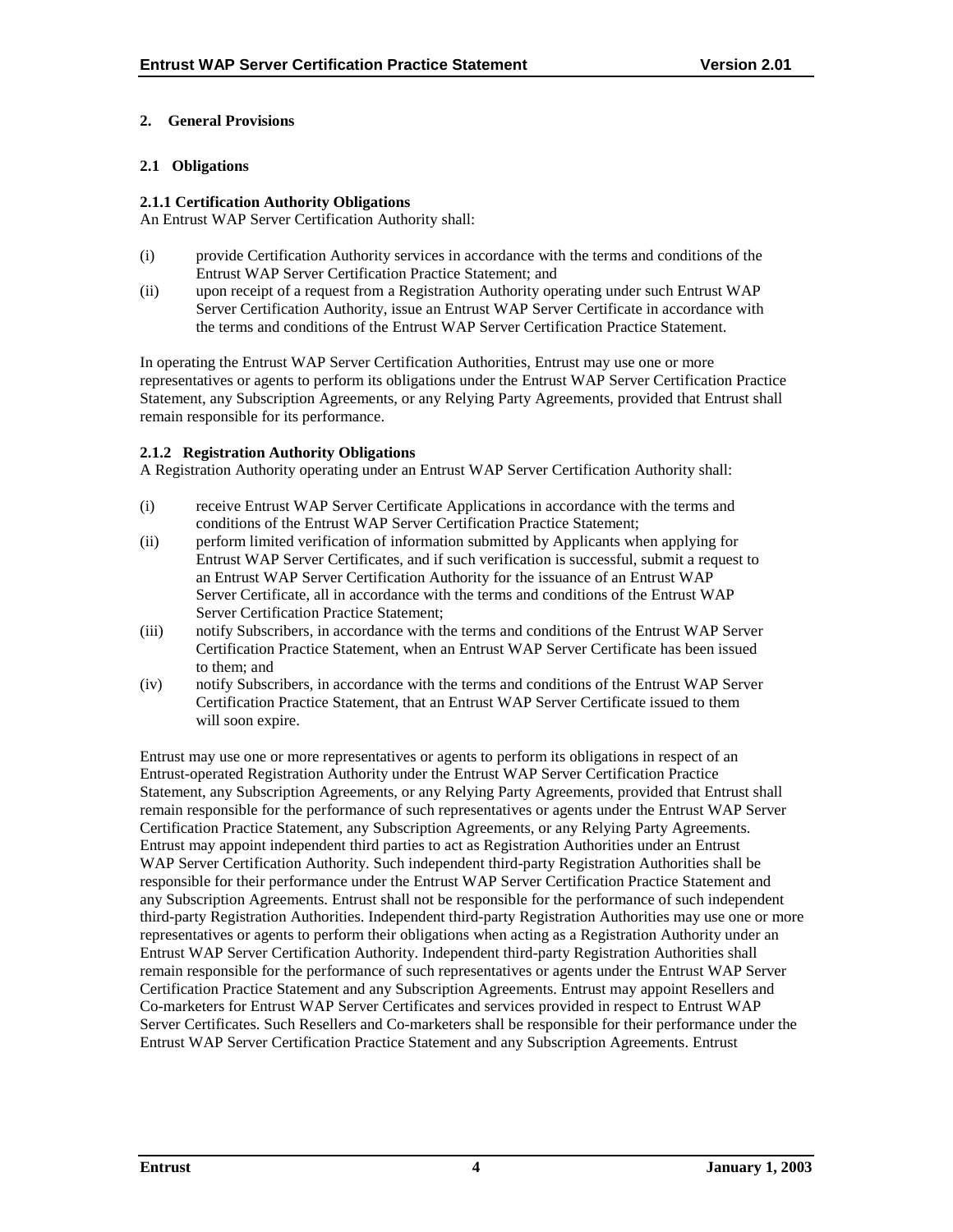<span id="page-9-0"></span>shall not be responsible for the performance of any such Resellers and Co-marketers. Resellers and Comarketers may use one or more representatives or agents to perform their obligations under the Entrust WAP Server Certification Practice Statement and any Subscription Agreements. Resellers and Comarketers shall remain responsible for the performance of such representatives or agents under the Entrust WAP Server Certification Practice Statement and any Subscription Agreements. Independent third-party Registration Authorities, Resellers, and Co-marketers shall be entitled to receive all of the benefit of all (i) disclaimers of representations, warranties, and conditions, (ii) limitations of liability, (iii) representations and warranties from Applicants, Subscribers, and Relying Parties, and (iv) indemnities from Applicants, Subscribers, and Relying Parties, set forth in this Entrust WAP Server Certification Practice Statement or set forth in any Subscription Agreements.

## **2.1.3 Subscriber Obligations**

Subscribers and Applicants shall:

- (i) understand and, if necessary, receive proper education in the use of Public-Key cryptography and Certificates including Entrust WAP Server Certificates;
- (ii) provide, in any communications with Entrust or an independent third-party Registration Authority, correct information with no errors, misrepresentations, or omissions;
- (iii) generate a new, secure, and cryptographically sound Key Pair to be used in association with the Subscriber's Entrust WAP Server Certificate or Applicant's Entrust WAP Server Certificate Application;
- (iv) read and agree to all terms and conditions of the Entrust WAP Server Certification Practice Statement and Subscription Agreement;
- (v) refrain from modifying the contents of an Entrust WAP Server Certificate;
- (vi) use Entrust WAP Server Certificates exclusively for legal and authorized purposes in accordance with the terms and conditions of the Entrust WAP Server Certification Practice Statement and applicable laws;
- (vii) only use an Entrust WAP Server Certificate on behalf of the person, entity, or organization listed as the Subject in such Entrust WAP Server Certificate;
- (viii) protect the Subscriber's or Applicant's Private Keys by storing them either on a hardware token or a disk and further by storing that device separately from the Subscriber's or Applicant's computer, when not in use;
- (ix) notify Entrust or, if Applicant submitted its Entrust WAP Server Certificate Application to an independent third-party Registration Authority, such independent third-party Registration Authority, as soon as reasonably practicable of any change to any information included in the Applicant's Entrust WAP Server Certificate Application or any change in any circumstances that would make the information in the Applicant's Entrust WAP Server Certificate Application misleading or inaccurate;
- (x) notify Entrust or, if Subscriber received its Entrust WAP Server Certificate through an independent third-party Registration Authority, such independent third-party Registration Authority, as soon as reasonably practicable of any change to any information included in the Subscriber's Entrust WAP Server Certificate or any change in any circumstances that would make the information in the Subscriber's Entrust WAP Server Certificate misleading or inaccurate;
- (xi) immediately cease to use an Entrust WAP Server Certificate if any information included in the Subscriber's Entrust WAP Server Certificate or if any change in any circumstances would make the information in the Subscriber's Entrust WAP Server Certificate misleading or inaccurate;
- (xii) notify Entrust or, if Subscriber received its Entrust WAP Server Certificate from an independent third-party Registration Authority, such independent third-party Registration Authority, immediately of any suspected or actual Compromise of the Subscriber's or Applicant's Private Keys;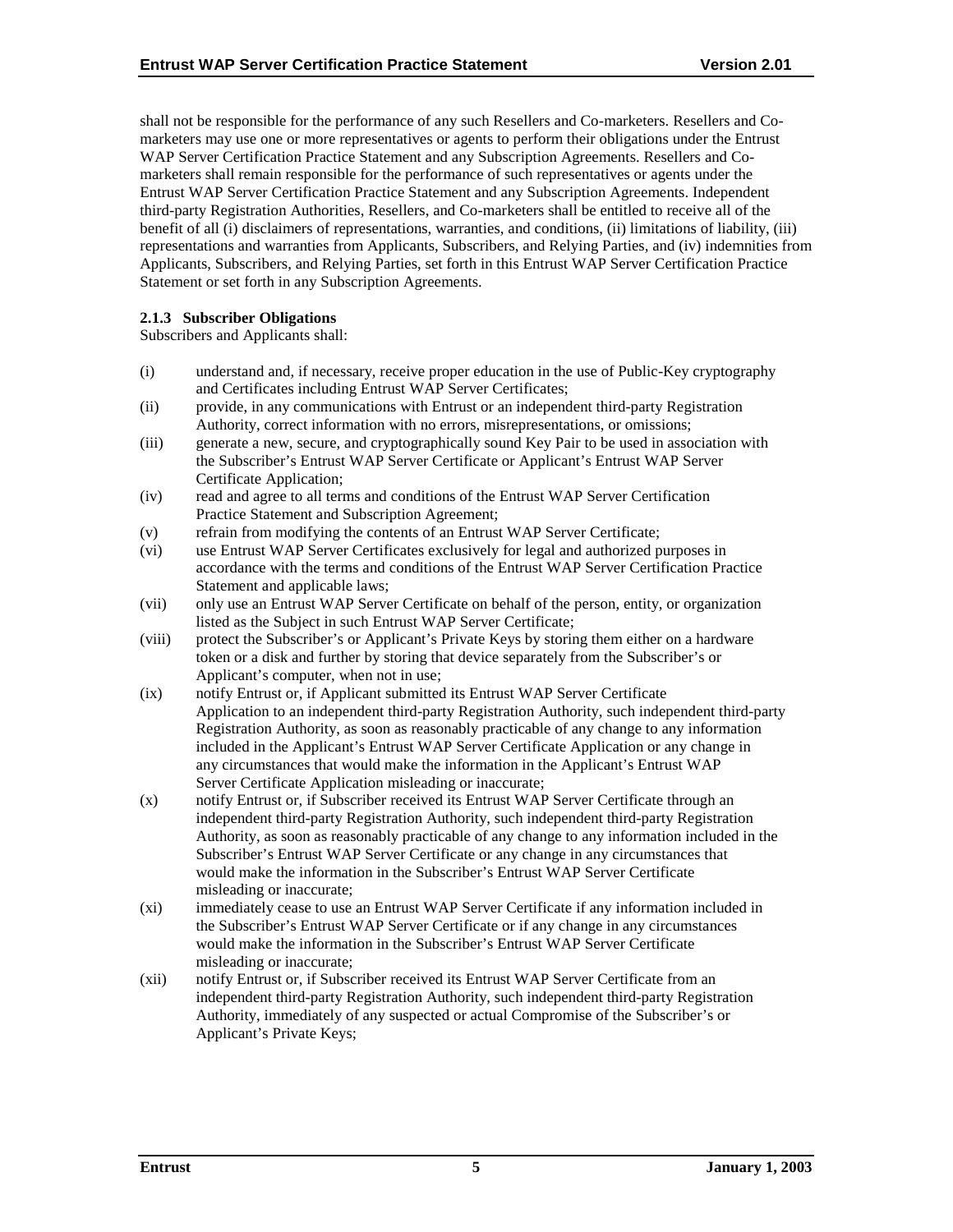- (xiii) immediately cease to use the Subscriber's Entrust WAP Server Certificate upon (a) expiration of such Entrust WAP Server Certificate, or (b) any suspected or actual Compromise of the Private Key corresponding to the Public Key in such Entrust WAP Server Certificate, and remove such Entrust WAP Server Certificate from the devices and/or software in which it has been installed;
- (xiv) only use the Subscriber's Entrust WAP Server Certificate on one (1) Wireless Application Protocol server at any given time;
- (xv) refrain from using the Subscriber's Private Key corresponding to the Public Key in the Subscriber's Entrust WAP Server Certificate to sign other Certificates; and
- (xvi) use the Subscriber's or Applicant's own judgment about whether it is appropriate given the level of security and trust provided by Entrust WAP Server Certificates to use an Entrust WAP Server Certificate in any given circumstance.

Entrust WAP Server Certificates and related information may be subject to export, import, and/or use restrictions. Subscribers shall comply with all laws and regulations applicable to a Subscriber's right to export, import, and/or use Entrust WAP Server Certificates or related information. Subscribers shall be responsible for procuring all required licenses and permissions for any export, import, and/or use of Entrust WAP Server Certificates or related information. Certain cryptographic techniques, software, hardware, and firmware ("Technology") that may be used in processing or in conjunction with Entrust WAP Server Certificates may be subject to export, import, and/or use restrictions. Subscribers shall comply with all laws and regulations applicable to a Subscriber's right to export, import, and/or use such Technology or related information. Subscribers shall be responsible for procuring all required licenses and permissions for any export, import, and/or use of such Technology or related information.

## **2.1.3.1 Subscriber and Applicant Representations and Warranties**

Subscribers and Applicants represent and warrant to Entrust that:

- (i) all information provided by the Subscriber or Applicant to Entrust or to any independent third-party Registration Authorities is correct and does not contain any errors, omissions, or misrepresentations;
- (ii) the Private Key corresponding to the Public Key submitted by the Subscriber and/or Applicant in connection with an Entrust WAP Server Certificate Application was created using sound cryptographic techniques and has not been Compromised;
- (iii) any information provided to Entrust or to any independent third-party Registration Authorities by the Subscriber and/or Applicant in connection with an Entrust WAP Server Certificate Application does not infringe, misappropriate, dilute, unfairly compete with, or otherwise violate the intellectual property, or other rights of any person, entity, or organization in any jurisdiction;
- (iv) the Applicant shall notify Entrust or, if the Applicant submitted its Entrust WAP Server Certificate Application to an independent third-party Registration Authority, such independent third-party Registration Authority, as soon as practicable if any information included in the Applicant's Entrust WAP Server Certificate Application changes or if any change in any circumstances would make the information in the Applicant's Entrust WAP Server Certificate Application misleading or inaccurate;
- (v) the Subscriber shall immediately cease to use the Subscriber's Entrust WAP Server Certificate if any information included in the Subscriber's Entrust WAP Server Certificate changes or if any change in any circumstances would make the information in the Subscriber's Entrust WAP Server Certificate misleading or inaccurate;
- (vi) the Subscriber shall immediately cease to use the Subscriber's Entrust WAP Server Certificate upon (a) expiration of such Entrust WAP Server Certificate, or (b) any suspected or actual Compromise of the Private Key corresponding to the Public Key in such Entrust WAP Server Certificate, and shall remove such Entrust WAP Server Certificate from the devices and/or software in which it has been installed; and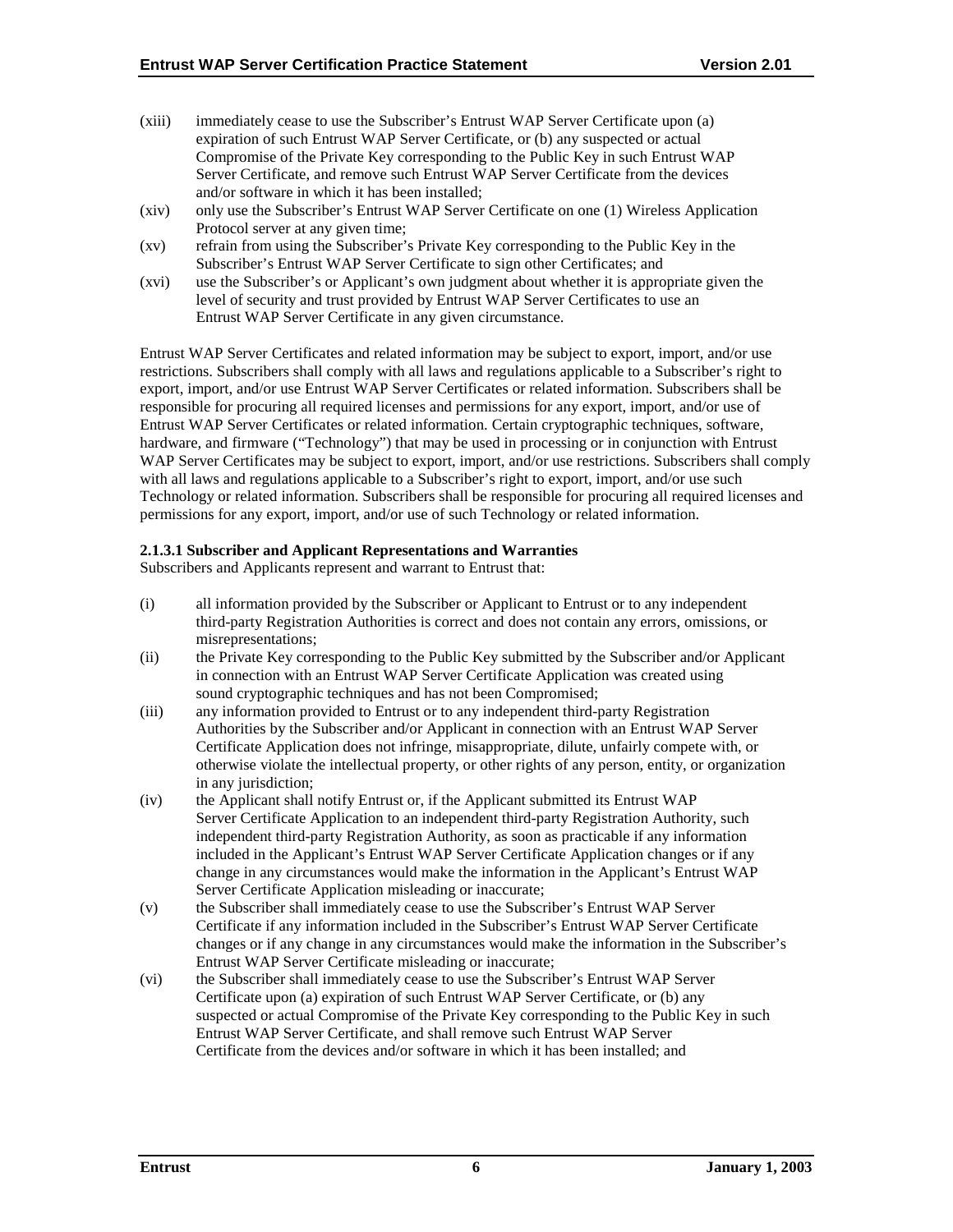<span id="page-11-0"></span>(vii) the Subscriber and/or Applicant will not use Entrust WAP Server Certificates for any hazardous or unlawful (including tortious) activities.

**APPLICANTS AND SUBSCRIBERS SPECIFICALLY ACKNOWLEDGE THAT REVOCATION OF CERTIFICATES IS NOT SUPPORTED IN VERSION 1.1 OF THE WTLS SPECIFICATION AS PUBLISHED BY THE WIRELESS APPLICATION PROTOCOL FORUM LTD., AND ACCORDINGLY AN ENTRUST WAP SERVER CERTIFICATE MAY CONTAIN (I) INFORMATION THAT HAS CHANGED OR THAT HAS BEEN DETERMINED SUBSEQUENT TO ISSUANCE TO BE INVALID, OR (II) A PUBLIC KEY THAT CORRESPONDS TO A PRIVATE KEY THAT HAS BEEN COMPROMISED. APPLICANTS AND SUBSCRIBERS ALSO SPECIFICALLY ACKNOWLEDGE THAT THE ENTRUST WAP SERVER CERTIFICATION AUTHORITY WILL NOT BE ABLE TO REVOKE AN ENTRUST WAP SERVER CERTIFICATE IF THERE IS ANY CHANGE IN THE INFORMATION IN SUCH ENTRUST WAP SERVER CERTIFICATE, IF IT IS SUBSEQUENTLY DISCOVERED THAT THE INFORMATION IN SUCH ENTRUST WAP SERVER CERTIFICATE IS INVALID, IF THE PRIVATE KEY CORRESPONDING TO THE PUBLIC KEY IN AN ENTRUST WAP SERVER CERTIFICATE HAS BEEN COMPROMISED, OR IF THE ENTRUST WAP SERVER CERTIFICATION AUTHORITIES' PRIVATE KEY HAS BEEN COMPROMISED. APPLICANTS AND SUBSCRIBERS ACKNOWLEDGE THAT ENTRUST WAP SERVER CERTIFICATION AUTHORITIES WILL BE UNABLE TO REVOKE AN ENTRUST WAP SERVER CERTIFICATE EVEN IF THE ENTRUST WAP SERVER CERTIFICATION AUTHORITIES ARE AWARE OF ANY SUCH CHANGE, INVALIDITY, OR COMPROMISE. APPLICANTS AND SUBSCRIBERS ACKNOWLEDGE THAT AN APPLICANT'S DECISION TO APPLY FOR AN ENTRUST WAP SERVER CERTIFICATE AND A SUBSCRIBER'S DECISION TO USE AN ENTRUST WAP SERVER CERTIFICATE SHALL HAVE BEEN MADE HAVING TAKEN INTO CONSIDERATION SUCH LIMITATIONS WITH RESPECT TO REVOCATION AND CHANGED OR INVALID INFORMATION OR POSSIBLE COMPROMISE.** 

#### **2.1.3.2 Subscriber Notice Requirements**

Subscriber shall display the following notice in a prominent location on Subscriber's WAP server that may be viewed by Relying Parties (for example, in the "legal" or "disclaimers" section of Subscriber's WAP server):

"Reliance on Entrust WAP Server Certificates ("WAP Cert(s)") is governed by the terms of the Entrust WAP Server Certification Practice Statement (the "WAP CPS") (www.entrust.net/WAPCPS) and the Relying Party Agreement (www.entrust.net/customer/waprelyingparty.htm). Reliance on a WAP Cert shall constitute acceptance of such terms."

## **2.1.4 Relying Party Obligations**

Relying Parties shall:

- (i) understand and, if necessary, receive proper education in the use of Public-Key cryptography and Certificates including Entrust WAP Server Certificates;
- (ii) read and agree to all terms and conditions of the Entrust WAP Server Certification Practice Statement and the Relying Party Agreement;
- (iii) trust and make use of an Entrust WAP Server Certificate only if the Entrust WAP Server Certificate has not expired and if a proper chain of trust can be established to a trustworthy root; and
- (iv) make their own judgment and rely on an Entrust WAP Server Certificate only if such reliance is reasonable in the circumstances, including determining whether such reliance is reasonable given the nature of the security and trust provided by an Entrust WAP Server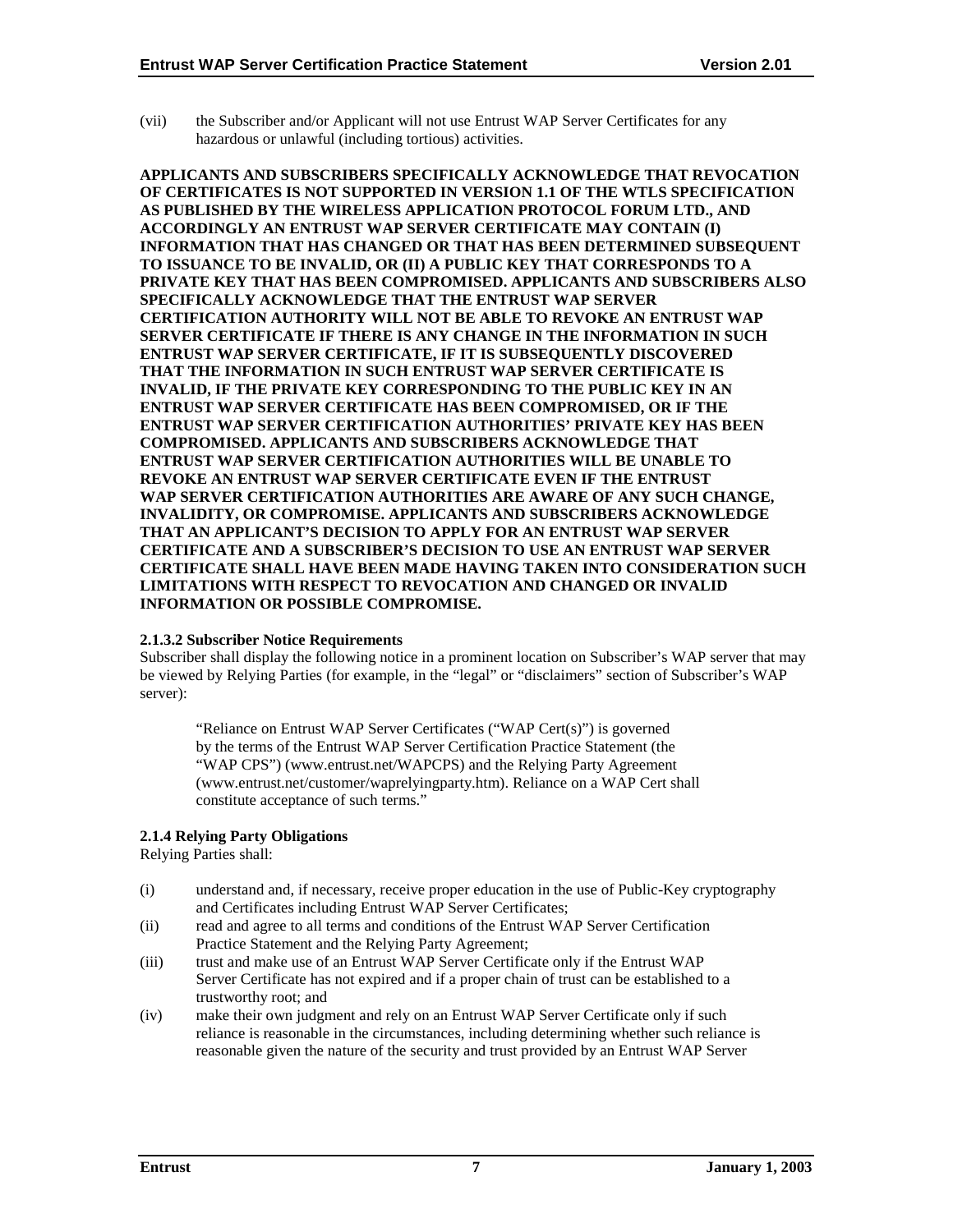Certificate and the value of any transaction that may involve the use of an Entrust WAP Server Certificate.

**RELYING PARTIES SPECIFICALLY ACKNOWLEDGE THAT REVOCATION OF CERTIFICATES IS NOT SUPPORTED IN VERSION 1.1 OF THE WTLS SPECIFICATION AS PUBLISHED BY THE WIRELESS APPLICATION PROTOCOL FORUM LTD., AND ACCORDINGLY AN ENTRUST WAP SERVER CERTIFICATE MAY CONTAIN (I) INFORMATION THAT HAS CHANGED OR THAT HAS BEEN DETERMINED SUBSEQUENT TO ISSUANCE TO BE INVALID, OR (II) A PUBLIC KEY THAT CORRESPONDS TO A PRIVATE KEY THAT HAS BEEN COMPROMISED. RELYING PARTIES ALSO SPECIFICALLY ACKNOWLEDGE THAT THE ENTRUST WAP SERVER CERTIFICATION AUTHORITY WILL NOT BE ABLE TO REVOKE AN ENTRUST WAP SERVER CERTIFICATE IF THERE IS ANY CHANGE IN THE INFORMATION IN SUCH ENTRUST WAP SERVER CERTIFICATE, IF IT IS SUBSEQUENTLY DISCOVERED THAT THE INFORMATION IN SUCH ENTRUST WAP SERVER CERTIFICATE IS INVALID, IF THE PRIVATE KEY CORRESPONDING TO THE PUBLIC KEY IN AN ENTRUST WAP SERVER CERTIFICATE HAS BEEN COMPROMISED, OR IF THE ENTRUST WAP SERVER CERTIFICATION AUTHORITIES' PRIVATE KEY HAS BEEN COMPROMISED. RELYING PARTIES ACKNOWLEDGE THAT THE ENTRUST WAP SERVER CERTIFICATION AUTHORITIES WILL BE UNABLE TO REVOKE SUCH ENTRUST WAP SERVER CERTIFICATE EVEN IF THE ENTRUST WAP SERVER CERTIFICATION AUTHORITIES ARE AWARE OF SUCH CHANGE, INVALIDITY, OR COMPROMISE. RELYING PARTIES ACKNOWLEDGE THAT A RELYING PARTY'S DECISION TO USE AN ENTRUST WAP SERVER CERTIFICATE SHALL HAVE BEEN MADE HAVING TAKEN INTO CONSIDERATION SUCH LIMITATIONS WITH RESPECT TO REVOCATION AND CHANGED OR INVALID INFORMATION OR POSSIBLE COMPROMISE.** 

Entrust WAP Server Certificates and related information may be subject to export, import, and/or use restrictions. Relying Parties shall comply with all laws and regulations applicable to a Relying Party's right to use Entrust WAP Server Certificates and/or related information. Relying Parties shall be responsible for procuring all required licenses and permissions for any export, import, or use of Entrust WAP Server Certificates and/or related information. Certain cryptographic techniques, software, hardware, and firmware ("Technology") that may be used in processing or in conjunction with Entrust WAP Server Certificates may be subject to export, import, and/or use restrictions. Relying Parties shall comply with all laws and regulations applicable to a Relying Party's right to export, import, and/or use such Technology or related information. Relying Parties shall be responsible for procuring all required licenses and permissions for any export, import, and/or use of such Technology or related information.

## **2.1.4.1 Relying Party Representations and Warranties**

Relying Parties represent and warrant to Entrust that:

- (i) the Relying Party shall properly validate an Entrust WAP Server Certificate before making a determination about whether to rely on such Entrust WAP Server Certificate, including confirmation that the Entrust WAP Server Certificate has not expired and that a proper chain of trust can be established to a trustworthy root;
- (ii) the Relying Party shall not rely on an expired Entrust WAP Server Certificate;
- (iii) the Relying Party shall not rely on an Entrust WAP Server Certificate that cannot be validated back to a trustworthy root;
- (iv) the Relying Party shall exercise its own judgment in determining whether it is reasonable under the circumstances to rely on an Entrust WAP Server Certificate, including determining whether such reliance is reasonable given the nature of the security and trust provided by an Entrust WAP Server Certificate and the value of any transaction that may involve the use of an Entrust WAP Server Certificate; and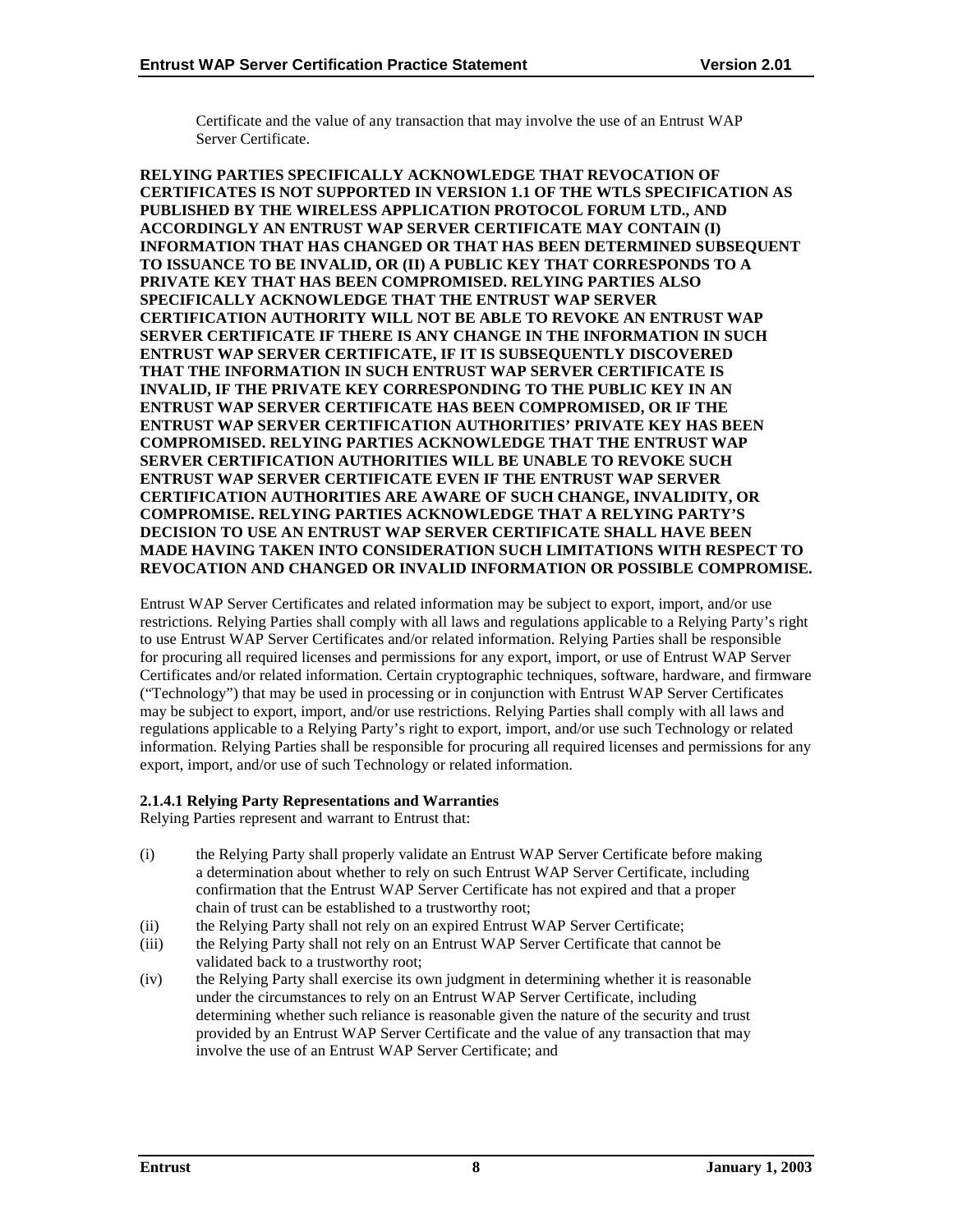<span id="page-13-0"></span>(v) the Relying Party shall not use an Entrust WAP Server Certificate for any hazardous or unlawful (including tortious) activities.

## **2.1.5 Repository Obligations**

An Entrust Repository shall make available a copy of the Entrust WAP Server Certification Practice Statement and other information related to the products and services provided by Entrust WAP Server Certification Authorities and any Registration Authorities operating under the Entrust WAP Server Certification Authorities.

## **2.2 Liability**

**THE MAXIMUM CUMULATIVE LIABILITY OF ENTRUST, ANY INDEPENDENT THIRD-PARTY REGISTRATION AUTHORITIES OPERATING UNDER AN ENTRUST WAP SERVER CERTIFICATION AUTHORITY, RESELLERS, CO-MARKETERS OR ANY SUBCONTRACTORS, DISTRIBUTORS, AGENTS, SUPPLIERS, EMPLOYEES OR DIRECTORS OF ANY OF THE FOREGOING TO ANY APPLICANTS, SUBSCRIBERS, RELYING PARTIES OR ANY OTHER PERSONS, ENTITIES, OR ORGANIZATIONS FOR ANY LOSSES, COSTS, EXPENSES, LIBILITIES, DAMAGES, CLAIMS, OR SETTLEMENT AMOUNTS ARISING OUT OF OR RELATING TO USE OF AN ENTRUST WAP SERVER CERTIFICATE OR ANY SERVICES PROVIDED IN RESPECT TO ANY ENTRUST WAP SERVER CERTIFICATES IS LIMITED BY THIS ENTRUST WAP SERVER CERTIFICATION PRACTICE STATEMENT. THIS ENTRUST WAP SERVER CERTIFICATION PRACTICE STATEMENT ALSO CONTAINS LIMITED WARRANTIES, LIMITATIONS ON LIABILITY, AND DISCLAIMERS OF REPRESENTATIONS, WARRANTIES AND CONDITIONS.** 

## **2.2.1 CA Liability**

## **2.2.1.1 Warranties and Limitations on Warranties**

Entrust makes the following limited warranties to Subscribers with respect to the operation of Entrust WAP Server Certification Authorities:

- (i) Entrust WAP Server Certification Authorities shall provide Repository services consistent with the practices and procedures set forth in this Entrust WAP Server Certification Practice Statement;
- (ii) Entrust WAP Server Certification Authorities shall perform Entrust WAP Server Certificate issuance consistent with the procedures set forth in this Entrust WAP Server Certification Practice Statement.

Notwithstanding the foregoing, in no event does Entrust, any independent third-party Registration Authority operating under an Entrust WAP Server Certification Authority, or any Resellers, Co-marketers, or any subcontractors, distributors, agents, suppliers, employees, or directors of any of the foregoing make any representations, or provide any warranties, or conditions to any Applicants, Subscribers, Relying Parties, or any other persons, entities, or organizations with respect to (i) the techniques used in the generation and storage of the Private Key corresponding to the Public Key in an Entrust WAP Server Certificate, including, whether such Private Key has been Compromised or was generated using sound cryptographic techniques, (ii) the reliability of any cryptographic techniques or methods used in conducting any act, transaction, or process involving or utilizing an Entrust WAP Server Certificate, (iii) any software whatsoever, or (iv) non-repudiation of any Entrust WAP Server Certificate or any transaction facilitated through the use of an Entrust WAP Server Certificate, since such determination is a matter of applicable law.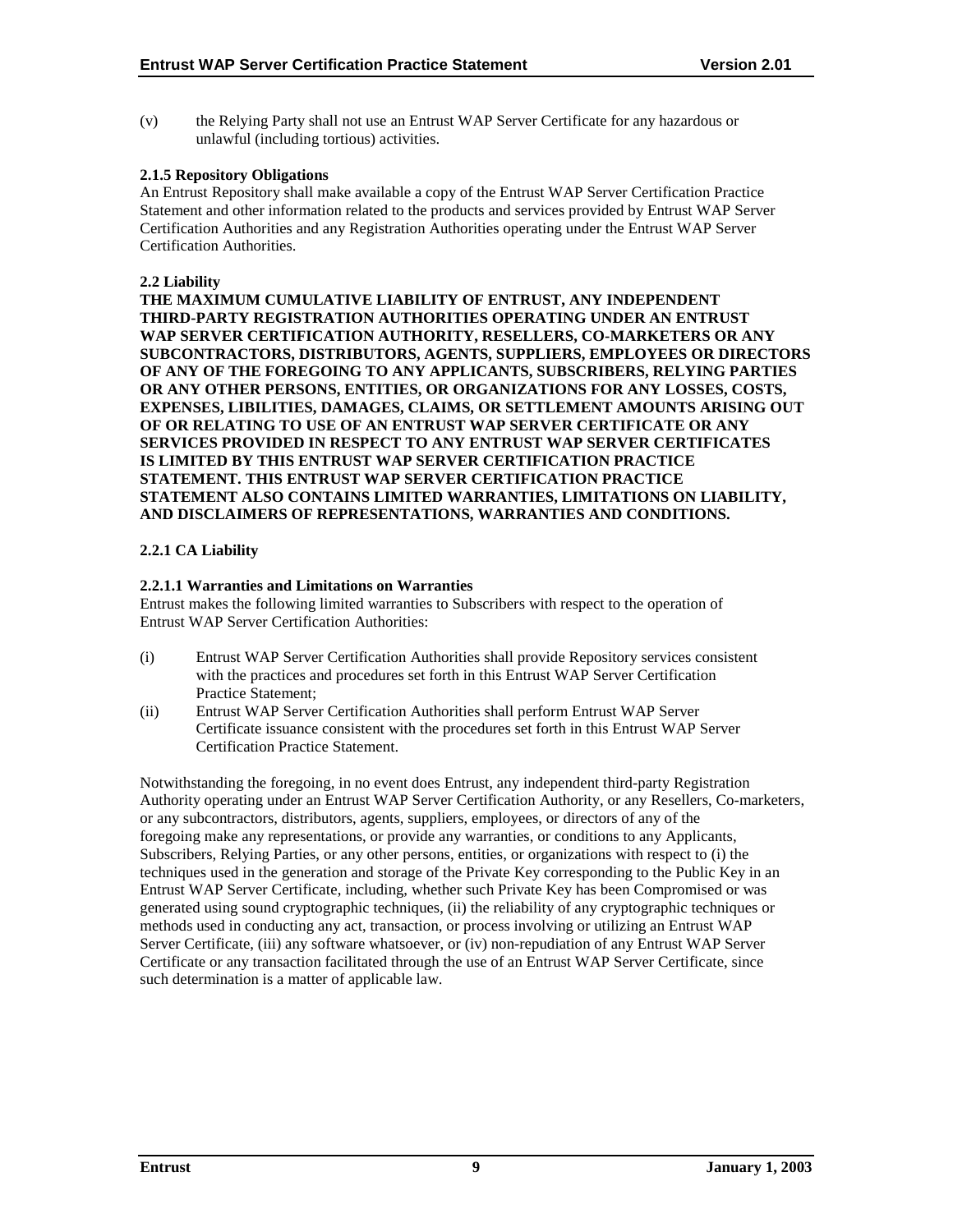Applicants, Subscribers, and Relying Parties acknowledge and agree that operations in relation to Entrust WAP Server Certificates and Entrust WAP Server Certificate Applications are dependent on the transmission of information over communication infrastructures such as, without limitation, the Internet, telephone and telecommunications lines and networks, servers, firewalls, proxies, routers, switches, and bridges ("Telecommunication Equipment") and that this Telecommunication Equipment is not under the control of Entrust or any independent third-party Registration Authority operating under an Entrust WAP Server Certification Authority, or any Resellers, Co-marketers, or any subcontractors, distributors, agents, suppliers, employees, or directors of any of the foregoing. Neither Entrust nor any independent third-party Registration Authority operating under an Entrust WAP Server Certification Authority, or any Resellers, Co-marketers, or any subcontractors, distributors, agents, suppliers, employees, or directors of any of the foregoing shall be liable for any error, failure, delay, interruption, defect, or corruption in relation to an Entrust WAP Server Certificate or an Entrust WAP Server Certificate Application to the extent that such error, failure, delay, interruption, defect, or corruption is caused by such Telecommunication Equipment.

## **2.2.1.2 Disclaimers**

**EXCEPT AS SPECIFICALLY PROVIDED IN SECTION 2.2.1.1, NEITHER ENTRUST NOR ANY INDEPENDENT THIRD-PARTY REGISTRATION AUTHORITY OPERATING UNDER AN ENTRUST WAP SERVER CERTIFICATION AUTHORITY, OR ANY RESELLERS, CO-MARKETERS, OR ANY SUBCONTRACTORS, DISTRIBUTORS, AGENTS, SUPPLIERS, EMPLOYEES, OR DIRECTORS OF ANY OF THE FOREGOING MAKE ANY REPRESENTATIONS OR GIVE ANY WARRANTIES OR CONDITIONS, WHETHER EXPRESS, IMPLIED, STATUTORY, BY USAGE OF TRADE, OR OTHERWISE, AND ENTRUST AND ALL INDEPENDENT THIRD-PARTY REGISTRATION AUTHORITIES OPERATING UNDER AN ENTRUST WAP SERVER CERTIFICATION AUTHORITY, AND ALL RESELLERS, CO-MARKETERS, AND ALL SUBCONTRACTORS, DISTRIBUTORS, AGENTS, SUPPLIERS, EMPLOYEES, AND DIRECTORS OF ANY OF THE FOREGOING SPECIFICALLY DISCLAIM ANY AND ALL REPRESENTATIONS, WARRANTIES, AND CONDITIONS OF MERCHANTABILITY, NON-INFRINGEMENT, TITLE, SATISFACTORY QUALITY, AND/OR FITNESS FOR A PARTICULAR PURPOSE.** 

#### **2.2.1.3 Loss Limitations**

**IN NO EVENT SHALL THE TOTAL CUMULATIVE LIABILITY OF ENTRUST, ANY INDEPENDENT THIRD-PARTY REGISTRATION AUTHORITY OPERATING UNDER AN ENTRUST WAP SERVER CERTIFICATION AUTHORITY, ANY RESELLERS, OR CO-MARKETERS, AND ANY SUBCONTRACTORS, DISTRIBUTORS, AGENTS, SUPPLIERS, EMPLOYEES, OR DIRECTORS OF ANY OF THE FOREGOING TO ANY APPLICANT, SUBSCRIBER, RELYING PARTY OR ANY OTHER PERSON, ENTITY, OR ORGANIZATION ARISING OUT OF OR RELATING TO ANY ENTRUST WAP SERVER CERTIFICATE OR ANY SERVICES PROVIDED IN RESPECT TO ENTRUST WAP SERVER CERTIFICATES, INCLUDING ANY USE OR RELIANCE ON ANY ENTRUST WAP SERVER CERTIFICATE, EXCEED ONE THOUSAND UNITED STATES DOLLARS (\$1000.00 U.S.) ("CUMULATIVE DAMAGE CAP"). THIS LIMITATION SHALL APPLY ON A PER ENTRUST WAP SERVER CERTIFICATE BASIS REGARDLESS OF THE NUMBER OF TRANSACTIONS OR CAUSES OF ACTION ARISING OUT OF OR RELATED TO SUCH ENTRUST WAP SERVER CERTIFICATE OR ANY SERVICES PROVIDED IN RESPECT TO SUCH ENTRUST WAP SERVER CERTIFICATE. THE FOREGOING LIMITATIONS SHALL APPLY TO ANY LIABILITY WHETHER BASED IN CONTRACT (INCLUDING FUNDAMENTAL BREACH), TORT (INCLUDING NEGLIGENCE), LEGISLATION OR ANY OTHER THEORY OF LIABILITY, INCLUDING ANY DIRECT, INDIRECT, SPECIAL,**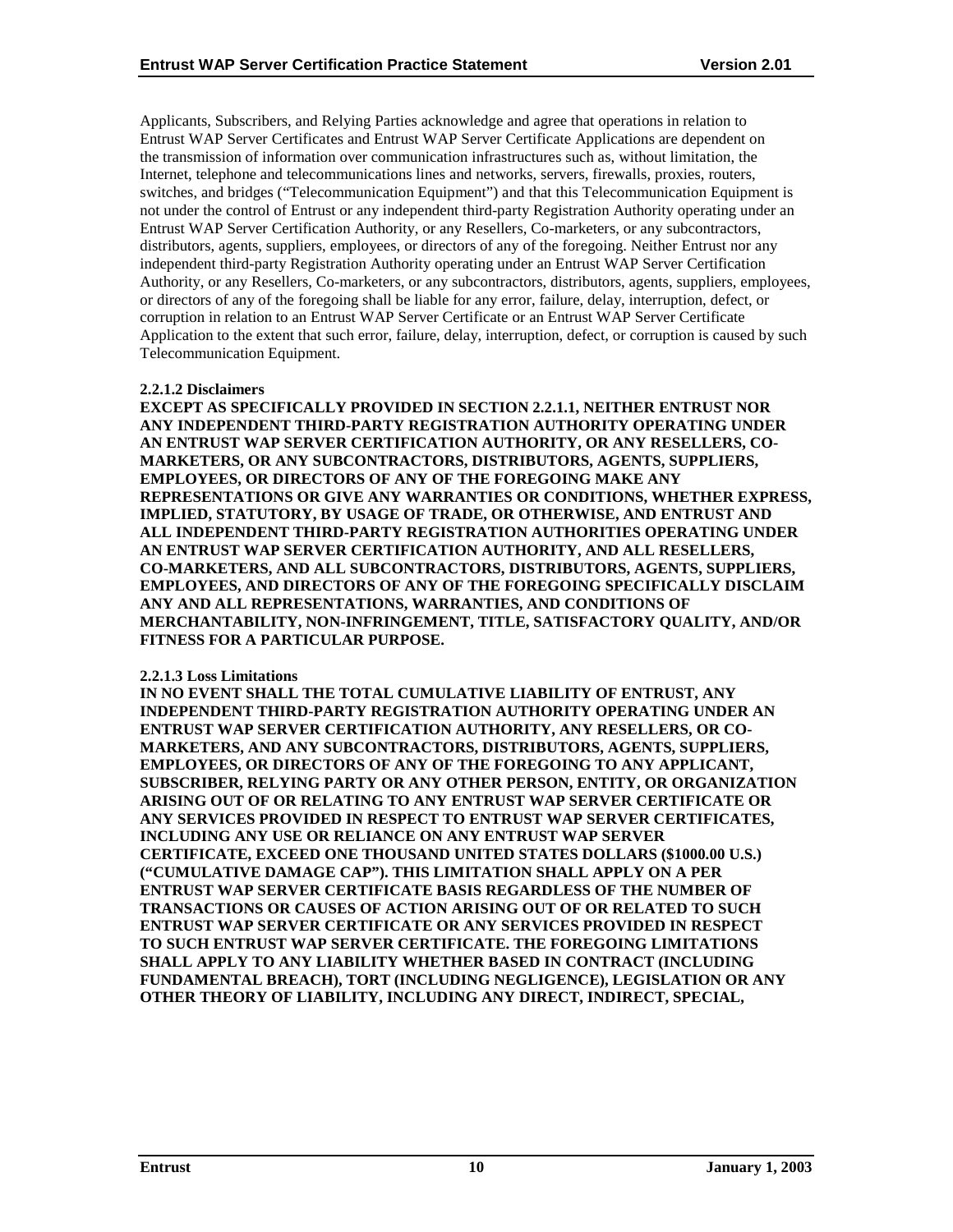**STATUTORY, PUNITIVE, EXEMPLARY, CONSEQUENTIAL, RELIANCE, OR INCIDENTAL DAMAGES.** 

**IN THE EVENT THAT LIABILITY ARISING OUT OF OR RELATING TO AN ENTRUST WAP SERVER CERTIFICATE OR ANY SERVICES PROVIDED IN RESPECT TO AN ENTRUST WAP SERVER CERTIFICATE EXCEEDS THE CUMULATIVE DAMAGE CAP SET FORTH IN THIS SECTION ABOVE, THE AMOUNTS AVAILABLE UNDER THE CUMULATIVE DAMAGE CAP SHALL BE APPORTIONED FIRST TO THE EARLIEST CLAIMS TO ACHIEVE FINAL DISPUTE RESOLUTION UNLESS OTHERWISE ORDERED BY A COURT OF COMPETENT JURISDICTION. IN NO EVENT SHALL ENTRUST OR ANY INDEPENDENT THIRD-PARTY REGISTRATION AUTHORITY OPERATING UNDER AN ENTRUST WAP SERVER CERTIFICATION AUTHORITY, OR ANY RESELLERS, CO-MARKETERS, OR ANY SUBCONTRACTORS, DISTRIBUTORS, AGENTS, SUPPLIERS, EMPLOYEES, OR DIRECTORS OF ANY OF THE FOREGOING BE OBLIGATED TO PAY MORE THAN THE CUMULATIVE DAMAGE CAP FOR ANY ENTRUST WAP SERVER CERTIFICATE OR ANY SERVICES PROVIDED IN RESEPCT TO AN ENTRUST WAP SERVER CERTIFICATE REGARDLESS OF APPORTIONMENT AMONG CLAIMANTS.** 

**IN NO EVENT SHALL ENTRUST OR ANY INDEPENDENT THIRD-PARTY REGISTRATION AUTHORITY OPERATING UNDER AN ENTRUST WAP SERVER CERTIFICATION AUTHORITY, OR ANY RESELLERS, CO-MARKETERS, OR ANY SUBCONTRACTORS, DISTRIBUTORS, AGENTS, SUPPLIERS, EMPLOYEES, OR DIRECTORS OF ANY OF THE FOREGOING BE LIABLE FOR ANY INCIDENTAL, SPECIAL, STATUTORY, PUNITIVE, EXEMPLARY, INDIRECT, RELIANCE, OR CONSEQUENTIAL DAMAGES (INCLUDING, WITHOUT LIMITATION, DAMAGES FOR LOSS OF BUSINESS, LOSS OF BUSINESS OPPORTUNITIES, LOSS OF GOODWILL, LOSS OF PROFITS, BUSINESS INTERRUPTION, LOSS OF DATA, LOST SAVINGS OR OTHER SIMILAR PECUNIARY LOSS) WHETHER ARISING FROM CONTRACT (INCLUDING FUNDAMENTAL BREACH), TORT (INCLUDING NEGLIGENCE), LEGISLATION OR ANY OTHER THEORY OF LIABILITY.** 

**THE FOREGOING LIMITATIONS SHALL APPLY NOTWITHSTANDING THE FAILURE OF ESSENTIAL PURPOSE OF ANY LIMITED REMEDY STATED HEREIN AND EVEN IF ENTRUST OR ANY INDEPENDENT THIRD-PARTY REGISTRATION AUTHORITY OPERATING UNDER AN ENTRUST WAP SERVER CERTIFICATION AUTHORITY, OR ANY RESELLERS, CO-MARKETERS, OR ANY SUBCONTRACTORS, DISTRIBUTORS, AGENTS, SUPPLIERS, EMPLOYEES, OR DIRECTORS OF ANY OF THE FOREGOING HAVE BEEN ADVISED OF THE POSSIBILITY OF THOSE DAMAGES.** 

**SOME JURISDICTIONS DO NOT ALLOW THE EXCLUSION OR LIMITATION OF LIABILITY FOR CONSEQUENTIAL OR INCIDENTAL DAMAGES, SO THESE LIMITATIONS SET FORTH ABOVE MAY NOT APPLY TO CERTAIN APPLICANTS, SUBSCRIBERS, RELYING PARTIES, OR OTHER PERSONS, ENTITIES, OR ORGANIZATIONS. THE DISCLAIMERS OF REPRESENTATIONS, WARRANTIES, AND CONDITIONS AND THE LIMITATIONS OF LIABILITY IN THIS ENTRUST WAP SERVER CERTIFICATION PRACTICE STATEMENT CONSTITUTE AN ESSENTIAL PART OF THE ENTRUST WAP SERVER CERTIFICATION PRACTICE STATEMENT, ANY SUBSCRIPTION AGREEMENTS, AND ANY RELYING PARTY AGREEMENTS. ALL APPLICANTS, SUBSCRIBERS, RELYING PARTIES, AND OTHER PERSONS, ENTITIES, AND ORGANIZATIONS ACKNOWLEDGE THAT BUT FOR THESE DISCLAIMERS OF REPRESENTATIONS, WARRANTIES, AND CONDITIONS AND LIMITATIONS OF LIABILITY, ENTRUST WOULD NOT ISSUE ENTRUST WAP SERVER CERTIFICATES TO SUBSCRIBERS AND NEITHER ENTRUST NOR ANY ANY INDEPENDENT THIRD-PARTY REGISTRATION AUTHORITIES OPERATING UNDER AN ENTRUST WAP SERVER CERTIFICATION AUTHORITY, NOR ANY RESELLERS, CO-MARKETERS, OR ANY SUBCONTRACTORS, DISTRIBUTORS, AGENTS, SUPPLIERS, EMPLOYEES, OR DIRECTORS OF ANY OF THE**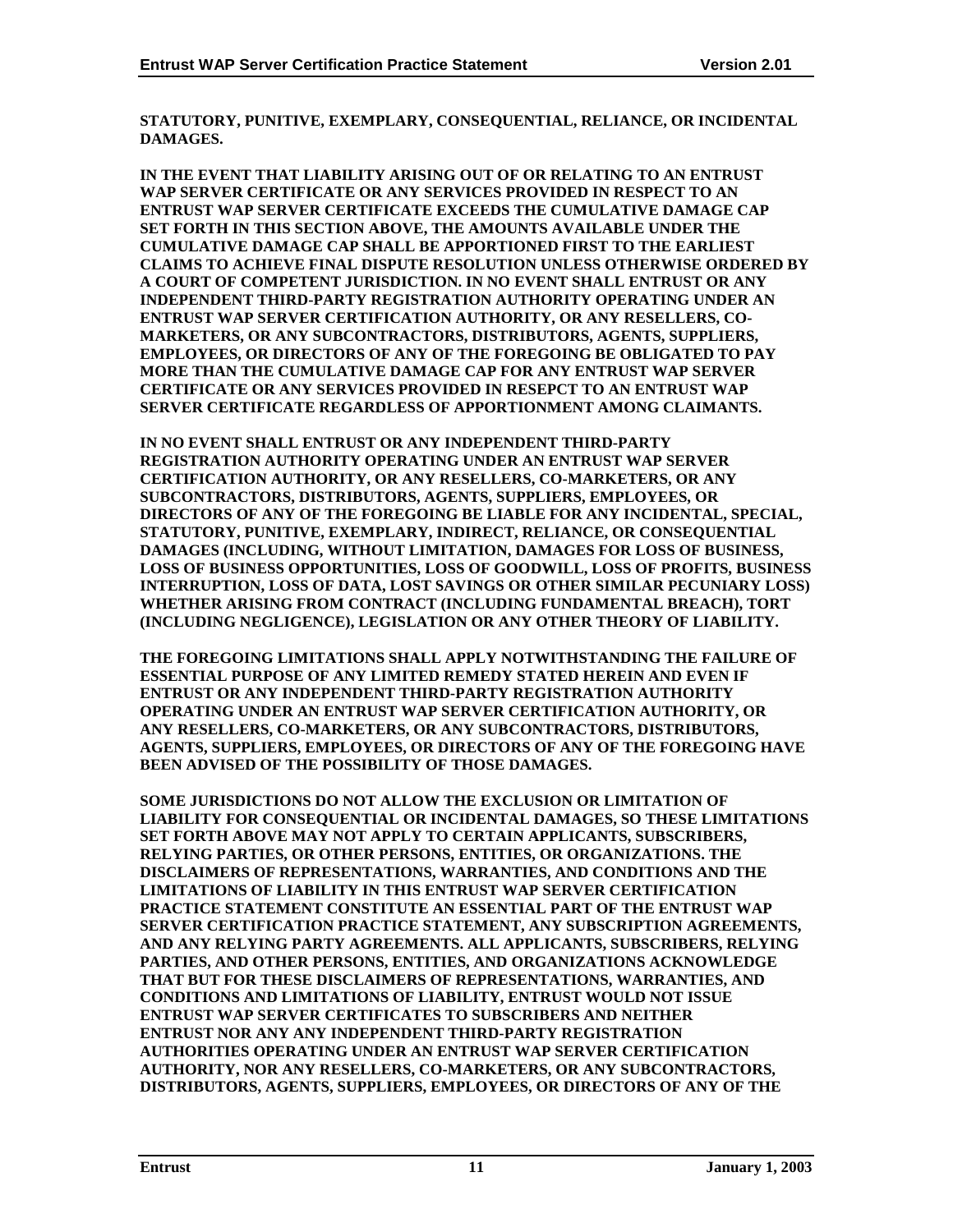## **FOREGOING WOULD PROVIDE SERVICES IN RESPECT TO ENTRUST WAP SERVER CERTIFICATES AND THAT THESE PROVISIONS PROVIDE FOR A REASONABLE ALLOCATION OF RISK.**

## **2.2.1.4 Other Exclusions**

Without limitation, neither Entrust nor any independent third-party Registration Authorities operating under an Entrust WAP Server Certification Authority, nor any Resellers or Co-marketers, or any subcontractors, distributors, agents, suppliers, employees, or directors of any of the foregoing shall be liable to any Applicants, Subscribers, Relying Parties or any other person, entity, or organization for any losses, costs, expenses, liabilities, damages, claims, or settlement amounts arising out of or relating to use of an Entrust WAP Server Certificate or any services provided in respect to an Entrust WAP Server Certificate if:

- (i) the Entrust WAP Server Certificate was issued as a result of errors, misrepresentations, or other acts or omissions of a Subscriber or of any other person, entity, or organization;
- (ii) the Entrust WAP Server Certificate has expired;
- (iii) the Entrust WAP Server Certificate has been modified or otherwise altered;
- (iv) the Subscriber failed to stop using an Entrust WAP Server Certificate after the information contain in such Entrust WAP Server Certificate changed or after circumstances changed so that the information contained in such Entrust WAP Server Certificate became misleading or inaccurate;
- (v) a Subscriber breached the Entrust WAP Server Certification Practice Statement or the Subscriber's Subscription Agreement, or a Relying Party breached the Entrust WAP Server Certification Practice Statement or the Relying Party's Relying Party Agreement;
- (vi) the Private Key associated with the Entrust WAP Server Certificate has been Compromised; or
- (vii) the Entrust WAP Server Certificate is used other than as permitted by the Entrust WAP Server Certification Practice Statement or is used in contravention of applicable law.

In no event shall Entrust or any independent third-party Registration Authority operating under an Entrust WAP Server Certification Authority, or any Resellers, Co-marketers, or any subcontractors, distributors, agents, suppliers, employees, or directors of any of the foregoing be liable to any Applicant, Subscriber, or any other person, entity, or organization for any losses, costs, liabilities, expenses, damages, claims, or settlement amounts arising out of or relating to the refusal by Entrust or any independent third-party Registration Authority operating under an Entrust WAP Server Certification Authority, or any Resellers, Co-marketers, or any subcontractors, distributors, agents, suppliers, employees, or directors of any of the foregoing to issue or request the issuance of an Entrust WAP Server Certificate. In no event shall Entrust or any independent third-party Registration Authority operating under an Entrust WAP Server Certification Authority, or any Resellers, Co-marketers, or any subcontractors, distributors, agents, suppliers, employees, or directors of any of the foregoing be liable to any Applicant, Subscriber, or any other person, entity, or organization for any losses, costs, liabilities, expenses, damages, claims, or settlement amounts arising out of or relating to any delay by Entrust or any independent third-party Registration Authority operating under an Entrust WAP Server Certification Authority, or any Resellers, Co-marketers, or any subcontractors, distributors, agents, suppliers, employees, or directors of any of the foregoing, in issuing or in requesting the issuance of an Entrust WAP Server Certificate.

In no event shall Entrust or any independent third-party Registration Authority operating under an Entrust WAP Server Certification Authority, or any Resellers, Co-marketers, or any subcontractors, distributors, agents, suppliers, employees, or directors of any of the foregoing be liable to any Subscriber, Relying Party, or any other person, entity, or organization for any losses, costs, expenses, liabilities, damages, claims, or settlement amounts arising out of or relating to any proceeding or allegation that an Entrust WAP Server Certificate or any information contained in an Entrust WAP Server Certificate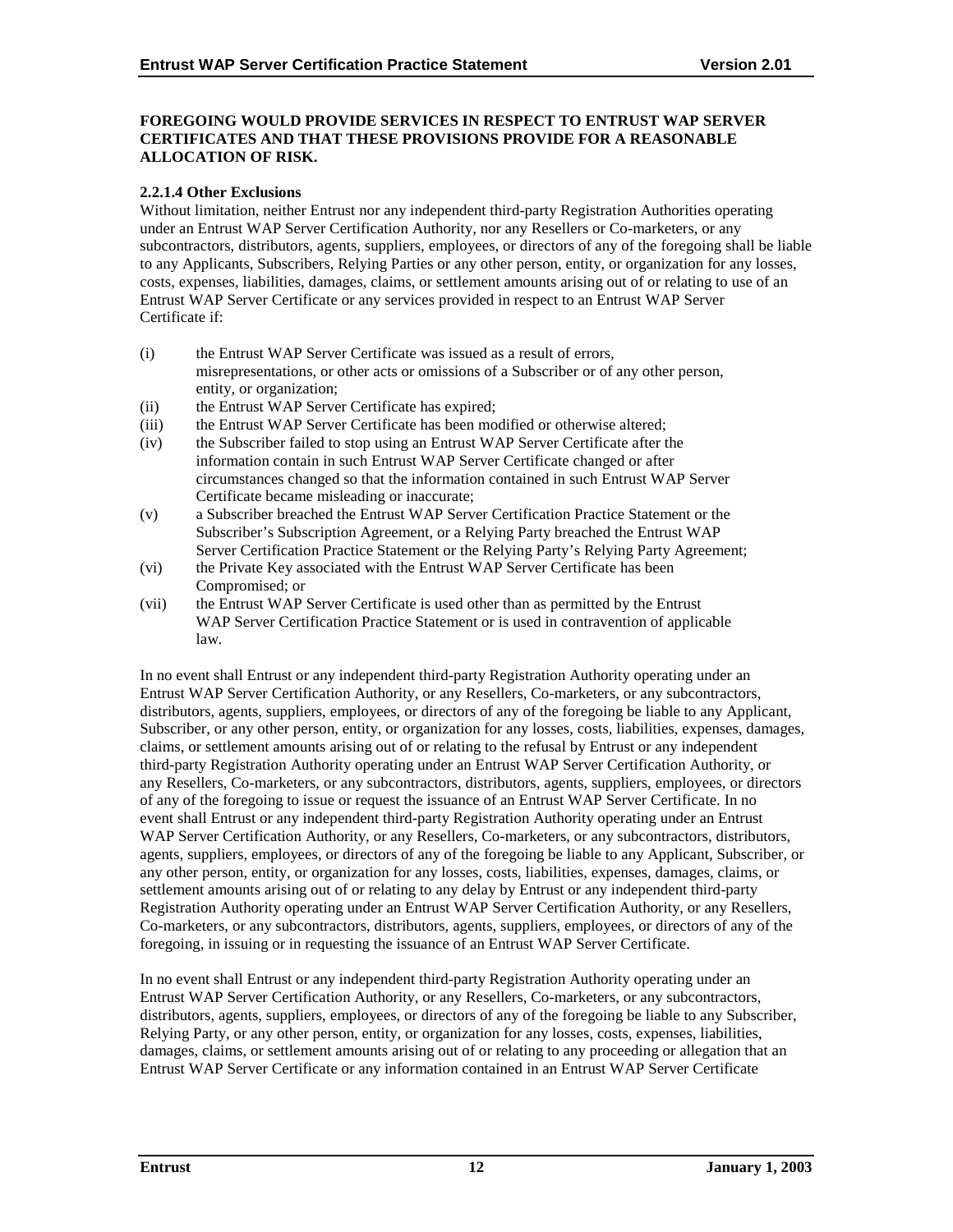<span id="page-17-0"></span>infringes, misappropriates, dilutes, unfairly competes with, or otherwise violates any patent, trademark, copyright, trade secret, or any other intellectual property right or other right of any person, entity, or organization in any jurisdiction.

## **2.2.1.5 Hazardous Activities**

Entrust WAP Server Certificates and the services provided by Entrust in respect to Entrust WAP Server Certificates are not designed, manufactured, or intended for use in or in conjunction with hazardous activities or uses requiring fail-safe performance, including the operation of nuclear facilities, aircraft navigation or communications systems, air traffic control, medical devices or direct life support machines. Entrust and any independent third-party Registration Authority operating under an Entrust WAP Server Certification Authority, and any Resellers, Co-marketers, and any subcontractors, distributors, agents, suppliers, employees, or directors of any of the foregoing specifically disclaim any and all representations, warranties, and conditions with respect to such uses, whether express, implied, statutory, by usage of trade, or otherwise.

## **2.2.2 RA Liability**

The same liability provisions that apply in Section 2.2.1 with respect to Entrust WAP Server Certification Authorities shall apply with respect to Entrust-operated Registration Authorities and independent third-party Registration Authorities operating under Entrust WAP Server Certification Authorities and all Resellers, Co-marketers and all subcontractors, distributors, agents, suppliers, employees, and directors of any of the foregoing.

#### **2.3 Financial Responsibility**

Subscribers and Relying Parties shall be responsible for the financial consequences to such Subscribers, Relying Parties, and to any other persons, entities, or organizations for any transactions in which such Subscribers or Relying Parties participate and which use Entrust WAP Server Certificates or any services provided in respect to Entrust WAP Server Certificates. Entrust makes no representations and gives no warranties or conditions regarding the financial efficacy of any transaction completed utilizing an Entrust WAP Server Certificate or any services provided in respect to Entrust WAP Server Certificates and neither Entrust nor any independent third-party Registration Authority operating under an Entrust WAP Server Certification Authority, nor any Resellers, Co-marketers, nor any subcontractors, distributors, agents, suppliers, employees, or directors of any of the foregoing shall have any liability except as explicitly set forth herein in respect to the use of or reliance on an Entrust WAP Server Certificate or any services provided in respect to Entrust WAP Server Certificates.

#### **2.3.1 Indemnification by Relying Parties**

RELYING PARTIES SHALL INDEMNIFY AND HOLD ENTRUST AND ALL INDEPENDENT THIRD-PARTY REGISTRATION AUTHORITIES OPERATING UNDER AN ENTRUST WAP SERVER CERTIFICATION AUTHORITY, AND ALL RESELLERS, CO-MARKETERS, AND ALL SUBCONTRACTORS, DISTRIBUTORS, AGENTS, SUPPLIERS, EMPLOYEES, AND DIRECTORS OF ANY OF THE FOREGOING (COLLECTIVELY, THE "INDEMNIFIED PARTIES") HARMLESS FROM AND AGAINST ANY AND ALL LIABILITIES, LOSSES, COSTS, EXPENSES, DAMAGES, CLAIMS, AND SETTLEMENT AMOUNTS (INCLUDING REASONABLE ATTORNEY'S FEES, COURT COSTS, AND EXPERT'S FEES) ARISING OUT OF OR RELATING TO ANY USE OR RELIANCE BY A RELYING PARTY ON ANY ENTRUST WAP SERVER CERTIFICATE OR ANY SERVICE PROVIDED IN RESPECT TO ENTRUST WAP SERVER CERTIFICATES, INCLUDING (I) LACK OF PROPER VALIDATION OF AN ENTRUST WAP SERVER CERTIFICATE BY A RELYING PARTY, (II) RELIANCE BY THE RELYING PARTY ON AN EXPIRED ENTRUST WAP SERVER CERTIFICATE, (III) USE OF AN ENTRUST WAP SERVER CERTIFICATE OTHER THAN AS PERMITTED BY THE ENTRUST WAP SERVER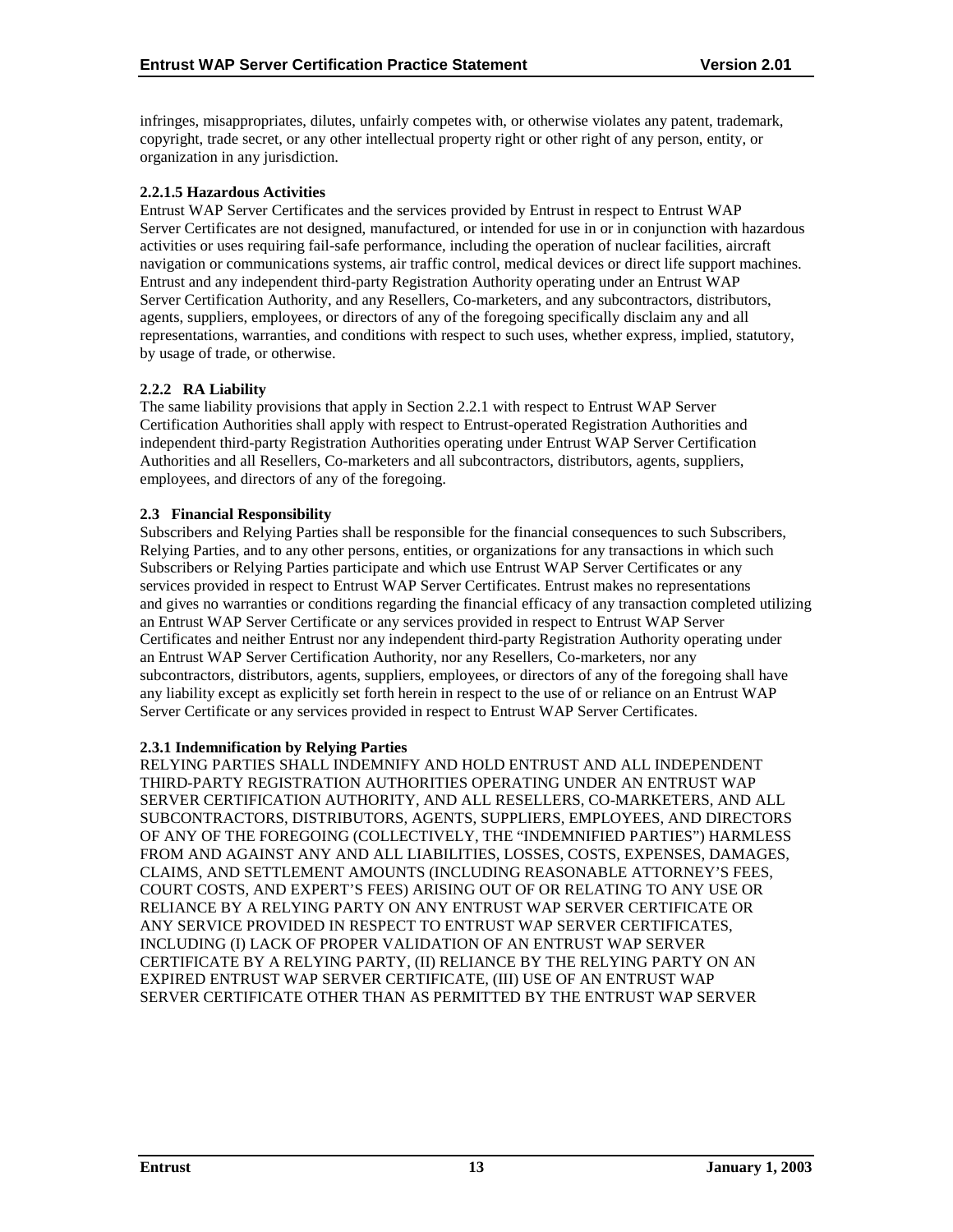CERTIFICATION PRACTICE STATEMENT, THE SUBSCRIPTION AGREEMENT, ANY RELYING PARTY AGREEMENT, AND APPLICABLE LAW, (IV) FAILURE BY A RELYING PARTY TO EXERCISE REASONABLE JUDGMENT IN THE CIRCUMSTANCES IN RELYING ON AN ENTRUST WAP SERVER CERTIFICATE, OR (V) ANY CLAIM OR ALLEGATION THAT THE RELIANCE BY A RELYING PARTY ON AN ENTRUST WAP SERVER CERTIFICATE OR THE INFORMATION CONTAINED IN AN ENTRUST WAP SERVER CERTIFICATE INFRINGES, MISAPPROPRIATES, DILUTES, UNFAIRLY COMPETES WITH, OR OTHERWISE VIOLATES THE RIGHTS INCLUDING INTELLECTUAL PROPERTY RIGHTS OR ANY OTHER RIGHTS OF ANYONE IN ANY JURISDICTION. NOTWITHSTANDING THE FOREGOING, RELYING PARTIES SHALL NOT BE OBLIGATED TO PROVIDE ANY INDEMNIFICATION TO AN INDEMNIFIED PARTY IN RESPECT TO ANY LIABILITIES, LOSSES, COSTS, EXPENSES, DAMAGES, CLAIMS, AND SETTLEMENT AMOUNTS (INCLUDING REASONABLE ATTORNEY'S FEES, COURT COSTS AND EXPERT'S FEES) TO THE EXTENT THAT SUCH LIABILITIES, LOSSES, COSTS, EXPENSES, DAMAGES, CLAIMS, AND SETTLEMENT AMOUNTS (INCLUDING REASONABLE ATTORNEY'S FEES, COURT COSTS, AND EXPERT'S FEES) ARISE OUT OF OR RELATE TO ANY WILLFUL MISCONDUCT BY SUCH INDEMNIFIED PARTY.

## **2.3.1.1 Indemnification by Subscribers**

SUBSCRIBERS SHALL INDEMNIFY AND HOLD ENTRUST AND ALL INDEPENDENT THIRD-PARTY REGISTRATION AUTHORITIES OPERATING UNDER AN ENTRUST WAP SERVER CERTIFICATION AUTHORITY, AND ALL RESELLERS, CO-MARKETERS, AND ALL SUBCONTRACTORS, DISTRIBUTORS, AGENTS, SUPPLIERS,EMPLOYEES, OR DIRECTORS OF ANY OF THE FOREGOING (COLLECTIVELY, THE "INDEMNIFIED PARTIES") HARMLESS FROM AND AGAINST ANY AND ALL LIABILITIES, LOSSES, COSTS, EXPENSES, DAMAGES, CLAIMS, AND SETTLEMENT AMOUNTS (INCLUDING REASONABLE ATTORNEY'S FEES, COURT COSTS, AND EXPERT'S FEES) ARISING OUT OF OR RELATING TO ANY RELIANCE BY A RELYING PARTY ON ANY ENTRUST WAP SERVER CERTIFICATE OR ANY SERVICE PROVIDED IN RESPECT TO ENTRUST WAP SERVER CERTIFICATES, INCLUDING ANY (I) ERROR, MISREPRESENTATION OR OMISSION MADE BY A SUBSCRIBER IN USING OR APPLYING FOR AN ENTRUST WAP SERVER CERTIFICATE, (II) MODIFICATION MADE BY A SUBSCRIBER TO THE INFORMATION CONTAINED IN AN ENTRUST WAP SERVER CERTIFICATE, (III) USE OF AN ENTRUST WAP SERVER CERTIFICATE OTHER THAN AS PERMITTED BY THE ENTRUST WAP SERVER CERTIFICATION PRACTICE STATEMENT, THE SUBSCRIPTION AGREEMENT, ANY RELYING PARTY AGREEMENT, AND APPLICABLE LAW, (IV) FAILURE BY A SUBSCRIBER TO TAKE THE NECESSARY PRECAUTIONS TO PREVENT LOSS, DISCLOSURE, COMPROMISE OR UNAUTHORIZED USE OF THE PRIVATE KEY CORRESPONDING TO THE PUBLIC KEY IN SUCH SUBSCRIBER'S ENTRUST WAP SERVER CERTIFICATE, OR (V) ALLEGATION THAT THE USE OF A SUBSCRIBER'S ENTRUST WAP SERVER CERTIFICATE OR THE INFORMATION CONTAINED IN A SUBSCRIBER'S ENTRUST WAP SERVER CERTIFICATE INFRINGES, MISAPPROPRIATES, DILUTES, UNFAIRLY COMPETES WITH, OR OTHERWISE VIOLATES THE RIGHTS INCLUDING INTELLECTUAL PROPERTY RIGHTS OR ANY OTHER RIGHTS OF ANYONE IN ANY JURISDICTION. NOTWITHSTANDING THE FOREGOING, A SUBSCRIBER SHALL NOT BE OBLIGATED TO PROVIDE ANY INDEMNIFICATION TO AN INDEMNIFIED PARTY IN RESPECT TO ANY LIABILITIES, LOSSES, COSTS, EXPENSES, DAMAGES, CLAIMS, AND SETTLEMENT AMOUNTS (INCLUDING REASONABLE ATTORNEY'S FEES, COURT COSTS AND EXPERTS FEES) TO THE EXTENT THAT SUCH LIABILITIES, LOSSES, COSTS, EXPENSES, DAMAGES, CLAIMS, AND SETTLEMENT AMOUNTS (INCLUDING REASONABLE ATTORNEY'S FEES, COURT COSTS, AND EXPERT'S FEES) ARISE OUT OF OR RELATE TO ANY WILLFUL MISCONDUCT BY SUCH INDEMNIFIED PARTY.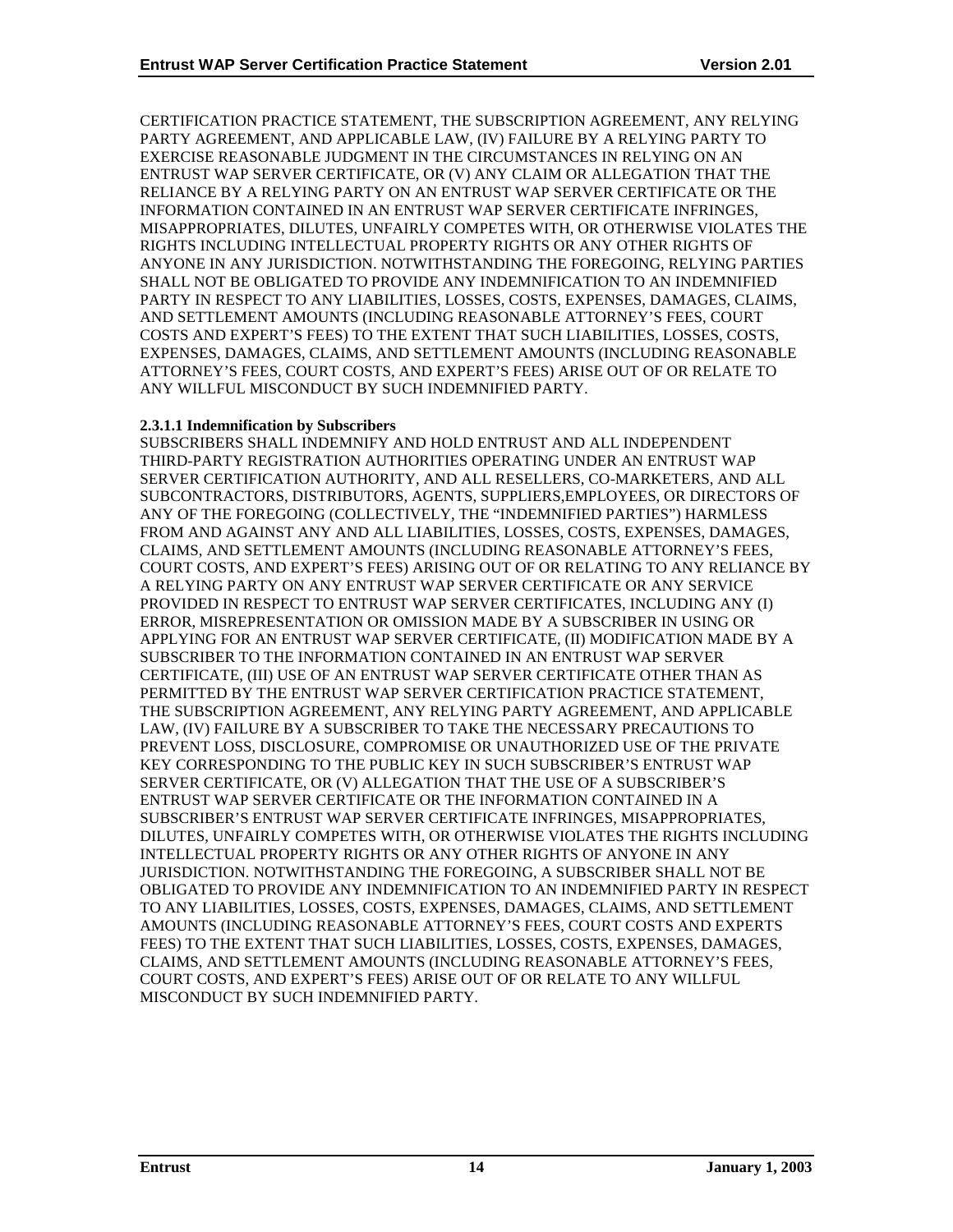## <span id="page-19-0"></span>**2.3.2 Fiduciary Relationships**

Nothing contained in this Entrust WAP Server Certification Practice Statement, or in any Subscription Agreement, or any Relying Party Agreement shall be deemed to constitute either Entrust or any independent third-party Registration Authority operating under an Entrust WAP Server Certification Authority, or any Resellers, Co-marketers, or any subcontractors, distributors, agents, suppliers, employees, or directors of any of the foregoing the fiduciary, partner, agent, trustee, or legal representative of any Applicant, Subscriber, Relying Party or any other person, entity, or organization or to create any fiduciary relationship between either Entrust or any independent third-party Registration Authority operating under an Entrust WAP Server Certification Authority, or any Resellers, Co-marketers, or any subcontractors, distributors, agents, suppliers, employees, or directors of any of the foregoing and any Subscriber, Applicant, Relying Party or any other person, entity, or organization, for any purpose whatsoever. Nothing in the Entrust WAP Server Certification Practice Statement, or in any Subscription Agreement or any Relying Party Agreement shall confer on any Subscriber, Applicant, Relying Party, or any other third party, any authority to act for, bind, or create or assume any obligation or responsibility, or make any representation on behalf of Entrust or any independent third-party Registration Authority operating under an Entrust WAP Server Certification Authority, or any Resellers, Co-marketers, or any subcontractors, distributors, agents, suppliers, employees, or directors of any of the foregoing.

## **2.3.3 Administrative Processes**

No Stipulation.

## **2.4 Interpretation and Enforcement**

## **2.4.1 Governing Law**

The laws of the Province of Ontario, Canada, excluding its conflict of laws rules, shall govern the construction, validity, interpretation, enforceability and performance of the Entrust WAP Server Certification Practice Statement, all Subscription Agreements and all Relying Party Agreements. The application of the United Nations Convention on Contracts for the International Sale of Goods to the Entrust WAP Server Certification Practice Statement, any Subscription Agreements, and any Relying Party Agreements is expressly excluded. Any dispute arising out of or in respect to the Entrust WAP Server Certification Practice Statement, any Subscription Agreement, any Relying Party Agreement, or in respect to any Entrust WAP Server Certificates or any services provided in respect to any Entrust WAP Server Certificates that is not resolved by alternative dispute resolution, shall be brought in the provincial or federal courts sitting in Ottawa, Ontario, and each person, entity, or organization hereby agrees that such courts shall have personal and exclusive jurisdiction over such disputes. In the event that any matter is brought in a provincial or federal court, Applicants, Subscribers, and Relying Parties waive any right that such Applicants, Subscribers, and Relying Parties may have to a jury trial.

## **2.4.1.1 Force Majeure**

Neither Entrust nor any independent third-party Registration Authority operating under an Entrust WAP Server Certification Authority, nor any Resellers, Co-marketers, nor any subcontractors, distributors, agents, suppliers, employees, or directors of any of the foregoing shall be in default hereunder or liable for any losses, costs, expenses, liabilities, damages, claims, or settlement amounts arising out of or related to delays in performance or from failure to perform or comply with the terms of the Entrust WAP Server Certification Practice Statement, any Subscription Agreement, or any Relying Party Agreement due to any causes beyond its reasonable control, which causes include acts of God or the public enemy, riots and insurrections, war, accidents, fire, strikes and other labor difficulties (whether or not Entrust is in a position to concede to such demands), embargoes, judicial action, failure or default of any superior certification authority, lack of or inability to obtain export permits or approvals, necessary labor, materials, energy, utilities, components or machinery, acts of civil or military authorities.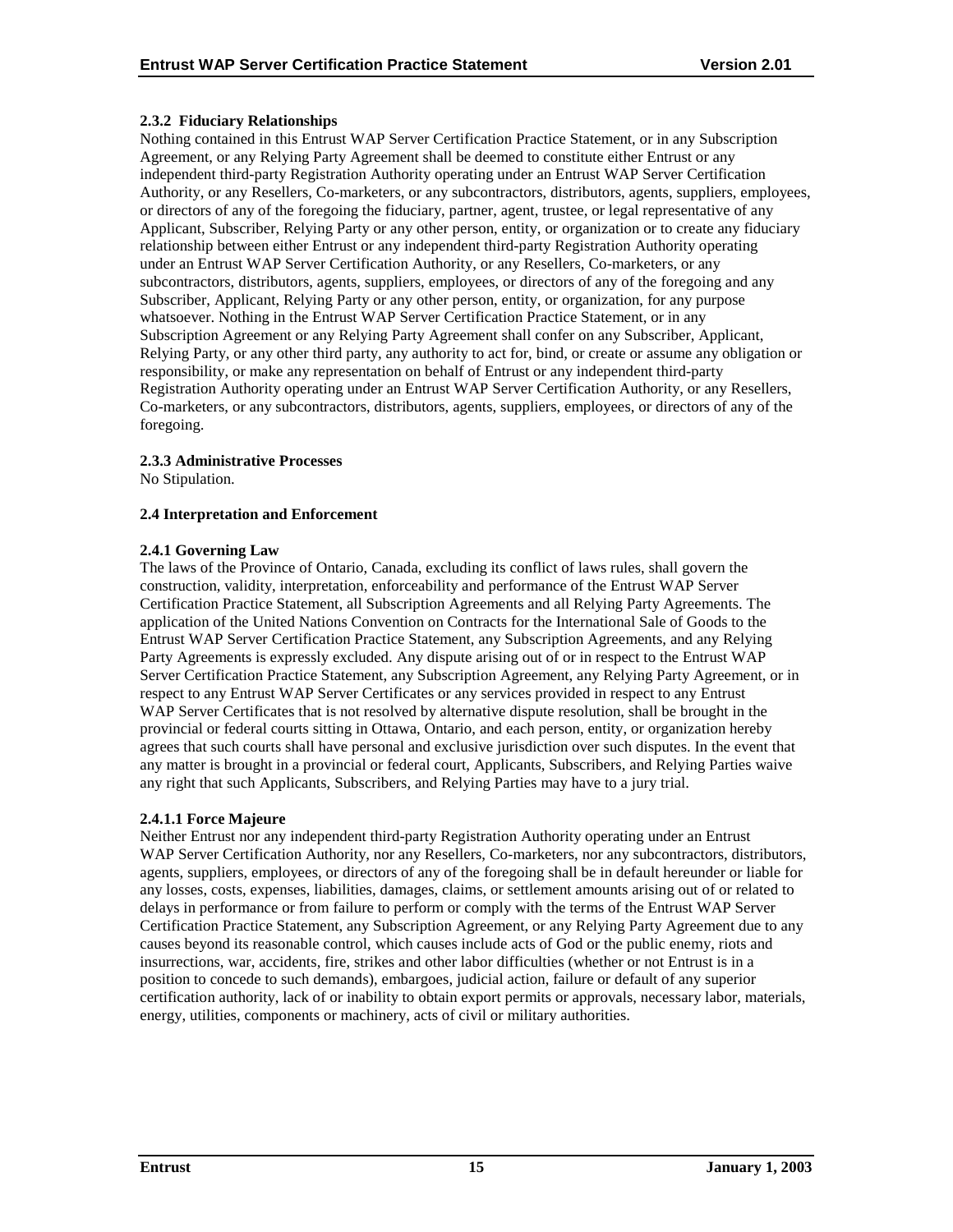## <span id="page-20-0"></span>**2.4.1.2 Interpretation**

All references in this Entrust WAP Server Certification Practice Statement to "Sections" refer to the sections of this Entrust WAP Server Certification Practice Statement. As used in this Entrust WAP Server Certification Practice Statement, neutral pronouns and any variations thereof shall be deemed to include the feminine and masculine and all terms used in the singular shall be deemed to include the plural, and vice versa, as the context may require. The words "hereof", "herein", and "hereunder" and other words of similar import refer to this Entrust WAP Server Certification Practice Statement as a whole, as the same may from time to time be amended or supplemented, and not to any subdivision contained in this Entrust WAP Server Certification Practice Statement. The word "including" when used herein is not intended to be exclusive and means "including, without limitation."

## **2.4.2 Severability, Survival, Merger, Notice**

## **2.4.2.1 Severability**

Whenever possible, each provision of the Entrust WAP Server Certification Practice Statement, any Subscription Agreements, and any Relying Party Agreements shall be interpreted in such a manner as to be effective and valid under applicable law. If the application of any provision of the Entrust WAP Server Certification Practice Statement, any Subscription Agreements, or any Relying Party Agreements or any portion thereof to any particular facts or circumstances shall be held to be invalid or unenforceable by an arbitrator or court of competent jurisdiction, then (i) the validity and enforceability of such provision as applied to any other particular facts or circumstances and the validity of other provisions of the Entrust WAP Server Certification Practice Statement, any Subscription Agreements, or any Relying Party Agreements shall not in any way be affected or impaired thereby, and (ii) such provision shall be enforced to the maximum extent possible so as to effect its intent and it shall be reformed without further action to the extent necessary to make such provision valid and enforceable.

**FOR GREATER CERTAINTY, IT IS EXPRESSLY UNDERSTOOD AND AGREED THAT EVERY PROVISION OF THE ENTRUST WAP SERVER CERTIFICATION PRACTICE STATEMENT, ANY SUBSCRIPTION AGREEMENTS, OR ANY RELYING PARTY AGREEMENTS THAT DEAL WITH (I) LIMITATION OF LIABILITY OR DAMAGES, (II) DISCLAIMERS OF REPRESENTATIONS, WARRANTIES, CONDITIONS, OR LIABILITIES, OR (III) INDEMNIFICATION, IS EXPRESSLY INTENDED TO BE SEVERABLE FROM ANY OTHER PROVISIONS OF THE ENTRUST WAP SERVER CERTIFICATION PRACTICE STATEMENT, ANY SUBSCRIPTION AGREEMENTS, OR ANY RELYING PARTY AGREEMENTS AND SHALL BE SO INTERPRETED AND ENFORCED.** 

## **2.4.2.2 Survival**

The provisions of the section entitled "Definitions" and sections 2.1.3.1, 2.1.4.1, 2.2, 2.3, 2.4, 2.8, 2.9, 3.1.5, 3.1.6, 4.6 and 8.2 shall survive termination or expiration of the Entrust WAP Server Certification Practice Statement, any Subscription Agreements, and any Relying Party Agreements. All references to sections that survive termination of the Entrust WAP Server Certification Practice Statement, any Subscription Agreements, and any Relying Party Agreements, shall include all sub-sections of such sections. All payment obligations shall survive any termination or expiration of the Entrust WAP Server Certification Practice Statement, any Subscription Agreements, and any Relying Party Agreements.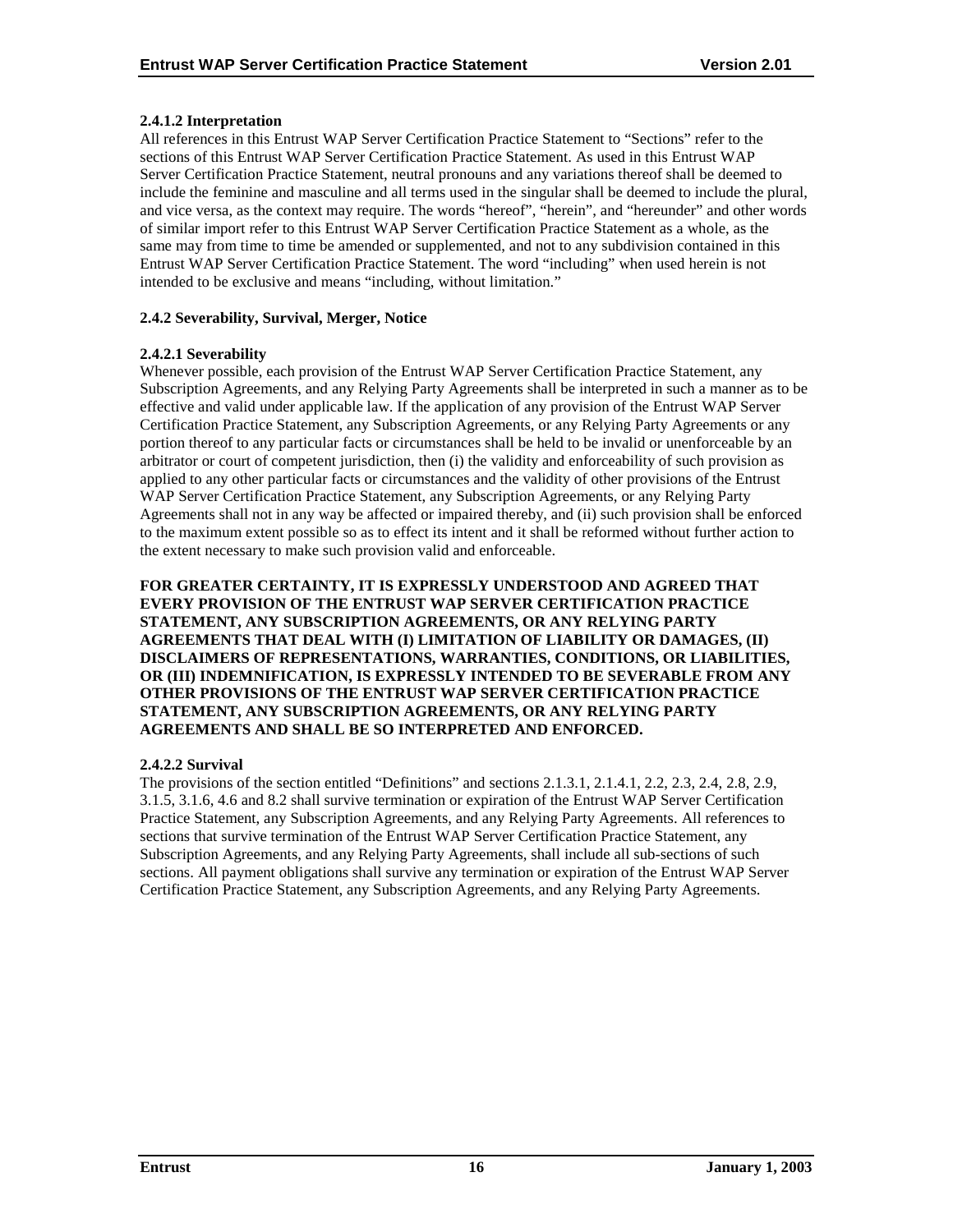## **2.4.2.3 Merger**

The Entrust WAP Server Certification Practice Statement, the Subscription Agreements, and the Relying Party Agreements state all of the rights and obligations of Entrust, any independent third-party Registration Authorities operating under an Entrust WAP Server Certification Authority, any Resellers, Co-marketers, and any subcontractors, distributors, agents, suppliers, employees, or directors of any of the foregoing, and any Applicant, Subscriber, or Relying Party and any other persons, entities, or organizations in respect to the subject matter hereof and thereof and such rights and obligations shall not be augmented or derogated by any prior agreements, communications, or understandings of any nature whatsoever whether oral or written. The rights and obligations of Entrust, any independent third-party Registration Authorities operating under an Entrust WAP Server Certification Authority, any Resellers, Co-marketers, and any subcontractors, distributors, agents, suppliers, employees, and directors of any of the foregoing may not be modified or waived orally and may be modified only in a writing signed or authenticated by a duly authorized representative of Entrust.

## **2.4.2.4 Conflict of Provisions**

In the event of a conflict between the provisions of the Entrust WAP Server Certification Practice Statement and any express written agreement between Entrust or an independent third-party Registration Authority operating under an Entrust WAP Server Certification Authority and a Subscriber or Relying Party, with respect to Entrust WAP Server Certificates or any services provided in respect to Entrust WAP Server Certificates, such other express written agreement shall take precedence. In the event of any inconsistency between the provisions of this Entrust WAP Server Certification Practice Statement and the provisions of any Subscription Agreement or any Relying Party Agreement, the terms and conditions of this Entrust WAP Server Certification Practice Statement shall govern.

## **2.4.2.5 Waiver**

The failure of Entrust to enforce, at any time, any of the provisions of this Entrust WAP Server Certification Practice Statement, a Subscription Agreement with Entrust, or a Relying Party Agreement with Entrust or the failure of Entrust to require, at any time, performance by any Applicant, Subscriber, Relying Party or any other person, entity, or organization of any of the provisions of this Entrust WAP Server Certification Practice Statement, a Subscription Agreement with Entrust, or a Relying Party Agreement with Entrust, shall in no way be construed to be a present or future waiver of such provisions, nor in any way affect the ability of Entrust to enforce each and every such provision thereafter. The express waiver by Entrust of any provision, condition, or requirement of this Entrust WAP Server Certification Practice Statement, a Subscription Agreement with Entrust, or a Relying Party Agreement with Entrust shall not constitute a waiver of any future obligation to comply with such provision, condition, or requirement. The failure of an independent third-party Registration Authority or Reseller operating under an Entrust WAP Server Certification Authority ("Registration Authority") to enforce, at any time, any of the provisions of a this Entrust WAP Server Certification Practice Statement, any Subscription Agreement with such Registration Authority, or any Relying Party Agreement with such Registration Authority or the failure to require by such Registration Authority, at any time, performance by any Applicant, Subscriber, Relying Party or any other person, entity, or organization of this Entrust WAP Server Certification Practice Statement, any Subscription Agreement with such Registration Authority, or any Relying Party Agreement with such Registration Authority shall in no way be construed to be a present or future waiver of such provisions, nor in any way affect the ability of such Registration Authority to enforce each and every such provision thereafter. The express waiver by a Registration Authority of any provision, condition, or requirement of a Subscription Agreement with such Registration Authority or a Relying Party Agreement with such Registration Authority shall not constitute a waiver of any future obligation to comply with such provision, condition, or requirement.

## **2.4.2.6 Notice**

Any notice to be given by a Subscriber, Applicant, or Relying Party to Entrust under this Entrust WAP Server Certification Practice Statement, a Subscription Agreement, or a Relying Party Agreement shall be given in writing to the address specified below by prepaid receipted mail, facsimile, or overnight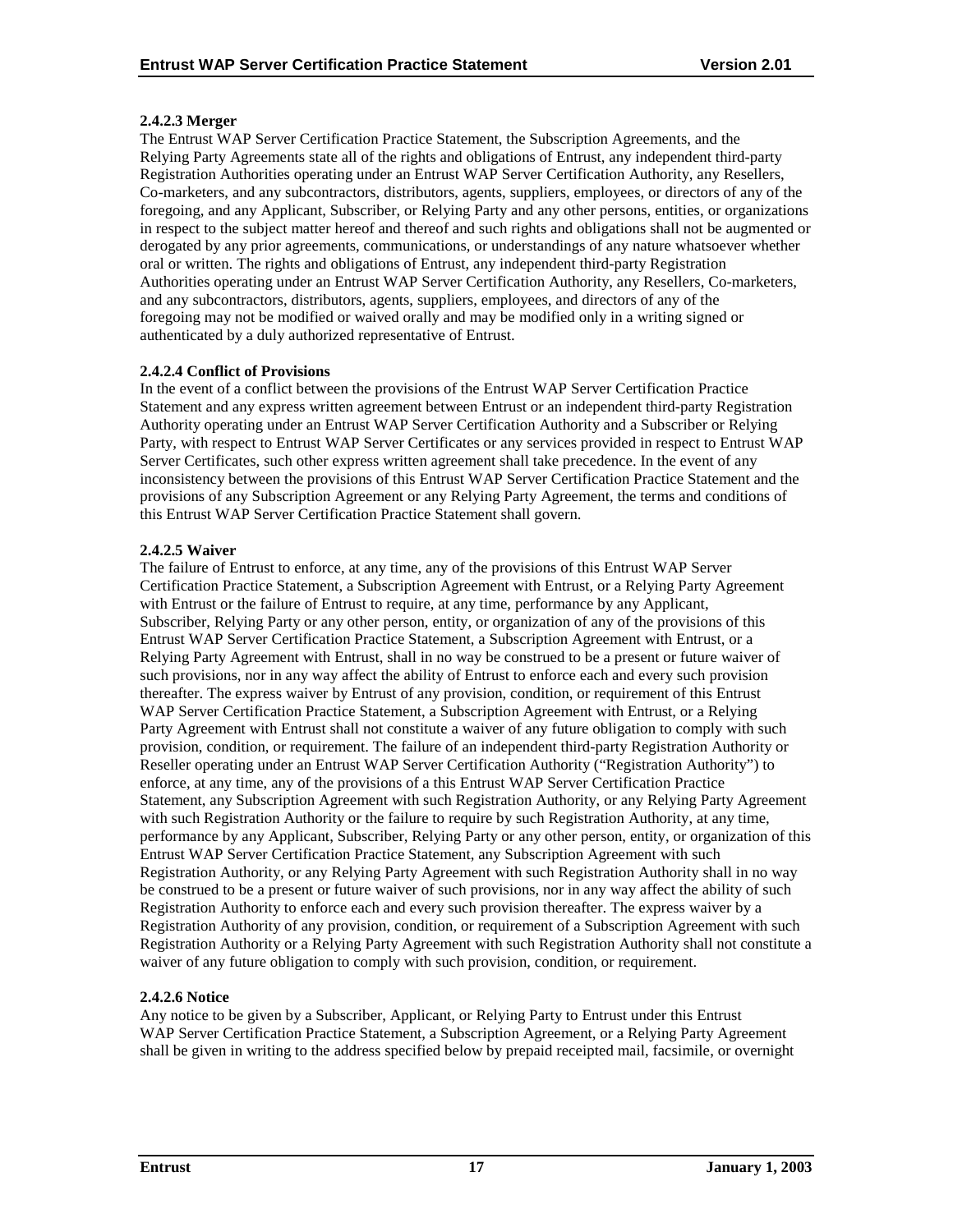<span id="page-22-0"></span>courier, and shall be effective as follows (i) in the case of facsimile or courier, on the next Business Day, and (ii) in the case of receipted mail, five (5) Business Days following the date of deposit in the mail. Any notice to be given by Entrust under the Entrust WAP Server Certification Practice Statement, any Subscription Agreement, or any Relying Party Agreement shall be given by email or by facsimile or courier to the last address, email address or facsimile number for the Subscriber on file with Entrust. In the event of notice by email, the notice shall become effective on the next Business Day. In the event of notice by prepaid receipted mail, facsimile, or overnight courier, notice shall become effective as specified in (i) or (ii), depending on the means of notice utilized.

Notice address for Entrust: Entrust Limited:

1000 Innovation Drive Ottawa, Ontario Canada, K2K 3E7 Attention: Director Operations, Entrust Certificate Services Fax: 1-877-839-3538

## **2.4.2.7 Assignment**

Entrust WAP Server Certificates and the rights granted under the Entrust WAP Server Certification Practice Statement, any Subscription Agreement, or any Relying Party Agreement are personal to the Applicant, Subscriber, or Relying Party that entered into the Subscription Agreement or Relying Party Agreement and cannot be assigned, sold, transferred, or otherwise disposed of, whether voluntarily, involuntarily, by operation of law, or otherwise, without the prior written consent of Entrust or the Registration Authority under an Entrust WAP Server Certification Authority with which such Applicant, Subscriber, or Relying Party has contracted. Any attempted assignment or transfer without such consent shall be void and shall automatically terminate such Applicant's, Subscriber's or Relying Party's rights under the Entrust WAP Server Certification Practice Statement, any Subscription Agreement, or any Relying Party Agreement. Entrust may assign, sell, transfer, or otherwise dispose of the Entrust WAP Server Certification Practice Statement, any Subscription Agreements, or any Relying Party Agreements together with all of its rights and obligations under the Entrust WAP Server Certification Practice Statement, any Subscription Agreements, and any Relying Party Agreements (i) to an Affiliate, or (ii) as part of a sale, merger, or other transfer of all or substantially all the assets or stock of the business of Entrust to which the Entrust WAP Server Certification Practice Statement, the Subscription Agreements, and Relying Party Agreements relate. Subject to the foregoing limits, this Agreement shall be binding upon and shall inure to the benefit of permitted successors and assigns of Entrust, any third-party Registration Authorities operating under the Entrust Certification Authorities, Applicants, Subscribers, and Relying Parties, as the case may be.

#### **2.4.3 Dispute Resolution Procedures**

Any disputes between a Subscriber or an Applicant and Entrust or any third-party Registration Authorities operating under the Entrust Certification Authorities, or a Relying Party and Entrust or any third-party Registration Authorities operating under the Entrust Certification Authorities, shall be submitted to mediation in accordance with the Commercial Mediation Rules of the American Arbitration Association which shall take place in English in Ottawa, Ontario. In the event that a resolution to such dispute cannot be achieved through mediation within thirty (30) days, the dispute shall be submitted to binding arbitration. The arbitrator shall have the right to decide all questions of arbitrability. The dispute shall be finally settled by arbitration in accordance with the rules of the American Arbitration Association, as modified by this provision. Such arbitration shall take place in English in Ottawa, Ontario, before a sole arbitrator appointed by the American Arbitration Association (AAA) who shall be appointed by the AAA from its Technology Panel and shall be reasonably knowledgeable in electronic commerce disputes. The arbitrator shall apply the laws of the Province of Ontario, without regard to its conflict of laws provisions, and shall render a written decision within thirty (30) days from the date of close of the arbitration hearing,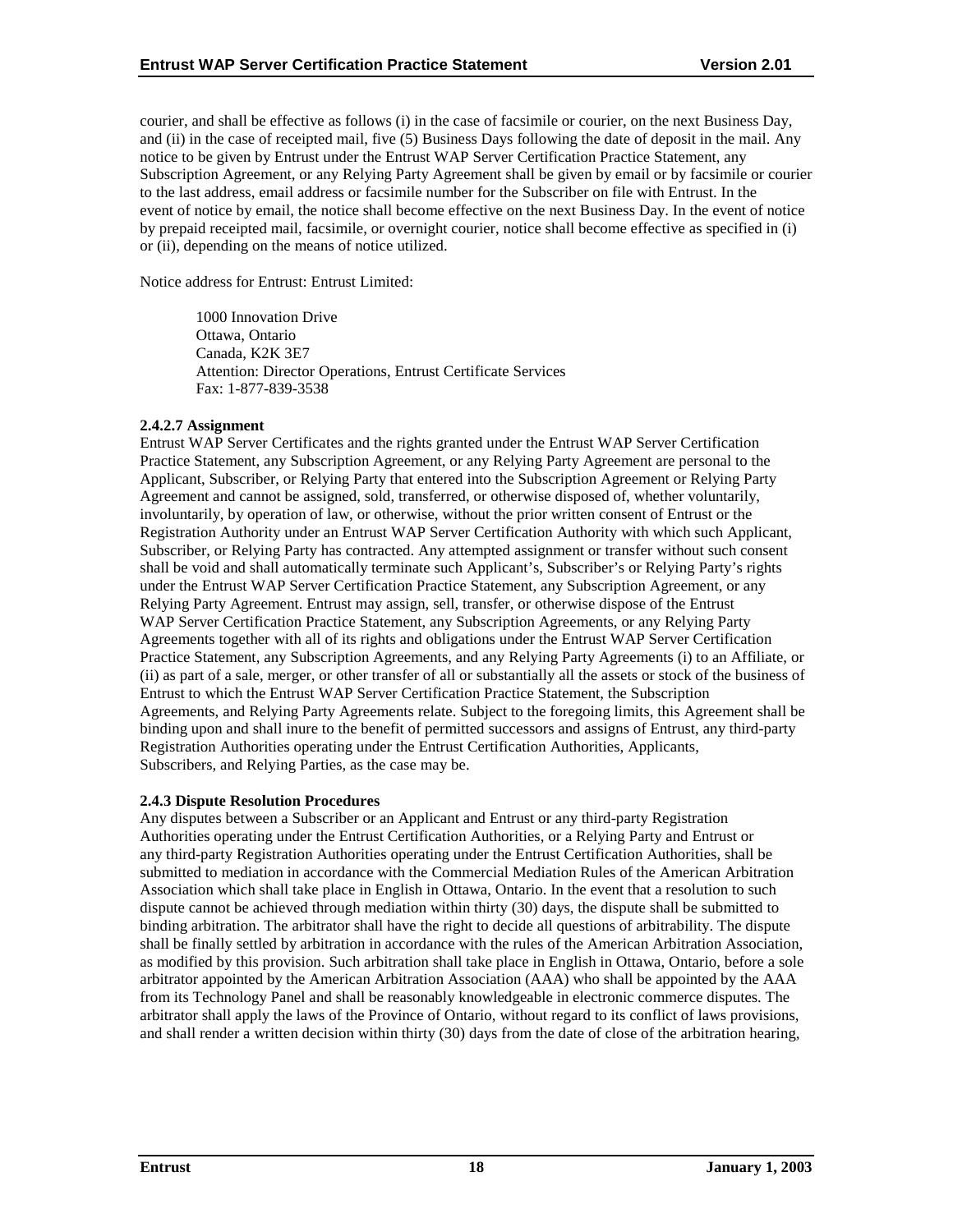<span id="page-23-0"></span>but no more than one (1) year from the date that the matter was submitted for arbitration. The decision of the arbitrator shall be binding and conclusive and may be entered in any court of competent jurisdiction. In each arbitration, the prevailing party shall be entitled to an award of all or a portion of its costs in such arbitration, including reasonable attorney's fees actually incurred. Nothing in the Entrust WAP Server Certification Practice Statement, or in any Subscription Agreement, or any Relying Party Agreement shall preclude Entrust or any third-party Registration Authorities operating under the Entrust Certification Authorities from applying to any court of competent jurisdiction for temporary or permanent injunctive relief, without breach of this Section 2.4.3 and without any abridgment of the powers of the arbitrator, with respect to any (i) alleged Compromise that affects the integrity of an Entrust WAP Server Certificate, or (ii) alleged breach of the terms and conditions of the Entrust WAP Server Certification Practice Statement, any Subscription Agreement, or any Relying Party Agreement. The institution of any arbitration or any action shall not relieve an Applicant, Subscriber or Relying Party of its obligations under the Entrust WAP Server Certification Practice Statement, any Subscription Agreement, or any Relying Party Agreement.

## **2.4.3.1 Limitation Period on Arbitrations and Actions**

Any and all arbitrations or legal actions in respect to a dispute that is related to an Entrust WAP Server Certificate or any services provided in respect to an Entrust WAP Server Certificate shall be commenced prior to the end of one (1) year after (i) the expiration of the Entrust WAP Server Certificate in dispute, or (ii) the date of provision of the disputed service or services in respect to the Entrust WAP Server Certificate in dispute, whichever is sooner. If any arbitration or action in respect to a dispute that is related to an Entrust WAP Server Certificate or any service or services provided in respect to an Entrust WAP Server Certificate is not commenced prior to such time, any party seeking to institute such an arbitration or action shall be barred from commencing or proceeding with such arbitration or action.

## **2.5 Fees**

The fees for services provided by Entrust in respect to Entrust WAP Server Certificates are set forth in the Entrust Repository. These fees are subject to change, and any such changes shall become effective immediately after posting in the Entrust Repository. The fees for services provided by independent third-party Registration Authorities, Resellers and Co-marketers in respect to Entrust WAP Server Certificates are set forth on the web sites operated by such Registration Authorities, Resellers and Co-marketers. These fees are subject to change, and any such changes shall become effective immediately after posting in such web sites.

#### **2.5.1 Certificate Issuance or Renewal Fees**

See the Entrust Repository for the fees charged by Entrust. See the web sites operated by Registration Authorities operating under the Entrust Certification Authorities, Resellers, and Co-marketers for the fees charged by such Registration Authorities, Resellers, and Co-marketers.

## **2.5.2 Certificate Access Fees**

See the Entrust Repository for the fees charged by Entrust. See the web sites operated by Registration Authorities operating under the Entrust Certification Authorities, Resellers, and Co-marketers for the fees charged by such Registration Authorities, Resellers, and Co-marketers.

## **2.5.3 Revocation or Status Information Access Fees**

No stipulation. Revocation of Certificates is not supported in Version 1.1 of the WTLS Specification as published by the Wireless Application Protocol Forum Ltd.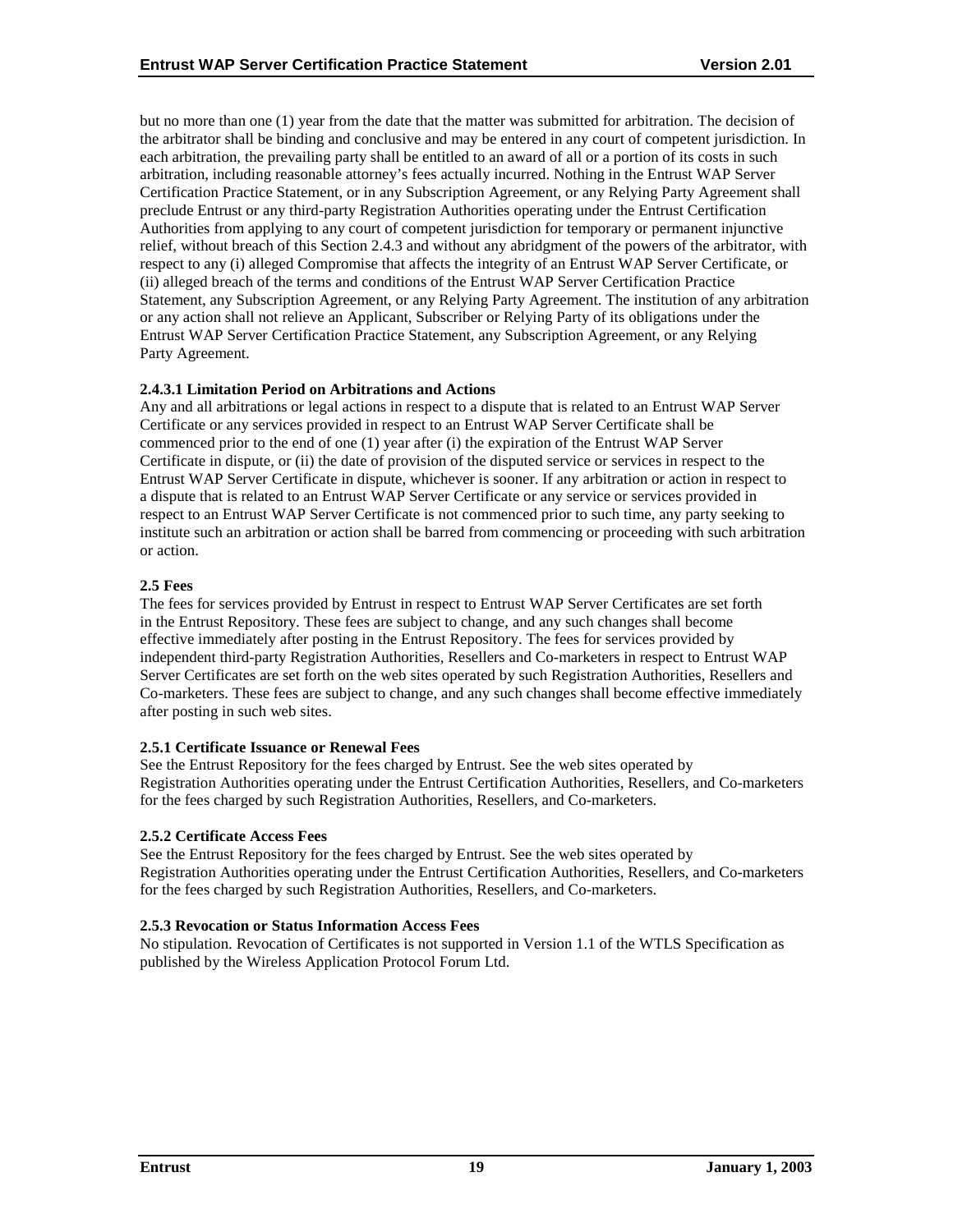## <span id="page-24-0"></span>**2.5.4 Fees for Other Services such as Policy Information**

See the Entrust Repository for the fees charged by Entrust. See the web sites operated by Registration Authorities operating under the Entrust Certification Authorities, Resellers, and Co-marketers for the fees charged by such Registration Authorities, Resellers, and Co-marketers.

## **2.5.5 Refund Policy**

Neither Entrust nor any Registration Authorities operating under the Entrust Certification Authorities nor any Resellers or Co-Marketers provide any refunds for Entrust WAP Server Certificates or services provided in respect to Entrust WAP Server Certificates.

#### **2.6 Publication and Repositories**

Entrust maintains the Entrust Repository to store various information related to Entrust WAP Server Certificates and the operation of Entrust WAP Server Certification Authorities, Entrust Registration Authorities, and third-party Registration Authorities operating under the Entrust WAP Server Certification Authorities. The Entrust WAP Server Certification Practice Statement and various other related information is published in the Entrust Repository. The Entrust WAP Server Certification Practice Statement is also available from Entrust in hard copy upon request.

## **2.6.1 Publication of CA Information**

The following Entrust WAP Server Certificate information is published in the Entrust Repository:

- (i) the Entrust WAP Server Certification Practice Statement; and
- (ii) information and agreements regarding the subscription for and reliance on Entrust WAP Server Certificates.

The data formats used for Entrust WAP Server Certificates is in accordance with Version 1.1 of the WTLS Specification as published by the Wireless Application Protocol Forum Ltd.

#### **2.6.2 Frequency of Publication**

The Entrust WAP Server Certification Practice Statement may be re-issued and published in accordance with the policy set forth in Section 8 of this Entrust WAP Server Certification Practice Statement.

#### **2.6.3 Access Controls**

The Entrust WAP Server Certification Practice Statement is published in the Entrust Repository. The Entrust WAP Server Certification Practice Statement will be available to all Applicants, Subscribers and Relying Parties, but may only be modified by the Entrust Policy Authority.

#### **2.6.4 Repositories**

The Entrust WAP Server Certification Authorities maintain the Entrust Repositories to allow access to Entrust WAP Server Certificate-related information. The information in the Entrust Repositories is accessible through a web interface and is periodically updated as set forth in this Entrust WAP Server Certification Practice Statement. The Entrust Repositories are the only approved source for information about Entrust WAP Server Certificates.

#### **2.7 Compliance Audit**

Entrust WAP Server Certification Authorities, Entrust-operated Registration Authorities, and independent third-party Registration Authorities operating under the Entrust WAP Server Certification Authorities shall be audited for compliance against the practices and procedures set forth in the Entrust WAP Server Certification Practice Statement.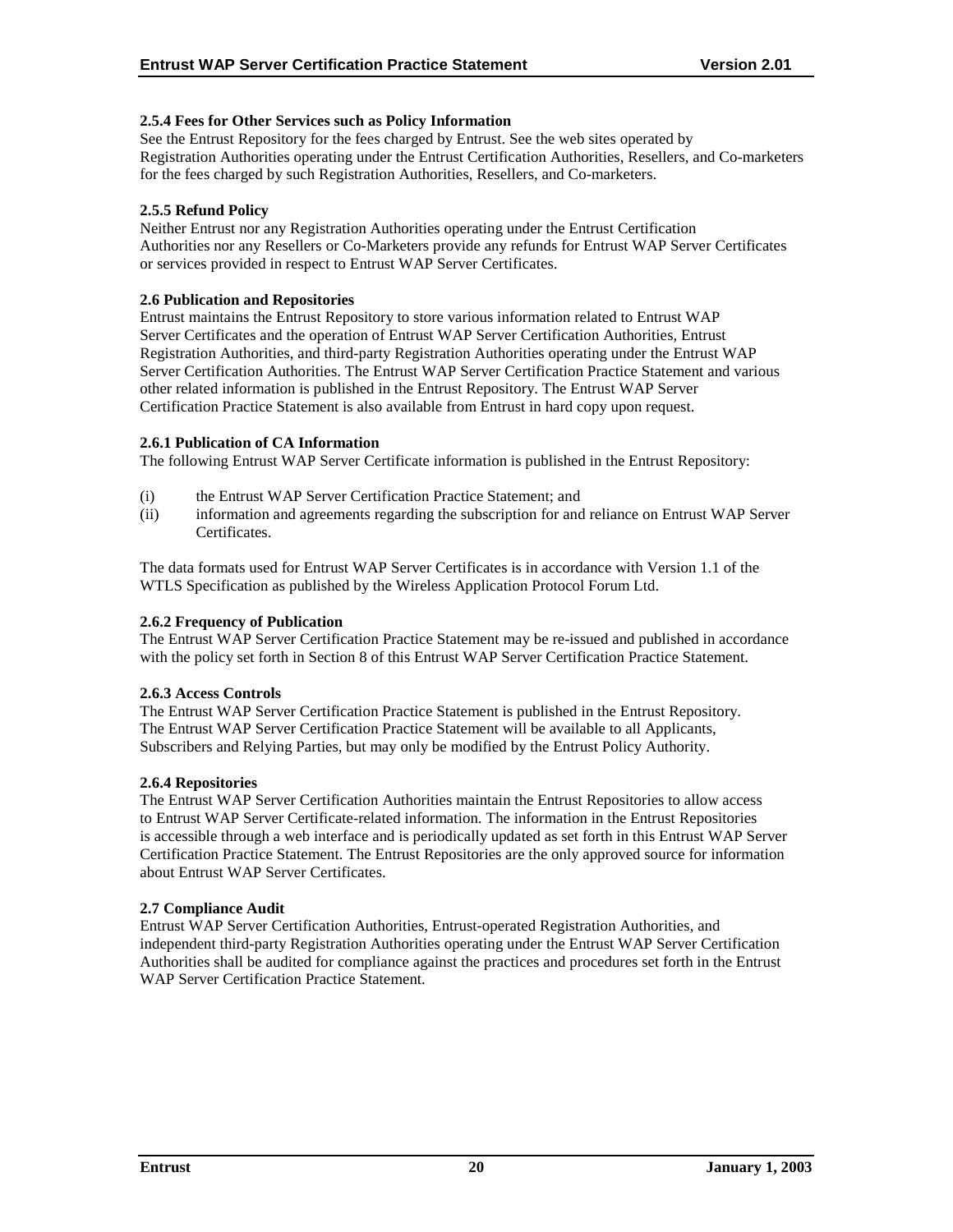## <span id="page-25-0"></span>**2.7.1 Frequency of Entity Compliance Audit**

Entrust WAP Server Certification Authorities, Entrust-operated Registration Authorities, and independent third-party Registration Authorities operating under the Entrust WAP Server Certification Authorities shall be audited once per calendar year for compliance with the practices and procedures set forth in the Entrust WAP Server Certification Practice Statement. If the results of an audit report recommend remedial action, Entrust or the applicable independent third-party Registration Authority shall initiate corrective action within thirty (30) days of receipt of such audit report.

## **2.7.2 Identity/Qualifications of Auditor**

The compliance audit shall be performed by a certified public accounting firm with a demonstrated competency in the evaluation of Certification Authorities and Registration Authorities. Deloitte & Touche LLP has been selected as the auditor for the Entrust Certification Authorities and for the Entrust-operated Registration Authorities.

## **2.7.3 Auditor's Relationship to Audited Party**

The certified public accounting firm selected to perform the compliance audit for the Entrust WAP Server Certification Authorities, Entrust-operated Registration Authorities, or independent third-party operated Registration Authorities under the Entrust Certification Authorities shall be independent from the entity being audited.

## **2.7.4 Topics Covered by Audit**

The compliance audit shall test compliance of Entrust WAP Server Certification Authorities, Entrust-operated Registration Authorities, or independent third-party operated Registration Authorities under the Entrust Certification Authorities against the policies and procedures set forth in this Entrust WAP Server Certification Practice Statement.

## **2.7.5 Actions Taken as a Result of Deficiency**

Upon receipt of a compliance audit that identifies any deficiencies, the audited Entrust WAP Server Certification Authority, Entrust-operated Registration Authority, or independent third-party operated Registration Authority under an Entrust WAP Server Certification Authority shall use commercially reasonable efforts to correct any such deficiencies in an expeditious manner.

#### **2.7.6 Communication of Results**

The results of all compliance audits shall be communicated, in the case of Entrust WAP Server Certification Authorities, to the Entrust Operational Authority, and, in the case of any Entrust-operated Registration Authorities under an Entrust WAP Server Certification Authorities, to the Entrust Operation Authority, and in the case of third-party Registration Authorities operating under an Entrust WAP Server Certification Authority, to the operational authority for such Registration Authority.

#### **2.8 Confidentiality**

Neither Entrust nor any independent third-party Registration Authorities operating under the Entrust Certification Authorities, nor any Resellers or Co-Marketers shall disclose or sell Applicant or Subscriber names (or other information submitted by an Applicant or Subscriber when applying for an Entrust WAP Server Certificate), except in accordance with this Entrust WAP Server Certification Practice Statement, a Subscription Agreement, or a Relying Party Agreement. Entrust and all independent thirdparty Registration Authorities operating under the Entrust Certification Authorities, and all Resellers and Co-Marketers shall use a commercially reasonable degree of care to prevent such information from being used or disclosed for purposes other than those set forth in the Entrust WAP Server Certification Practice Statement, a Subscription Agreement, or a Relying Party Agreement. Notwithstanding the foregoing, Applicants and Subscribers acknowledge that some of the information supplied with an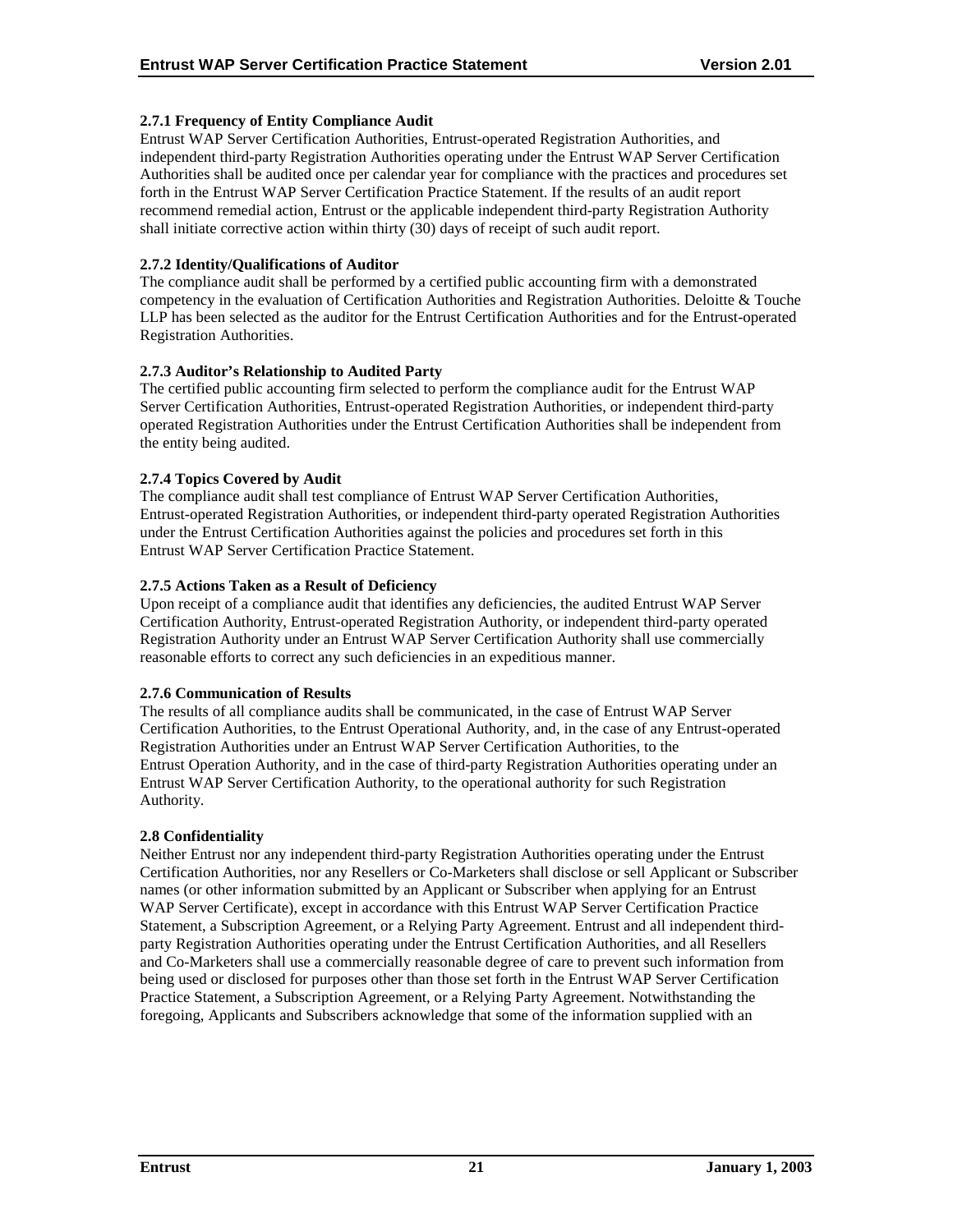<span id="page-26-0"></span>Entrust WAP Server Certificate Application is incorporated into Entrust WAP Server Certificates and that Entrust and all independent third-party Registration Authorities operating under the Entrust Certification Authorities, and all Resellers and Co-Marketers shall be entitled to make such information publicly available.

## **2.8.1 Types of Information to be Kept Confidential**

Information that is supplied by Applicants, Subscribers, or Relying Parties for the subscription for, use of, or reliance upon an Entrust WAP Server Certificate, and which is not included in the information described in Section 2.8.2 below, shall be considered to be confidential. Entrust and independent thirdparty Registration Authorities under the Entrust Certification Authorities shall be entitled to disclose such information to any subcontractors or agents that are assisting Entrust in the verification of information supplied in Entrust WAP Server Certificate Applications or that are assisting Entrust in the operation of the Entrust WAP Server Certification Authorities or Entrust-operated Registration Authorities. Information considered to be confidential shall not be disclosed unless compelled pursuant to legal, judicial, or administrative proceedings, or otherwise required by law. Entrust and independent third-party Registration Authorities under the Entrust Certification Authorities shall be entitled to disclose information that is considered to be confidential to legal and financial advisors assisting in connection with any such legal, judicial, administrative, or other proceedings required by law, and to potential acquirors, legal counsel, accountants, banks and financing sources and their advisors in connection with mergers, acquisitions, or reorganizations.

## **2.8.2 Types of Information not Considered Confidential**

Information that is included in an Entrust WAP Server Certificate shall not be considered confidential. Information contained in the Entrust WAP Server Certification Practice Statement shall not be considered confidential. Without limiting the foregoing, information that (i) was or becomes known through no fault of Entrust, an independent third-party Registration Authority under an Entrust WAP Server Certification Authority, a Reseller, or a Co-marketer, (ii) was rightfully known or becomes rightfully known to Entrust, an independent third-party Registration Authority under the Entrust WAP Server Certification Authority, a Reseller, or a Co-marketer without confidential or proprietary restriction from a source other than the Subscriber, (iii) is independently developed by Entrust, an independent thirdparty Registration Authority under an Entrust WAP Server Certification Authority, a Reseller, or a Comarketer, or (iv) is approved by a Subscriber for disclosure, shall not be considered confidential.

#### **2.8.3 Disclosure of Certificate Revocation/Suspension Information**

No stipulation. Revocation of Certificates is not supported by Version 1.1 of the WTLS Specification as published by the Wireless Application Protocol Forum Ltd.

#### **2.8.4 Release to Law Enforcement Officials**

Entrust, independent third-party Registration Authorities under an Entrust WAP Server Certification Authority, Resellers, and Co-marketers shall have the right to release information that is considered to be confidential to law enforcement officials in compliance with applicable law.

#### **2.8.5 Release as Part of Civil Discovery**

Entrust, independent third-party Registration Authorities under an Entrust WAP Server Certification Authority, Resellers, and Co-marketers may disclose information that is considered confidential during the course of any arbitration, litigation, or any other legal, judicial, or administrative proceeding relating to such information. Any such disclosures shall be permissible provided that Entrust, the independent third-party Registration Authority, Reseller, or Co-marketer uses commercially reasonable efforts to obtain a court-entered protective order restricting the use and disclosure of any such information to the extent reasonably required for the purposes of such arbitration, litigation, or any other legal, judicial, or administrative proceeding.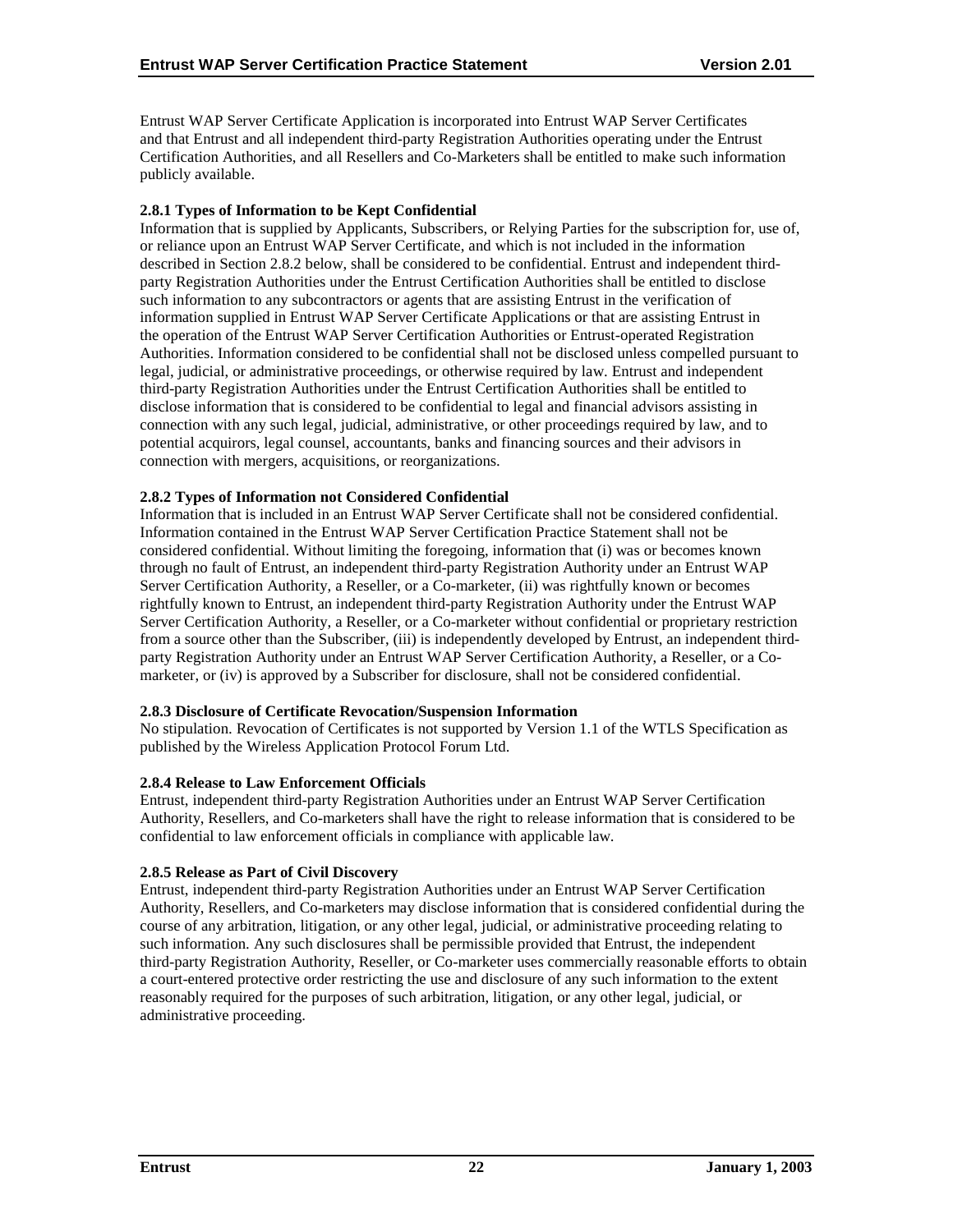## <span id="page-27-0"></span>**2.8.6 Disclosure Upon Owner's Request**

Entrust, independent third-party Registration Authorities under an Entrust WAP Server Certification Authority, Resellers, and Co-marketers may disclose information provided to Entrust, such Registration Authority, Reseller or Co-marketer, by an Applicant, a Subscriber, or a Relying Party upon request of such Applicant, Subscriber, or Relying Party.

## **2.8.7 Other Information Release Circumstances**

No stipulation.

## **2.9 Intellectual Property Rights**

Entrust retains all right, title, and interest (including all intellectual property rights), in, to and under all Entrust WAP Server Certificates, except for any information that is supplied by an Applicant or a Subscriber and that is included in an Entrust WAP Server Certificate, which information shall remain the property of the Applicant or Subscriber. All Applicants and Subscribers grant to Entrust and any Registration Authorities operating under the Entrust Certification Authorities a non-exclusive, worldwide, paid-up, royalty-free license to use, copy, modify, publicly display, and distribute such information, by any and all means and through any and all media whether now known or hereafter devised for the purposes contemplated under the Entrust WAP Server Certification Practice Statement, the Subscriber's Subscription Agreement, and any Relying Party Agreements. Entrust and any Registration Authorities operating under the Entrust Certification Authorities shall be entitled to transfer, convey, or assign this license in conjunction with any transfer, conveyance, or assignment as contemplated in Section 2.4.2.7. Entrust grants to Subscribers and Relying Parties a non-exclusive, non-transferable license to use, copy, and distribute Entrust WAP Server Certificates, subject to such Entrust WAP Server Certificates being used as contemplated under the Entrust WAP Server Certification Practice Statement, the Subscriber's Subscription Agreement, and any Relying Party Agreements, and further provided that such Entrust WAP Server Certificates are reproduced fully and accurately and are not published in any publicly available database, repository, or directory without the express written permission of Entrust.

Entrust grants permission to reproduce the Entrust WAP Server Certification Practice Statement provided that (i) the copyright notice on the first page of this Entrust WAP Server Certification Practice Statement is retained on any copies of the Entrust WAP Server Certification Practice Statement, and (ii) the Entrust WAP Server Certification Practice Statement is reproduced fully and accurately. Entrust retains all right, title, and interest (including all intellectual property rights), in, to and under the Entrust WAP Server Certification Practice Statement.

In no event shall Entrust or any independent third-party Registration Authority operating under an Entrust WAP Server Certification Authority, or any Resellers or Co-marketers, or any subcontractors, distributors, agents, suppliers, employees, or directors of any of the foregoing be liable to any Applicants, Subscribers, or Relying Parties or any other third parties for any losses, costs, liabilities, expenses, damages, claims, or settlement amounts arising from or relating to claims of infringement, misappropriation, dilution, unfair competition, or any other violation of any patent, trademark, copyright, trade secret, or any other intellectual property or any other right of person, entity, or organization in any jurisdiction arising from or relating to any Entrust WAP Server Certificate or arising from or relating to any services provided in relation to any Entrust WAP Server Certificate.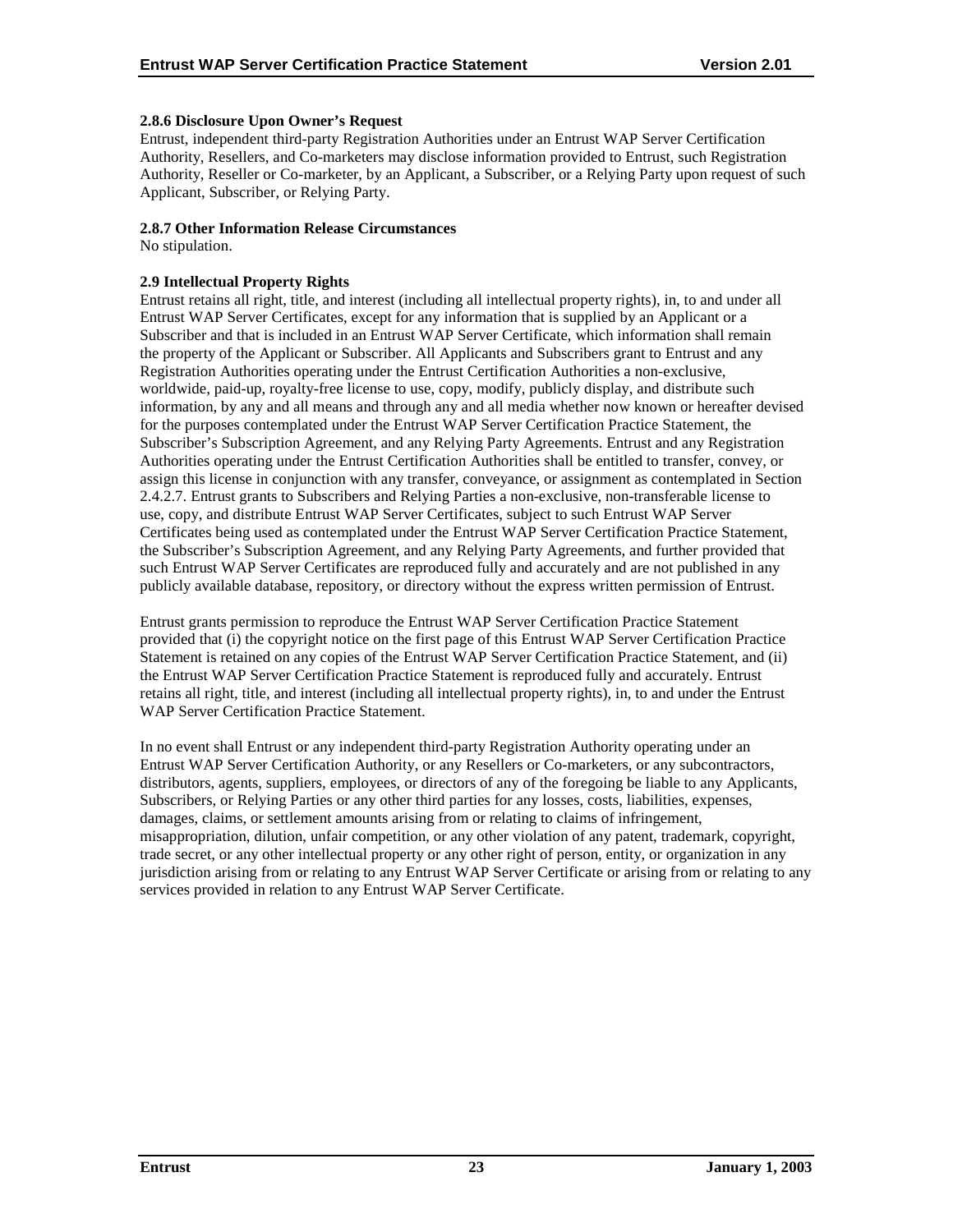## <span id="page-28-0"></span>**3. Identification and Authentication**

## **3.1 Initial Registration**

To obtain an Entrust WAP Server Certificate, an Applicant must: (i) generate a secure and cryptographically sound Key Pair, (ii) agree to all of the terms and conditions of the Entrust WAP Server Certification Practice Statement and the Subscription Agreement, (iii) complete and submit an Entrust WAP Server Certificate Application, providing all information requested by an Entrust-operated Registration Authority or by an independent third-party Registration Authority under an Entrust WAP Server Certification Authority (a "Registration Authority") without any errors, misrepresentation, or omissions. Upon an Applicant's completion of the Entrust WAP Server Certificate Application and acceptance of the terms and conditions of this Entrust WAP Server Certification Practice Statement and the Subscription Agreement, a Registration Authority or a third-party authorized by a Registration Authority shall perform limited verification of some of the information contained in the Entrust WAP Server Certificate Application. If the limited verification performed by a Registration Authority is successful, the Registration Authority may, in its sole discretion, request the issuance to the Applicant of an Entrust WAP Server Certificate from an Entrust WAP Server Certification Authority. If a Registration Authority refuses to request the issuance of an Entrust WAP Server Certificate, the Registration Authority shall (i) use commercially reasonable efforts to notify the Applicant by email of any reasons for refusal, and (ii) promptly refund any amounts that have been paid in connection with the Entrust WAP Server Certificate Application. In the event of successful verification of an Entrust WAP Server Certificate Application, the Registration Authority shall submit a request to an Entrust WAP Server Certification Authority for the issuance of an Entrust WAP Server Certificate and shall notify the Applicant by email once an Entrust WAP Server Certificate has been issued by the Entrust WAP Server Certification Authority. The Applicant will be provided with a URL that can be used to retrieve the Entrust WAP Server Certificate. Upon issuance of an Entrust WAP Server Certificate, neither Entrust nor any independent third-party Registration Authority operating under an Entrust WAP Server Certification Authority, nor any Resellers or Co-marketers, or any subcontractors, distributors, agents, suppliers, employees, or directors of any of the foregoing shall have any obligation to perform any ongoing monitoring, investigation, or verification of the information provided in an Entrust WAP Server Certificate Application.

#### **3.1.1 Types of Names**

The Subject names in an Entrust WAP Server Certificate comply with Version 1.1 of the WTLS Specification as published by the Wireless Application Protocol Forum Ltd. The Entrust WAP Server Certification Authorities shall use a single naming convention as set forth below. Each Entrust WAP Server Certificate shall contain the following information:

- (i) the "Country Name" which is an optional field (C) that is the two-letter ISO 3166 code for the country in which the Applicant is located and plans to host the Wireless Application Protocol server on which the Applicant is intending to install the Entrust WAP Server Certificate;
- (ii) the "Organization Name" which is an optional field is the name of the organization in the case of a corporation, partnership, or other entity. In the case of a sole proprietorship, the organization name can be the name of the owner;
- (iii) the "Service Name" which is an optional field which is used to distinguish different organizational groups within an organization (for example, to distinguish between human resources, marketing, and development); and
- (iv) the "Common Name" which is the fully qualified hostname or path used to identify the Wireless Application Protocol server on which the Applicant is intending to install the Entrust WAP Server Certificate.

## **3.1.2 Need for Names to Be Meaningful**

The value of the Common Name to be used in an Entrust WAP Server Certificate shall be the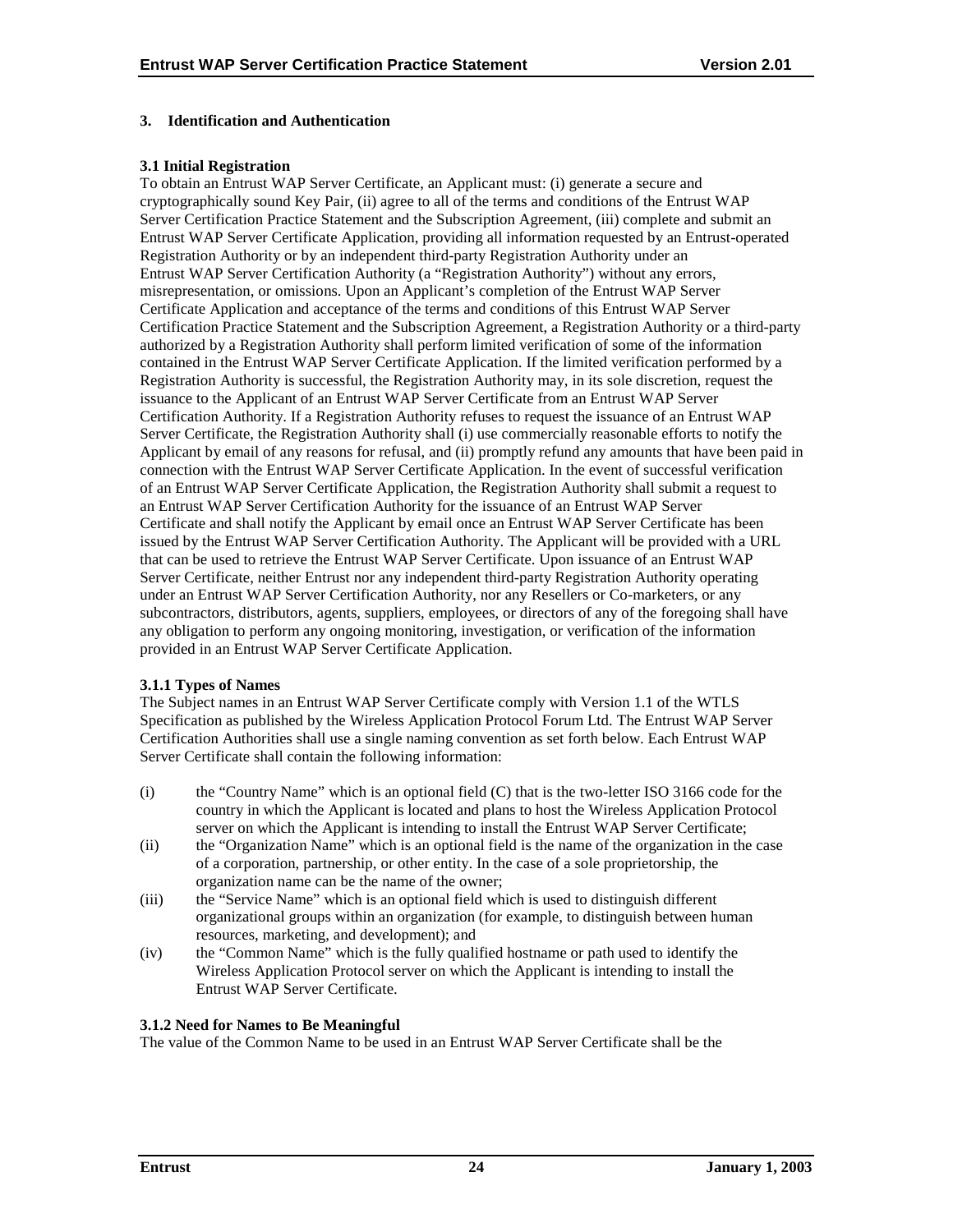<span id="page-29-0"></span>Applicant's fully qualified hostname or path that is used to identify the Wireless Application Protocol server on which the Applicant is intending to install the Entrust WAP Server Certificate.

## **3.1.3 Rules for Interpreting Various Name Forms**

Subject names for Entrust WAP Server Certificates shall be interpreted as set forth in Sections 3.1.1 and 3.1.2.

## **3.1.4 Uniqueness of Names**

Names shall be defined unambiguously for each Subject in an Entrust Repository. The Distinguished Name attribute should be unique to the Wireless Application Protocol server to which it is issued, and is used to prevent two Entrust WAP Server Certificates from being assigned the same Subject name. Each Entrust WAP Server Certificate shall be issued a unique serial number.

#### **3.1.5 Name Claim Dispute Resolution Procedure**

The Subject names in Entrust WAP Server Certificates are issued on a "first come, first served" basis. By accepting a Subject name for incorporation into an Entrust WAP Server Certificate, a Registration Authority operating under an Entrust WAP Server Certification Authority does not determine whether the use of such information infringes upon, misappropriates, dilutes, unfairly competes with, or otherwise violates any intellectual property right or any other rights of any person, entity, or organization in any jurisdiction. The Entrust WAP Server Certification Authorities and any Registration Authorities operating under the Entrust WAP Server Certification Authorities neither act as an arbitrator nor provide any dispute resolution between Subscribers or between Subscribers and third-party complainants in respect to the use of any information in an Entrust WAP Server Certificate. The Entrust WAP Server Certification Practice Statement does not bestow any procedural or substantive rights on any Subscriber or third-party complainant in respect to any information in an Entrust WAP Server Certificate. Neither the Entrust Certification Authorities nor any Registration Authorities operating under the Entrust WAP Server Certification Authorities shall in any way be precluded from seeking legal or equitable relief (including injunctive relief) in respect to any dispute between Subscribers or between Subscribers and third-party complainants or in respect to any dispute between Subscribers and an Entrust WAP Server Certification Authority or a Registration Authority operating under an Entrust WAP Server Certification Authority or between a third-party complainant and an Entrust WAP Server Certification Authority or a Registration Authority operating under an Entrust WAP Server Certification Authority arising out of any information in an Entrust WAP Server Certificate. Entrust WAP Server Certification Authorities and Registration Authorities operating under Entrust WAP Server Certification Authorities shall have the right to refuse to issue or to refuse to request the issuance of Entrust WAP Server Certificates upon receipt of a properly authenticated order from an arbitrator or court of competent jurisdiction in respect to information included in or which may be requested to be included in an Entrust WAP Server Certificate.

#### **3.1.6 Recognition, Authentication and Role of Trademarks**

The revocation of Certificates is not supported in Version 1.1 of the Wireless Application Protocol and accordingly in the event of a dispute in which a third party alleges that the information contained in an Entrust WAP Server Certificate violates the trademark or other rights of such third party, Entrust WAP Server Certification Authorities and Registration Authorities operating under Entrust WAP Server Certification Authorities will not be able to take any action, such as possible revocation, in respect to an already issued Entrust WAP Server Certificate. In such a case, the disputing party shall be required to take action directly against the Subscriber to whom such Entrust WAP Server Certificate was issued. An Entrust WAP Server Certification Authority or a Registration Authority operating under an Entrust WAP Server Certification Authority may, in certain circumstances, refuse to issue or refuse to request the issuance of an Entrust WAP Server Certificate that may violate the trademark rights of a

third-party complainant. In the event that a third-party complainant provides an Entrust WAP Server Certification Authority or a Registration Authority operating under an Entrust WAP Server Certification Authority with (i) a certified copy that is not more than three (3) months old of a trademark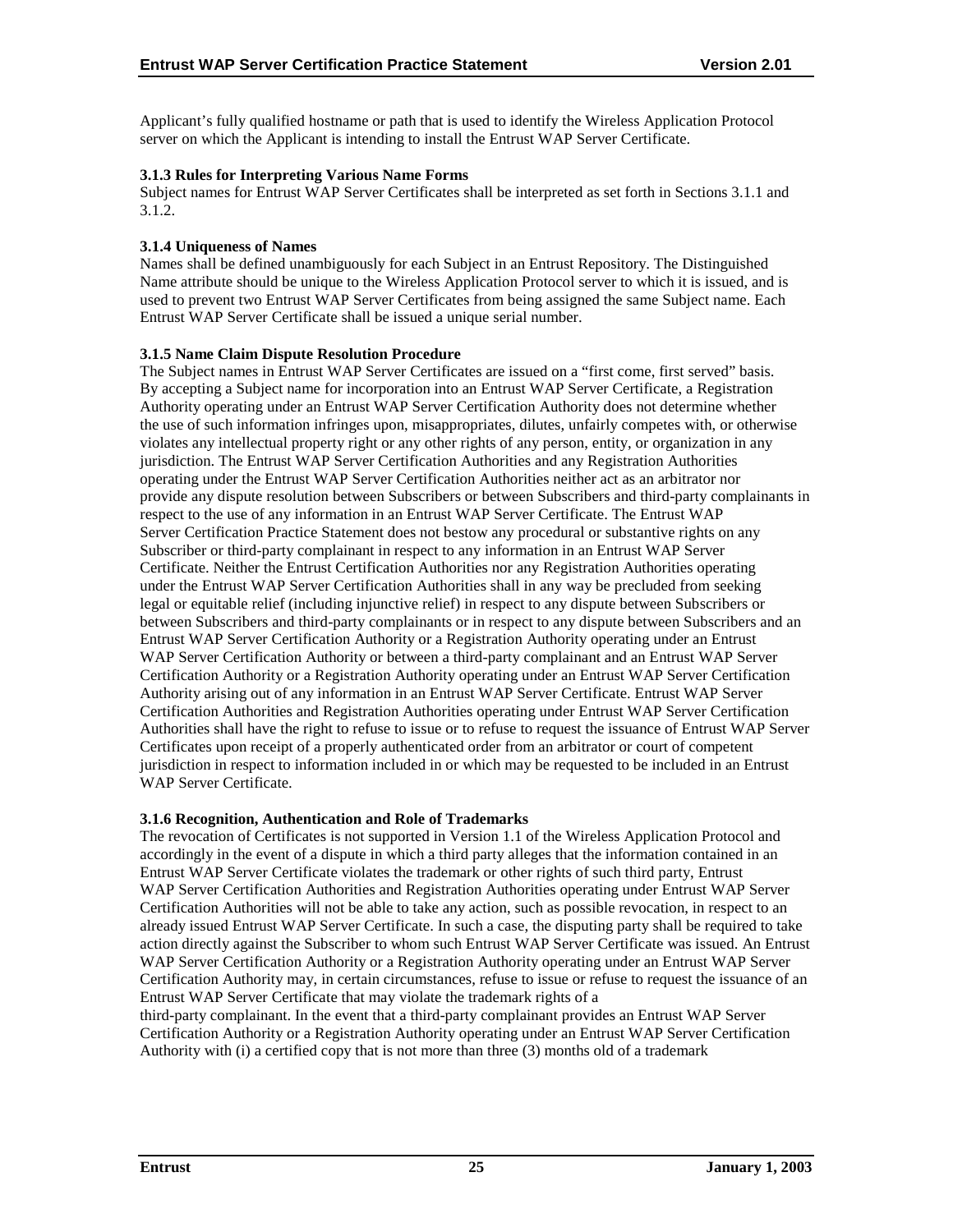registration from the principal trademark office in any one of the United States, Canada, Japan, Australia or any of the member countries of the European Union, and further provided that such registration is still in full force and effect, and (ii) a copy of a prior written notice to the Subscriber of the Entrust WAP Server Certificate in dispute, stating that the complainant believes that information in the Subscriber's Entrust WAP Server Certificate violates the trademark rights of the complainant, and (iii) a representation by the complainant indicating the means of notice and basis for believing that such notice was received by the Subscriber of the Entrust WAP Server Certificate in dispute, an Entrust WAP Server Certification Authority or a Registration Authority operating under an Entrust WAP Server Certification Authority may initiate the following actions. The Entrust WAP Server Certification Authority or a Registration Authority operating under the Entrust WAP Server Certification Authority will determine whether the issue date of the Subscriber's Entrust WAP Server Certificate predates the registration date on the trademark registration provided by the complainant. In the event that the date of issuance of the Subscriber's Entrust WAP Server Certificate predates the trademark registration date, the Entrust WAP Server Certification Authority or a Registration Authority operating under the Entrust WAP Server Certification Authority will take no further action unless presented with an authenticated order from an arbitrator or court of competent jurisdiction. If the date of issuance of the Entrust WAP Server Certificate is after the registration date on the trademark registration provided by the complainant, the Entrust WAP Server Certification Authority or a Registration Authority operating under the Entrust WAP Server Certification Authority shall request that the Subscriber provide a proof of ownership for the Subscriber's own corresponding trademark from the principal trademark office in any one of the United States, Canada, Japan, Australia or any of the member countries of the European Union. If the Subscriber can provide a certified copy, as set forth above, that predates or was issued on the same date as the complainant's trademark, the Entrust WAP Server Certification Authority and the Registration Authorities operating under an Entrust WAP Server Certification Authority will take no further action unless presented with an authenticated order from an arbitrator or court of competent jurisdiction. If the Subscriber does not respond within ten (10) Business Days, or if the date on the certified copy of the trademark registration provided by the Subscriber postdates the certified copy of the trademark registration provided by the complainant, then the Entrust WAP Server Certification Authority and the Registration Authorities operating under that Entrust WAP Server Certification Authority will not issue or will not request the issuance to the Subscriber of any additional Entrust WAP Server Certificates containing such disputed information.

If a Subscriber files litigation against a complainant, or if a complainant files litigation against a Subscriber, and such litigation is related to information in an issued Entrust WAP Server Certificate, and if the party instigating the litigation provides an Entrust WAP Server Certification Authority or a Registration Authority operating under an Entrust WAP Server Certification Authority with a copy of the file-stamped compliant or statement of claim, the Entrust WAP Server Certification Authority or the Registration Authority operating under an Entrust WAP Server Certification Authority that was presented with the complaint or statement of claim will not issue or request the issuance of any additional Entrust WAP Server Certificates containing such information during the period of the litigation. In the event of litigation as contemplated above, Entrust WAP Server Certification Authorities and Registration Authorities operating under the Entrust WAP Server Certification Authorities will comply with any directions by a court in respect to an Entrust WAP Server Certificate in dispute without the necessity of being named as a party to the litigation. If named as a party in any litigation in respect to an Entrust WAP Server Certificate, Entrust or any third party operating a Registration Authority under an Entrust WAP Server Certification Authority shall be entitled to take any action that it deems appropriate in responding to or defending such litigation. Any Subscriber or Relying Party that becomes involved in any litigation shall remain subject to all of the terms and conditions of the Entrust WAP Server Certification Practice Statement, the Subscriber's Subscription Agreement, and the Relying Party's Relying Party Agreement.

Registration Authorities operating under an Entrust WAP Server Certification Authority shall notify the Entrust WAP Server Certification Authority of any disputes of which such Registration Authority is aware and which relate to any information contained in an Entrust WAP Server Certificate whose issuance was requested by such Registration Authority.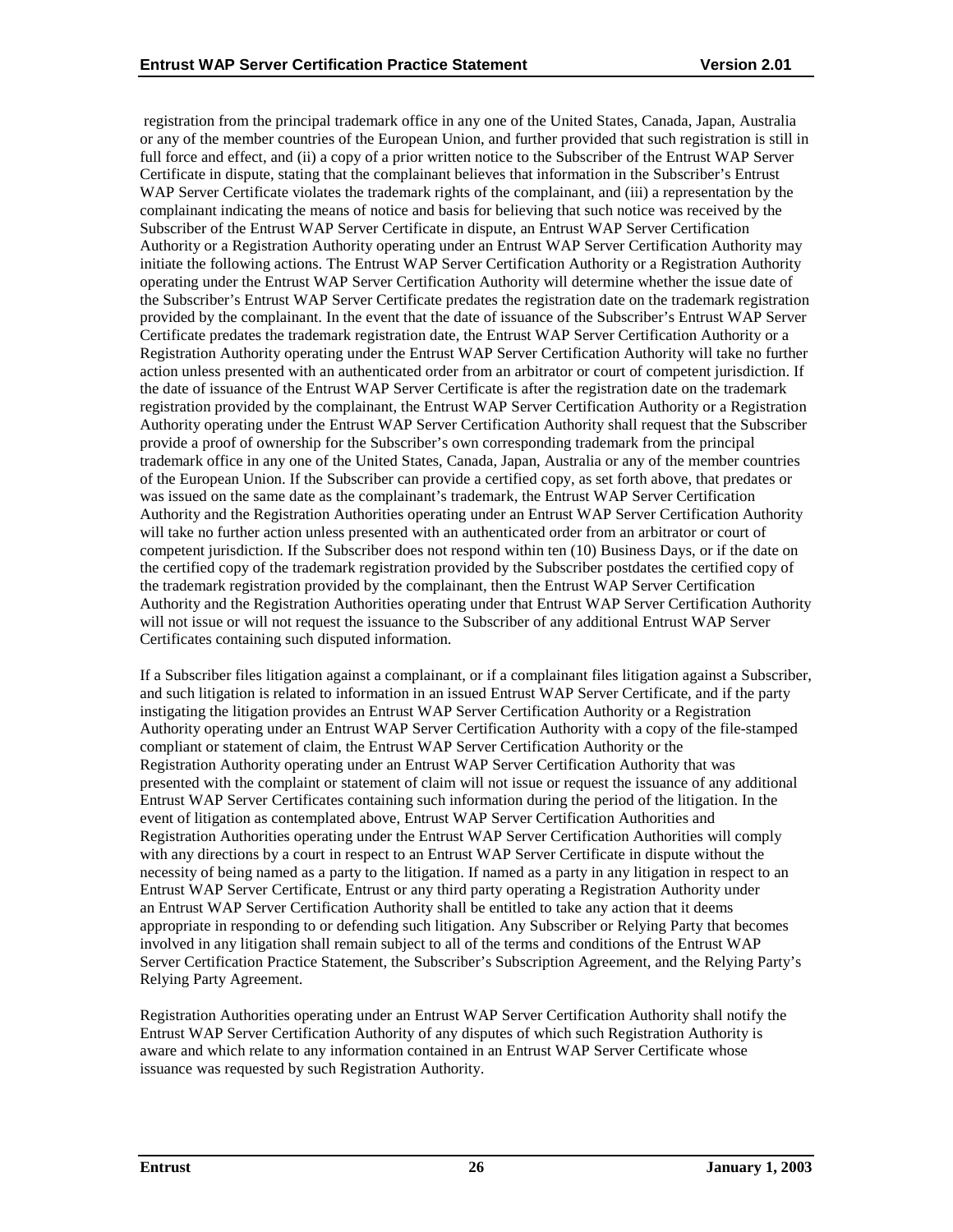## <span id="page-31-0"></span>**3.1.7 Method to Prove Possession of Private Key**

If the software generating a CSR supports proof possession tests for CSRs created using reversible asymmetric algorithms (such as RSA). Registration Authorities operating under the Entrust WAP Server Certification Authorities will perform such proof of possession tests by validating the signature on the CSR submitted by the Applicant with the Entrust WAP Server Certificate Application. In the event that the software generating a CSR does not support such proof of possession tests, Registration Authorities operating under the Entrust WAP Server Certification Authorities will reject such CSRs.

#### **3.1.8 Authentication of Organizational Identity**

Registration Authorities operating under the Entrust WAP Server Certification Authorities shall perform a limited verification of any organizational identities that are submitted by an Applicant or Subscriber. Registration Authorities operating under the Entrust WAP Server Certification Authorities shall determine whether the organizational identity, address, and domain name provided with an Entrust WAP Server Certificate Application are consistent with information contained in third-party databases and/or governmental sources. The information and sources used for the limited verification of Entrust WAP Server Certificate Applications may vary depending on the jurisdiction of the Applicant or Subscriber. In the case of organizational identities that are not registered with any governmental sources, Registration Authorities operating under the Entrust WAP Server Certification Authorities shall use commercially reasonable efforts to confirm the existence of the organization. Such commercially reasonable efforts may include inquiries with banks or other trustworthy persons or institutions. Registration Authorities operating under the Entrust WAP Server Certification Authorities shall comply with all verification practices mandated by the Entrust Policy Authority.

The Entrust Policy Authority may, in its discretion, update verification practices to improve the organization identity verification process. Any changes to verification practices shall be published pursuant to the standard procedures for updating the Entrust WAP Server Certification Practice Statement.

## **3.1.9 Authentication of Individual Identity**

Registration Authorities operating under the Entrust WAP Server Certification Authorities shall perform a limited verification of any individual identities that are submitted by an Applicant or Subscriber. In order to establish the accuracy of an individual identity, the individual shall be required to appear before a representative of a Registration Authority operating under an Entrust WAP Server Certification Authority or a notary public in the jurisdiction of the Applicant. The individual shall be required to produce three (3) pieces of picture identification. The type of identification that is appropriate for proper identification shall be dependent on the jurisdiction of the Applicant.

The Entrust Policy Authority may, in its discretion, update verification practices to improve the individual identity verification process. Any changes to verification practices shall be published pursuant to the standard procedures for updating the Entrust WAP Server Certification Practice Statement.

#### **3.2 Routine Rekey**

Each Entrust WAP Server Certificate shall contain a Certificate expiration date. The reason for having an expiration date for a Certificate is to minimize the exposure of the Key Pair associated with the Certificate. For this reason, when issuing an Entrust WAP Server Certificate, Entrust requires that a new Key Pair be generated and that the new Public Key of this Key Pair be submitted with the Applicant's Entrust WAP Server Certificate Application. Entrust does not renew Entrust WAP Server Certificates, accordingly, if a Subscriber wishes to continue to use an Entrust WAP Server Certificate beyond the expiry date for the current Entrust WAP Server Certificate, the Subscriber must apply for a new Entrust WAP Server Certificate and replace the Entrust WAP Server Certificate that is about to expire. In order to obtain another Entrust WAP Server Certificate, the Subscriber will be required to complete the initial application process, as described in Section 3.1, including generation of a new Key Pair and submission of all information required for an initial application for an Entrust WAP Server Certificate. The Registration Authority that processed the Subscriber's Entrust WAP Server Certificate Application shall make a commercially reasonable effort to notify Subscribers of the pending expiration of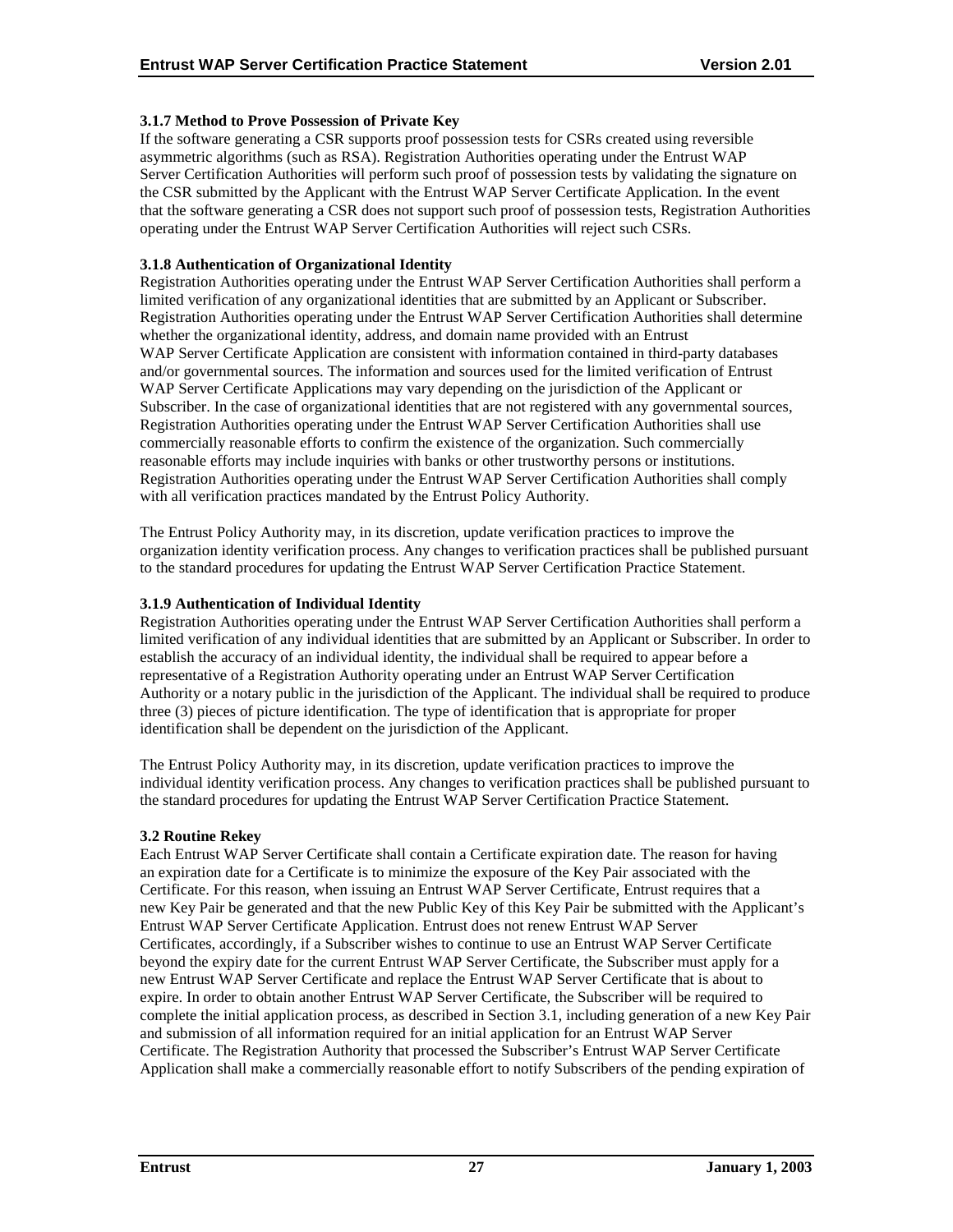<span id="page-32-0"></span>their Entrust WAP Server Certificate by sending an email to the technical contact listed in the corresponding Entrust WAP Server Certificate Application. Upon expiration of an Entrust WAP Server Certificate, the Subscriber shall immediately cease using such Entrust WAP Server Certificate and shall remove such Entrust WAP Server Certificate from any devices and/or software in which it has been installed.

## **3.3 Rekey After Revocation**

No stipulation. Revocation of Certificates is not supported by Version 1.1 of the WTLS Specification as published by the Wireless Application Protocol Forum Ltd.

#### **3.4 Revocation Request**

No stipulation. Revocation of Certificates is not supported by Version 1.1 of the WTLS Specification as published by the Wireless Application Protocol Forum Ltd.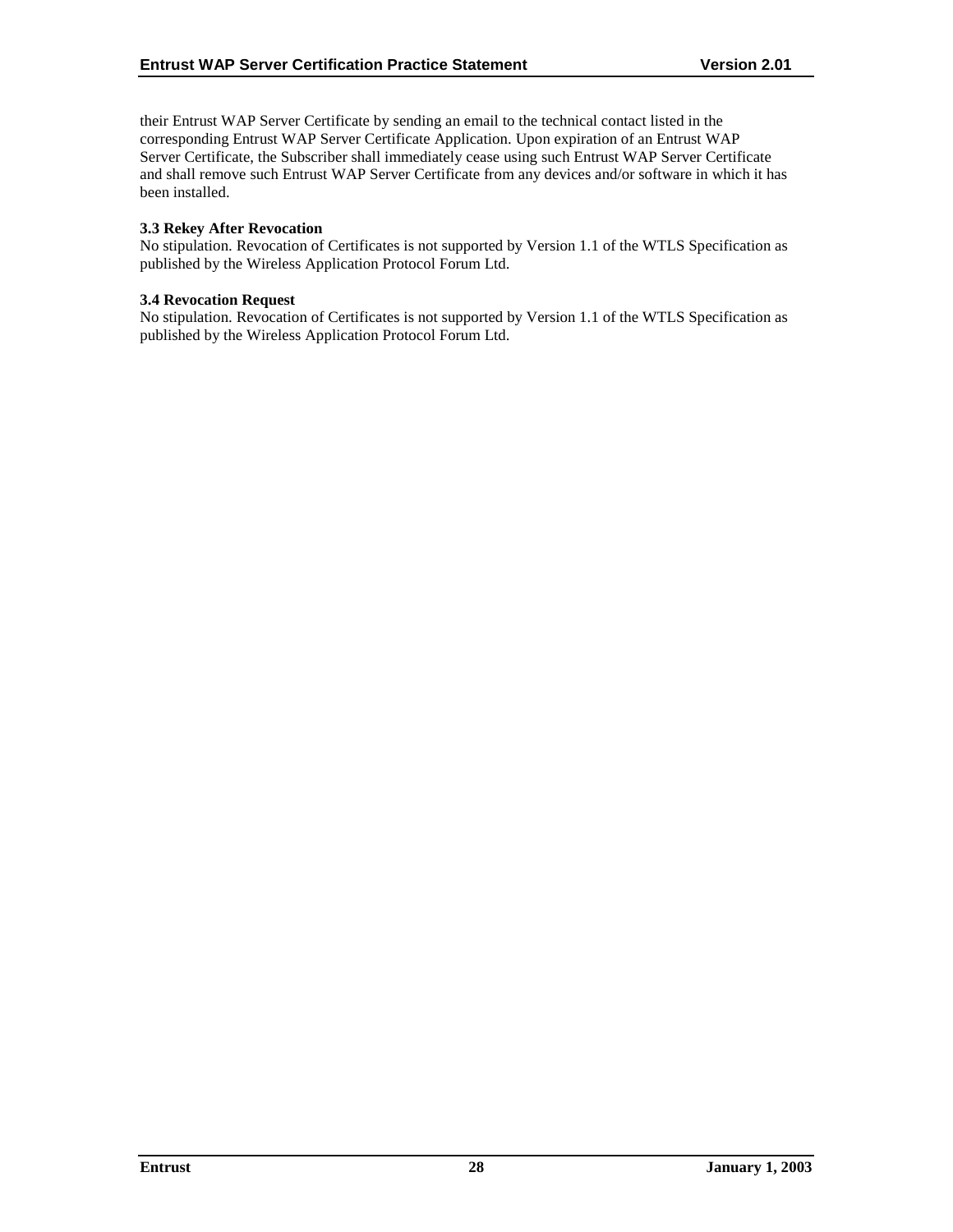## <span id="page-33-0"></span>**4. Operational Requirements**

## **4.1 Certificate Application**

To obtain an Entrust WAP Server Certificate, an Applicant must follow the procedures described in section 3.1 of the Entrust WAP Server Certification Practice Statement. An Entrust-operated Registration Authority or an independent third-party Registration Authority operating under an Entrust WAP Server Certification Authority shall follow the procedures described in Sections 3.1.8 and 3.1.9 to perform limited verification of the identity of the Applicant.

#### **4.2 Certificate Issuance**

After performing limited verification of the information provided by an Applicant with an Entrust WAP Server Certificate Application, a Registration Authority operating under an Entrust WAP Server Certification Authority may request that an Entrust WAP Server Certification Authority issue an Entrust WAP Server Certificate. Upon receipt of a request from a Registration Authority operating under an Entrust WAP Server Certification Authority, that Entrust WAP Server Certification Authority may generate and digitally sign an Entrust WAP Server Certificate in accordance with the Certificate profile described in Section 7 of this Entrust WAP Server Certification Practice Statement.

#### **4.3 Certificate Acceptance**

Entrust WAP Server Certificates generated by an Entrust WAP Server Certification Authority will be placed in an Entrust Repository. Once an Entrust WAP Server Certificate has been generated and placed in an Entrust Repository, the Registration Authority that requested the issuance of the Entrust WAP Server Certificate shall use commercially reasonable efforts to notify the Applicant by email that the Entrust WAP Server Certificate requested by the Applicant is available. The email will contain a URL for use by the Applicant to retrieve the Entrust WAP Server Certificate.

#### **4.4 Certificate Suspension and Revocation**

No stipulation. Revocation of Certificates is not supported by Version 1.1 of the WTLS Specification as published by the Wireless Application Protocol Forum Ltd.

#### **4.4.1 Circumstances for Revocation**

No stipulation. Revocation of Certificates is not supported by Version 1.1 of the WTLS Specification as published by the Wireless Application Protocol Forum Ltd.

## **4.4.2 Who Can Request Revocation**

No stipulation. Revocation of Certificates is not supported by Version 1.1 of the WTLS Specification as published by the Wireless Application Protocol Forum Ltd.

#### **4.4.3 Procedure for Revocation Request**

No stipulation. Revocation of Certificates is not supported by Version 1.1 of the WTLS Specification as published by the Wireless Application Protocol Forum Ltd.

## **4.4.4 Revocation Request Grace Period**

No stipulation. Revocation of Certificates is not supported by Version 1.1 of the WTLS Specification as published by the Wireless Application Protocol Forum Ltd.

## **4.4.5 Circumstances for Suspension**

Entrust WAP Server Certification Authorities do not suspend Entrust WAP Server Certificates.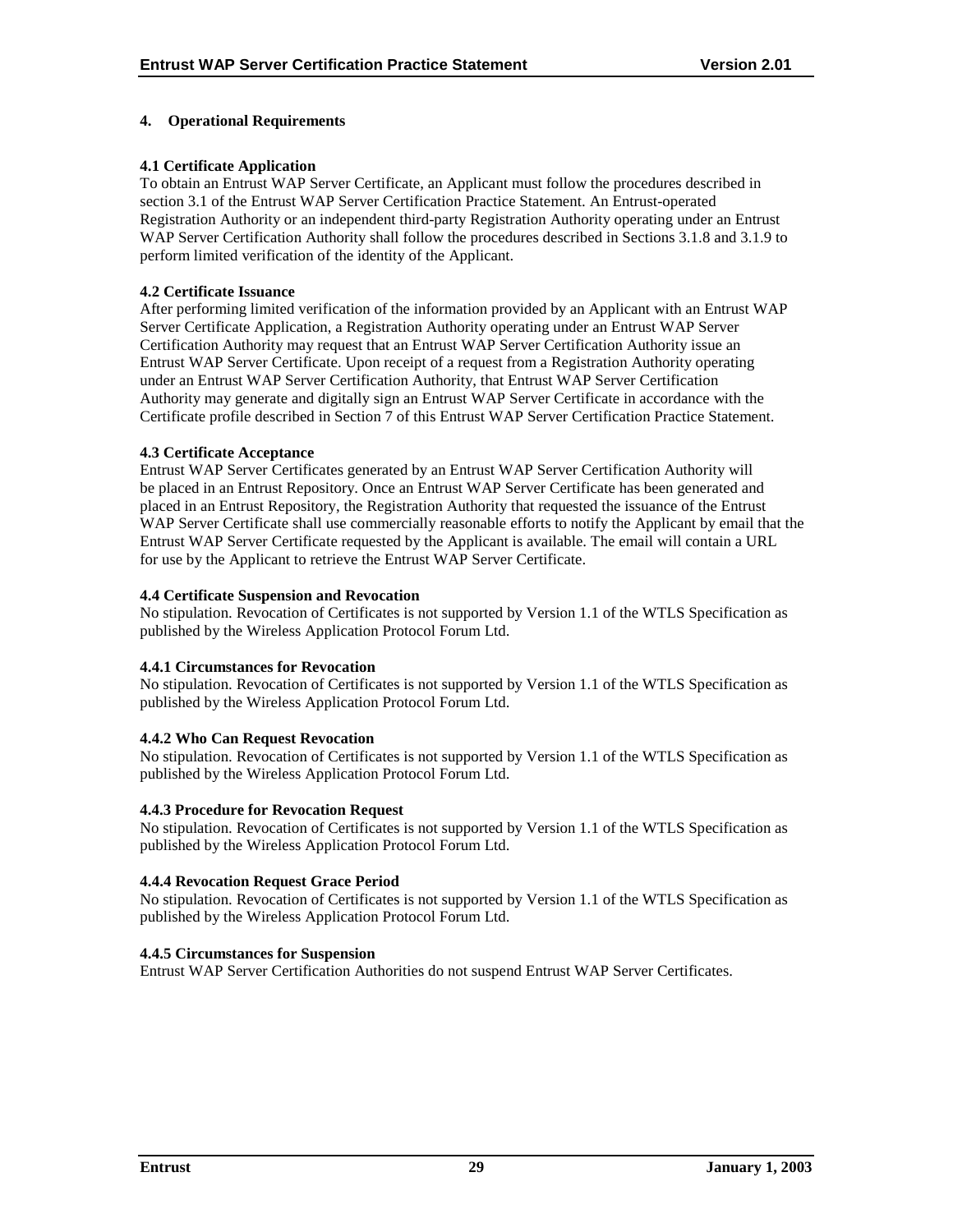## <span id="page-34-0"></span>**4.4.6 Who Can Request Suspension**

Entrust WAP Server Certification Authorities do not suspend Entrust WAP Server Certificates.

#### **4.4.7 Procedure for Suspension Request**

Entrust WAP Server Certification Authorities do not suspend Entrust WAP Server Certificates.

#### **4.4.8 Limits on Suspension Period**

Entrust WAP Server Certification Authorities do not suspend Entrust WAP Server Certificates.

## **4.4.9 CRL Issuance Frequency**

No stipulation. Revocation of Certificates is not supported by Version 1.1 of the WTLS Specification as published by the Wireless Application Protocol Forum Ltd.

## **4.4.10 CRL Checking Requirements**

No stipulation. Revocation of Certificates is not supported by Version 1.1 of the WTLS Specification as published by the Wireless Application Protocol Forum Ltd.

## **4.4.11 On-line Revocation/Status Checking Availability**

No stipulation. Revocation of Certificates is not supported by Version 1.1 of the WTLS Specification as published by the Wireless Application Protocol Forum Ltd.

## **4.4.12 On-line Revocation Checking Requirements**

No stipulation. Revocation of Certificates is not supported by Version 1.1 of the WTLS Specification as published by the Wireless Application Protocol Forum Ltd.

## **4.4.13 Other Forms of Revocation Advertisements Available**

No other mechanisms are provided.

## **4.4.14 Checking Requirements For Other Forms of Revocation Advertisements**

No stipulation.

## **4.4.15 Special Requirements Re Key Compromise**

If a Subscriber suspects or knows that the Private Key corresponding to the Public Key contained in the Subscriber's Entrust WAP Server Certificate has been Compromised, the Subscriber shall immediately notify the Registration Authority that processed the Subscriber's Entrust WAP Server Certificate Application of such suspected or actual Compromise. The Subscriber shall immediately stop using such Entrust WAP Server Certificate and shall remove such Entrust WAP Server Certificate from any devices and/or software in which such Entrust WAP Server Certificate has been installed. The Subscriber shall be responsible for investigating the circumstances of such Compromise or suspected Compromise and for notifying any Relying Parties that may have been affected by such Compromise or suspected Compromise.

#### **4.5 Security Audit Procedures**

Significant security events in the Entrust WAP Server Certification Authorities are automatically timestamped and recorded as audit logs in audit trail files. The audit trail files are processed (reviewed for policy violations or other significant events) on a regular basis. Authentication codes are used in conjunction with the audit trail files to protect against modification of audit logs. Audit trail files are archived periodically. All files including the latest audit trail file are moved to back-up media and stored in a secure archive facility.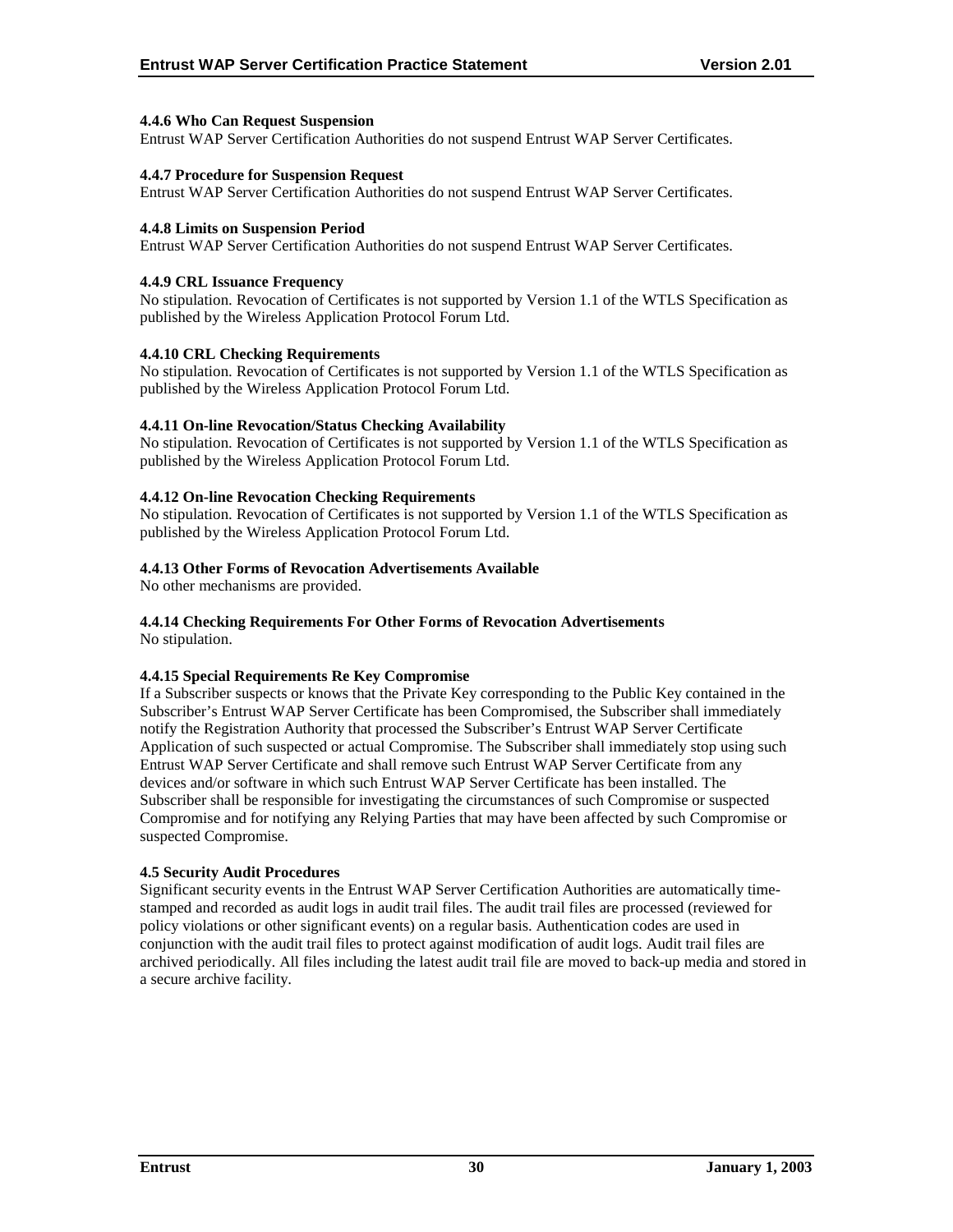## <span id="page-35-0"></span>**4.6 Records Archival**

The audit trail files and databases for Entrust WAP Server Certification Authorities are both archived. The archive of an Entrust WAP Server Certification Authorities' database is retained for at least three (3) years. Archives of audit trail files are retained for at least one (1) year. The databases for Entrust WAP Server Certification Authorities are encrypted and protected by Entrust software master keys. The archive media is protected through storage in a restricted-access facility to which only Entrust-authorized personnel have access. Archive files are backed up as they are created. Originals are stored on-site and housed with an Entrust WAP Server Certification Authority system. Backup files are stored at a secure and separate geographic location.

## **4.7 Key Changeover**

Subscribers are issued Entrust WAP Server Certificates that expire after a defined period of time to minimize the exposure of the associated Key Pair. For this reason, a new Key Pair must be created and that new Public Key must be submitted upon application for an Entrust WAP Server Certificate to replace an expiring Entrust WAP Server Certificate. The process for renewing an Entrust WAP Server Certificate is described in Section 3.2.

## **4.8 Compromise and Disaster Recovery**

Entrust WAP Server Certification Authorities have a disaster recovery plan to provide for timely recovery of services in the event of a system outage.

Entrust requires rigorous security controls to maintain the integrity of Entrust WAP Server Certification Authorities. The Compromise of the Private Key used by an the Entrust WAP Server Certification Authority is viewed by Entrust as being very unlikely, however, Entrust has policies and procedures that will be employed in the event of such a Compromise. At a minimum, all Subscribers shall be informed as soon as practicable of such a Compromise and information shall be posted in the Entrust Repository.

#### **4.9 CA Termination**

In the event that an Entrust WAP Server Certification Authority ceases operation, all Entrust WAP Server Certificates issued by such Entrust WAP Server Certification Authority shall expire at the end of their validity periods.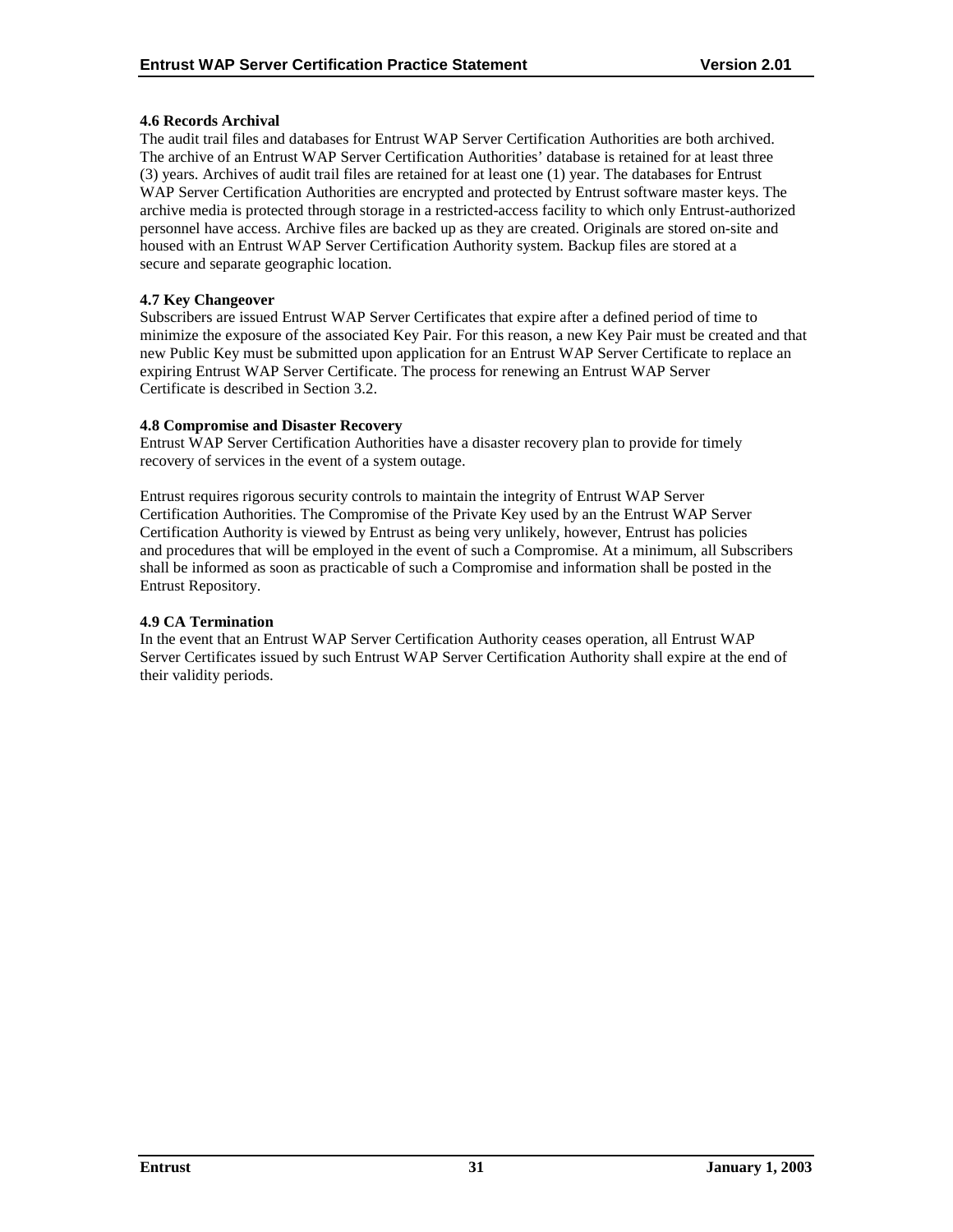## <span id="page-36-0"></span>**5. Physical, Procedural, and Personnel Security Controls**

## **5.1 Physical Controls**

Entrust/Authoritψ software is used as the software component of the Entrust WAP Server Certification Authorities. The hardware and software for an Entrust WAP Server Certification Authority is located in a secure facility with physical security and access control procedures that meet or exceed industry standards. The room containing the Entrust/Authority software is designated a two (2) person zone, and controls are used to prevent a person from being in the room alone. Alarm systems are used to notify security personnel of any violation of the rules for access to an Entrust WAP Server Certification Authority.

## **5.2 Procedural Controls**

An Entrust WAP Server Certification Authority has a number of trusted roles for sensitive operations of the Entrust WAP Server Certification Authority software. To gain access to the Entrust/Authority software used in an Entrust WAP Server Certification Authority, operational personnel must undergo background investigations. Certification Authority operations related to adding administrative personnel or changing Entrust WAP Server Certification Authority policy settings require more than one (1) person to perform the operation.

## **5.3 Personnel Controls**

Operational personnel for an Entrust WAP Server Certification Authority will not be assigned other responsibilities that conflict with their operational responsibilities for the Entrust WAP Server Certification Authority. The privileges assigned to operational personnel for an Entrust WAP Server Certification Authority will be limited to the minimum required to carry out their assigned duties.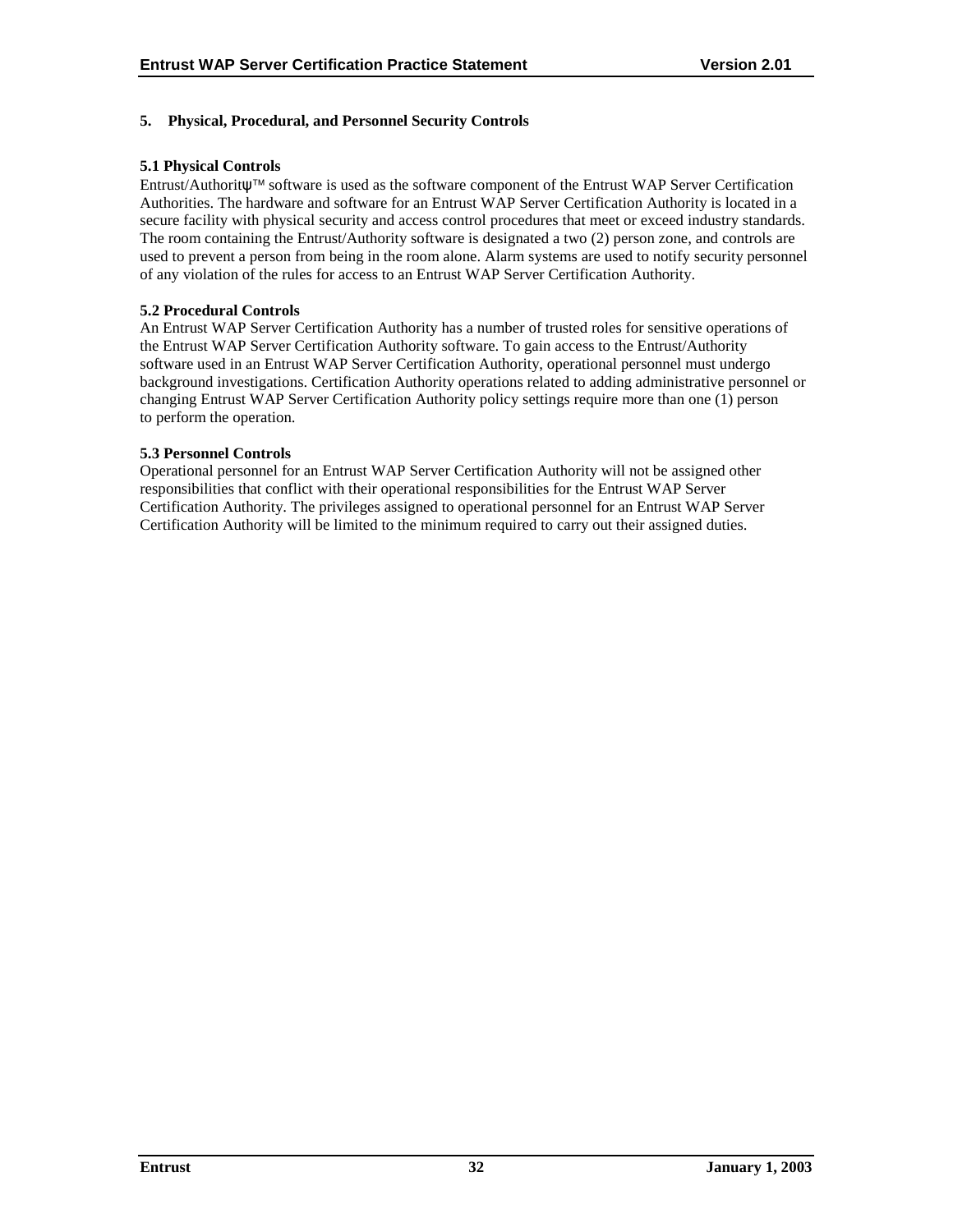## <span id="page-37-0"></span>**6. Technical Security Controls**

#### **6.1 Key Pair Generation and Installation**

#### **6.1.1 Key Pair Generation**

The signing Key Pair for an Entrust WAP Server Certification Authority is created during the initial start up of the Entrust/Master Control application and is protected by the master key for such Entrust WAP Server Certification Authority. Hardware key generation is used which is compliant to at least FIPS 140-1 level 3.

## **6.1.2 Private Key Delivery to Entity**

Not applicable.

## **6.1.3 Public Key Delivery to Certificate Issuer**

The Public Key to be included in an Entrust WAP Server Certificate is delivered to Entrust WAP Server Certification Authorities in a Certificate Signing Request (CSR) as part of the Entrust WAP Server Certificate Application process.

## **6.1.4 CA Public Key Delivery to Users**

The Public-Key Certificate for Entrust WAP Server Certification Authorities is self-signed.

## **6.1.5 Key Sizes**

The WAP server key sizes are determined by the Subscriber's software.

## **6.1.6 Public-Key Parameters Generation**

The Subscriber Wireless Application Protocol server software controls which Public-Key parameters are used.

#### **6.1.7 Parameter Quality Checking**

The quality of the Public-Key parameters is governed by the Subscriber Wireless Application Protocol server software that generates the parameters. Neither Entrust nor any independent third-party Registration Authority operating under an Entrust WAP Server Certification Authority, nor any Resellers or Co-marketers, or any subcontractors, distributors, agents, suppliers, employees, or directors of any of the foregoing make any representations or provide any representations, warranties or conditions whatsoever about the quality of the Public Key contained in an Entrust WAP Server Certificate.

#### **6.1.8 Hardware/Software Key Generation**

The method for generating the Subscriber's Key Pair associated with an Entrust WAP Server Certificate is solely under the control of the Subscriber, and neither Entrust nor any independent third-party Registration Authority operating under an Entrust WAP Server Certification Authority, nor any Resellers or Co-marketers, or any subcontractors, distributors, agents, suppliers, employees, or directors of any of the foregoing shall have any responsibility or liability whatsoever for the generation of the Subscriber's Key Pair.

#### **6.1.9 Key Usage Purposes**

Version 1.1 of the WTLS Specification as published by the Wireless Application Protocol Forum Ltd. does not provide for key usage. Subscribers shall only use Entrust WAP Server Certificates for Wireless Application Protocol servers. Subscribers shall not use Entrust WAP Server Certificates to sign other Certificates.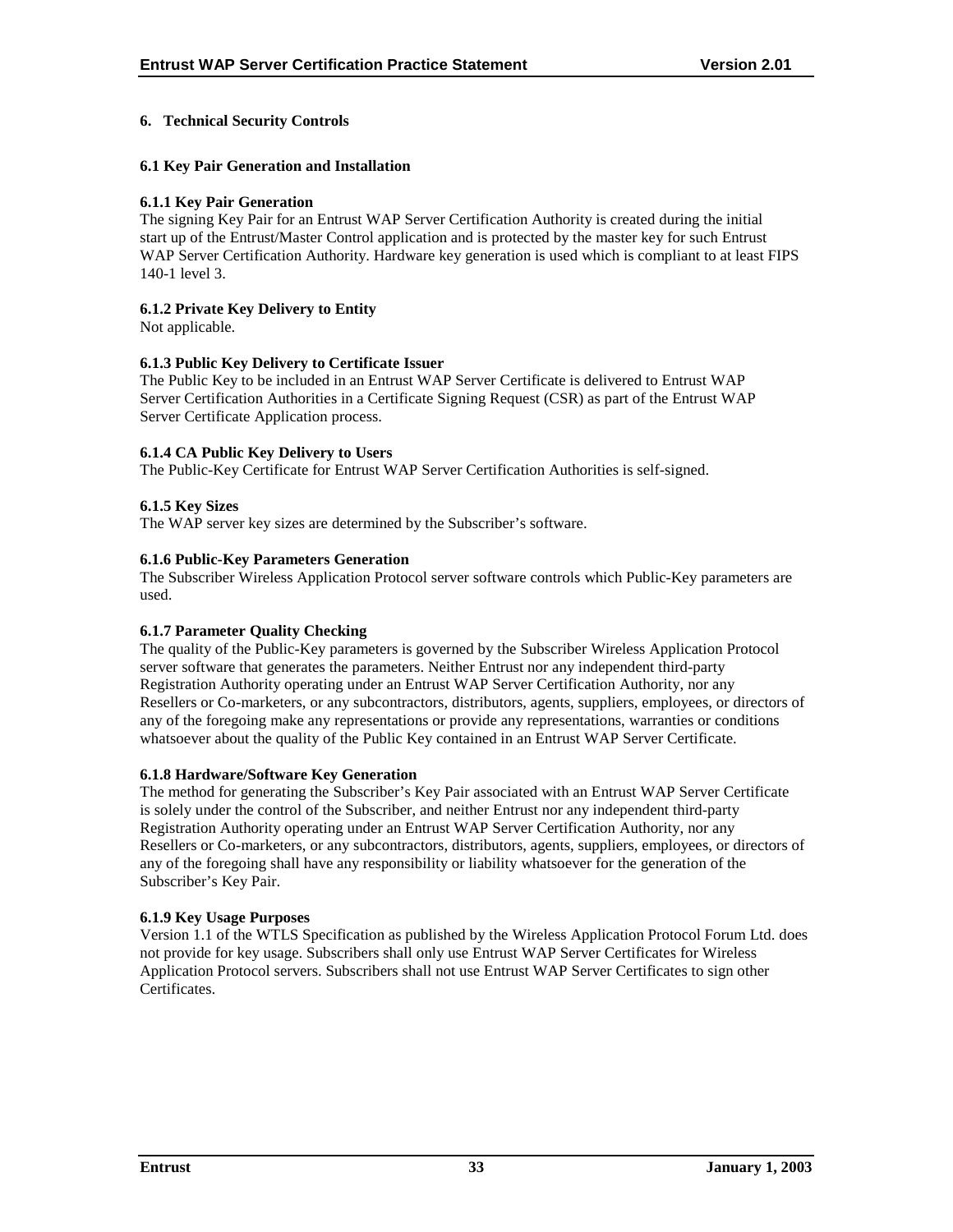## <span id="page-38-0"></span>**6.2 Private Key Protection**

The Entrust WAP Server Certification Authorities use Entrust/Authority software in conjunction with hardware certified to FIPS 140-1 level 3 to protect the Entrust WAP Server Certification Authorities' Private Keys. Subscribers are responsible for protecting the Private Key associated with the Public Key in the Subscriber's Entrust WAP Server Certificate. Entrust does not escrow the Entrust WAP Server Certification Authorities' Private Keys.

#### **6.3 Other Aspects of Key Pair Management**

No stipulation.

#### **6.4 Activation Data**

No stipulation.

#### **6.5 Computer Security Controls**

The workstations on which the Entrust WAP Server Certification Authorities operate are physically secured as described in Section 5.1 of this Entrust WAP Server Certification Practice Statement. The operating systems on the workstations on which the Entrust WAP Server Certification Authorities operate enforce identification and authentication of users. Access to Entrust/Authority software databases and audit trails is restricted as described in this Entrust WAP Server Certification Practice Statement. All operational personnel that are authorized to have access to the Entrust WAP Server Certification Authorities are required to use hardware tokens in conjunction with a PIN to gain access to the physical room that contains the Entrust/Authority software being used for the Entrust WAP Server Certification Authorities.

## **6.6 Life Cycle Technical Controls**

The efficacy and appropriateness of the security settings described in this Entrust WAP Server Certification Practice Statement are reviewed on a yearly basis. A risk and threat assessment will be performed to determine if key lengths need to be increased or operational procedures modified from time to time to maintain system security.

#### **6.7 Network Security Controls**

Remote access to Entrust/Authority software via the Entrust/Admin software interface is secured using the security features of the Secure Exchange Protocol and Entrust/Session software.

#### **6.8 Cryptographic Module Engineering Controls**

The Entrust/Authority software cryptographic module is designed to conform to FIPS 140-1 level 1 requirements. Optional hardware tokens may be used to generate Key Pairs that may conform with higher levels of FIPS validation, but which must at least conform to level 1.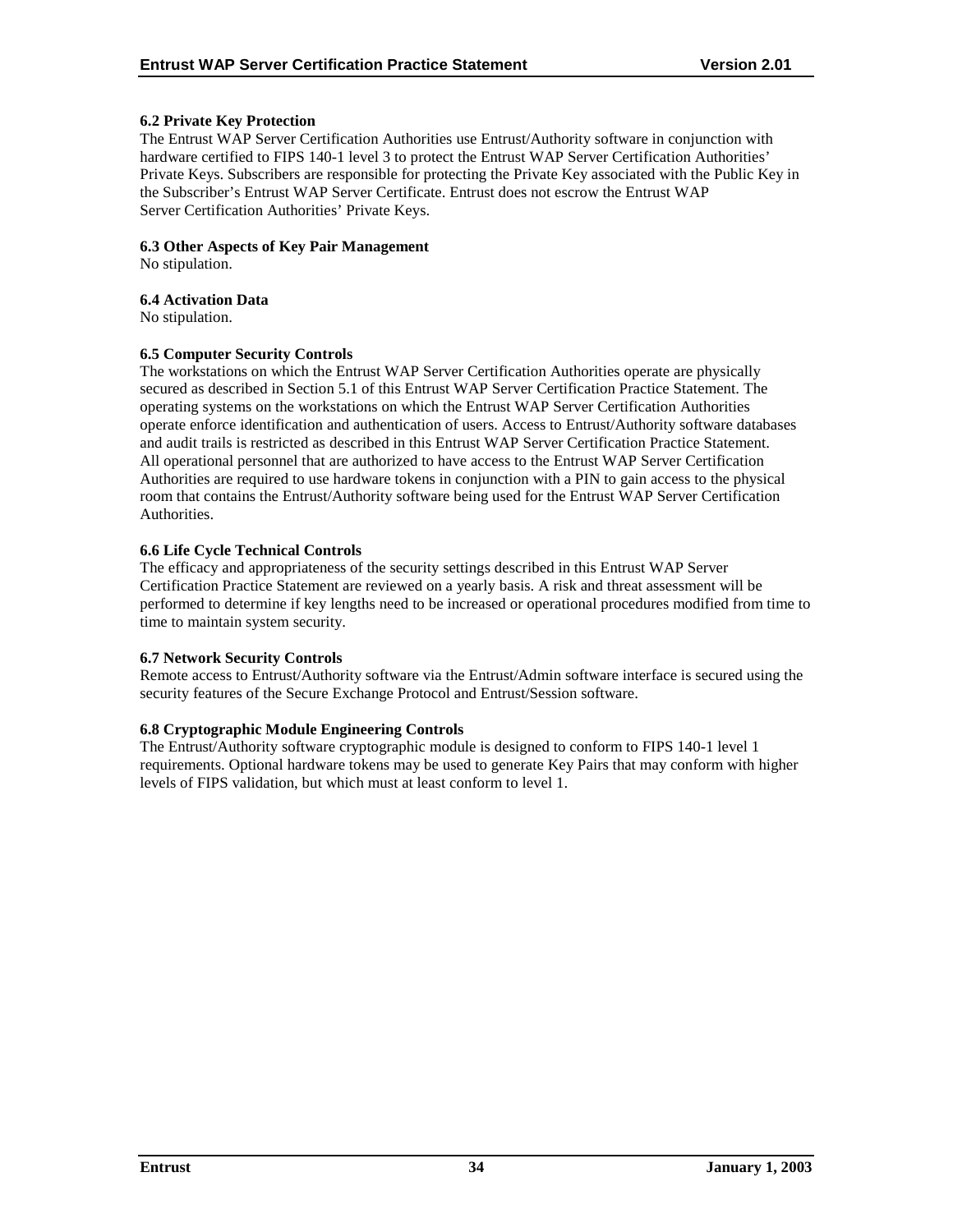## <span id="page-39-0"></span>**7. Certificate and CRL Profiles**

## **7.1 Certificate Profile**

The profile for the Entrust WAP Server Certificates issued by an Entrust WAP Server Certification Authority conform to the specifications for the Wireless Transport Layer Security protocol.

#### **7.2 CRL Profile**

No stipulation. Revocation of Certificates is not supported by Version 1.1 of the WTLS Specification as published by the Wireless Application Protocol Forum Ltd.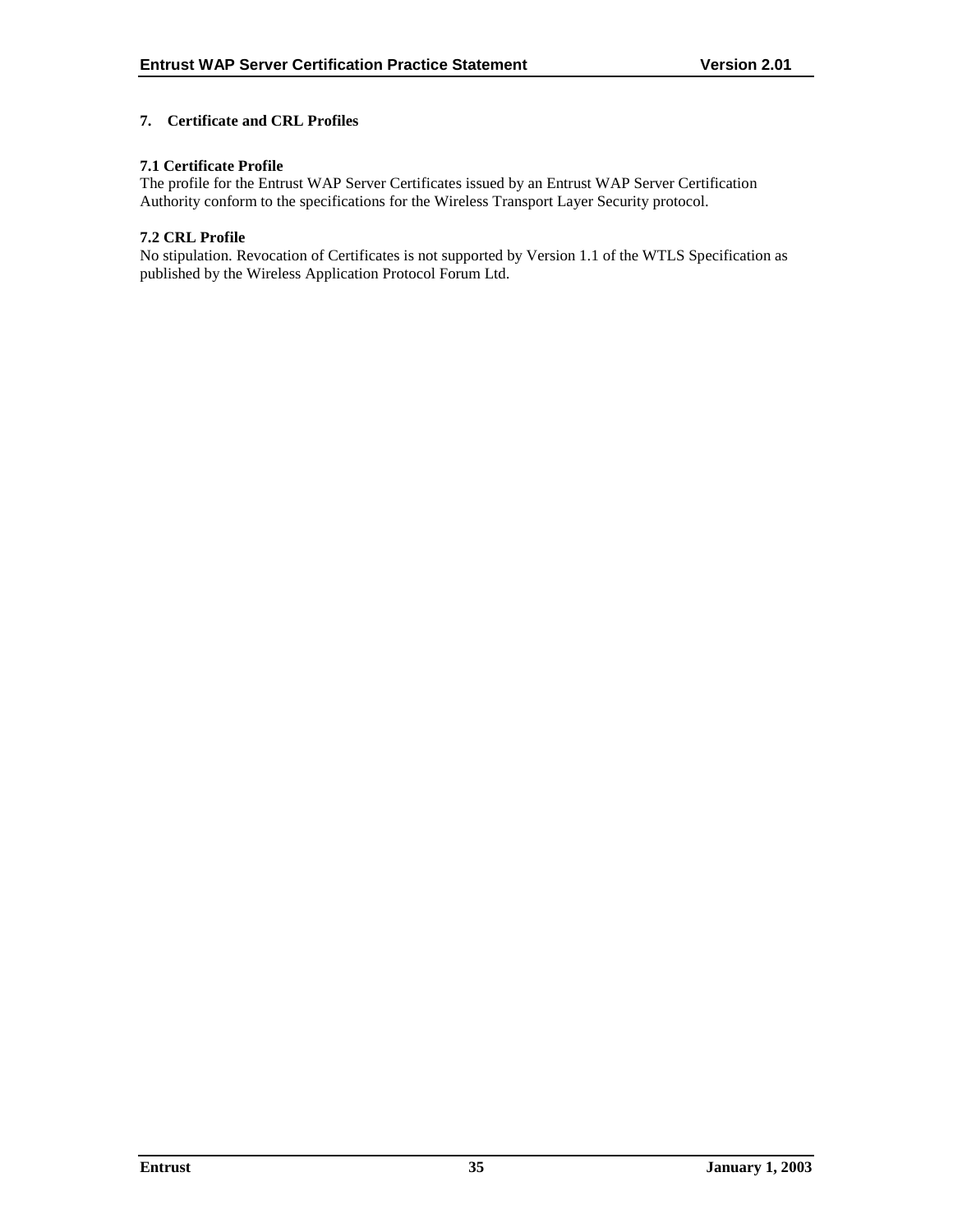## <span id="page-40-0"></span>**8. Specification Administration**

#### **8.1 Contact Information**

Director Operations, Entrust Certificate Services Entrust Limited 1000 Innovation Drive Ottawa, Ontario K2K 3E7

Tel: (613) 270-3157 Email: [entrust.OA@entrust.net](mailto:entrust.OA@entrust.net)

## **8.2 Specification Change Procedures**

Entrust may, in its discretion, modify the Entrust WAP Server Certification Practice Statement and the terms and conditions contained herein from time to time. Modifications to the Entrust WAP Server Certification Practice Statement that, in the judgment of Entrust, will have little or no impact on Applicants, Subscribers, and Relying Parties, may be made with no change to the Entrust WAP Server Certification Practice Statement version number and no notification to Applicants, Subscribers, and Relying Parties. Such changes shall become effective immediately upon publication in the Entrust Repository.

Modifications to the Entrust WAP Server Certification Practice Statement that, in the judgment of Entrust may have a significant impact on Applicants, Subscribers, and Relying Parties, shall be published in the Entrust Repository and shall become effective fifteen (15) days after publication in the Entrust Repository unless Entrust withdraws such modified Entrust WAP Server Certification Practice Statement prior to such effective date. In the event that Entrust makes a significant modification to Entrust WAP Server Certification Practice Statement, the version number of the Entrust WAP Server Certification Practice Statement shall be updated accordingly. Unless a Subscriber ceases to use and removes such Subscriber's Entrust WAP Server Certificate(s) prior to the date on which an updated version of the Entrust WAP Server Certification Practice Statement becomes effective, such Subscriber shall be deemed to have consented to the terms and conditions of such updated version of the Entrust WAP Server Certification Practice Statement and shall be bound by the terms and conditions of such updated version of the Entrust WAP Server Certification Practice Statement.

#### **8.3 Publication and Notification Policies**

Prior to major changes to this Entrust WAP Server Certification Practice Statement, notification of the upcoming changes will be posted in the Entrust Repository.

#### **8.4 CPS Approval Procedures**

This Entrust WAP Server Certification Practice Statement and any subsequent changes shall be approved by the Entrust Policy Authority.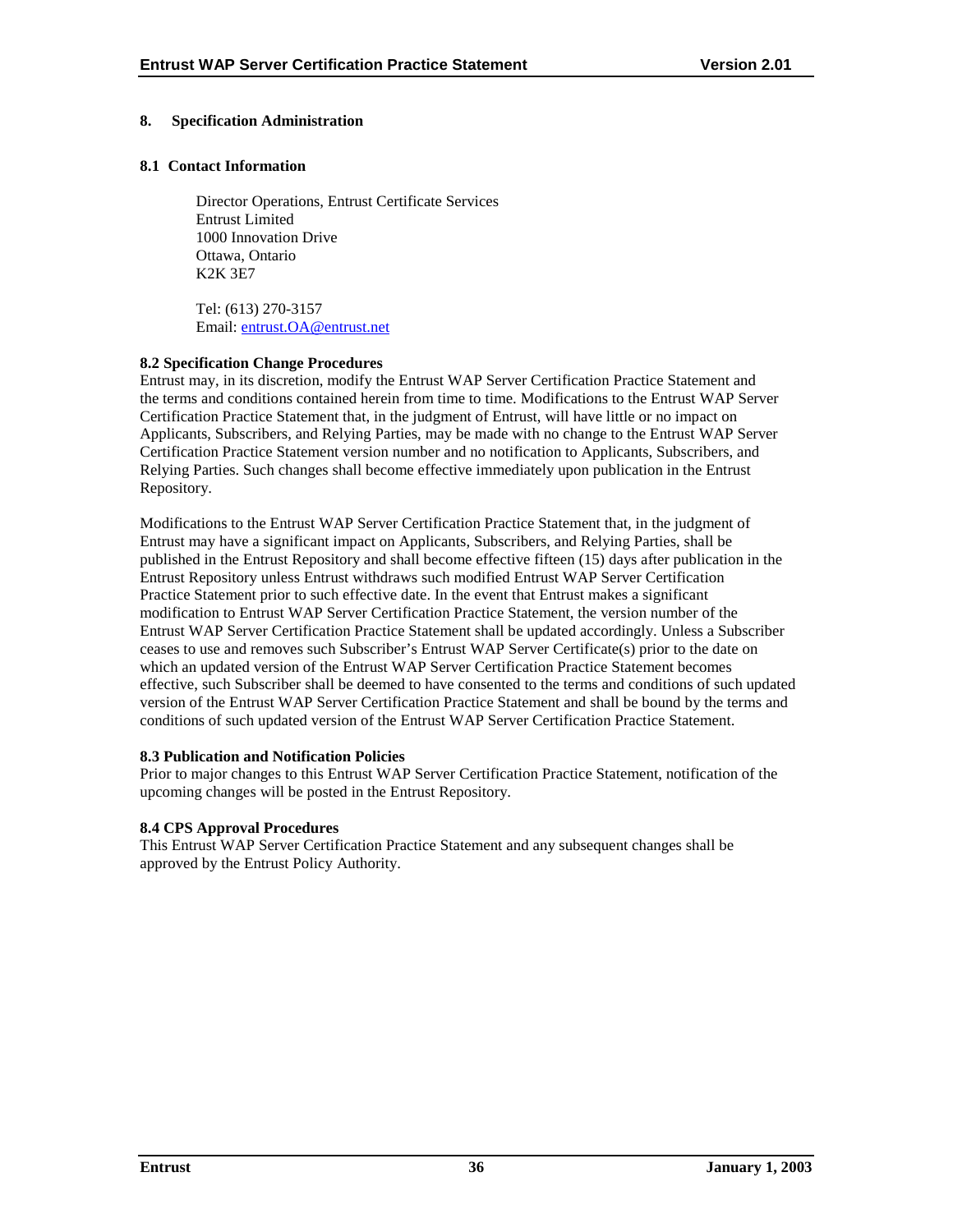## <span id="page-41-0"></span>**9. Acronyms**

- CA Certification Authority
- CPS Certification Practice Statement
- CRL Certificate Revocation List
- CSR Certificate Signing Request
- DN Distinguished Name
- DNS Domain Name Server
- DSA Digital Signature Algorithm
- HTTP Hypertext Transfer Protocol
- IETF Internet Engineering Task Force
- ITU-T International Telecommunication Union Telecommunication Standardization Sector
- MAC Message Authentication Code
- OA Operational Authority
- OID Object Identifier
- PA Policy Authority
- PIN Personal Identification Number
- PKI Public-Key Infrastructure
- RA Registration Authority
- RDN Relative Distinguished Name
- RFC Request for Comment
- SEP Secure Exchange Protocol
- SSL Secure Sockets Layer
- TLS Transport Layer Security
- URL Universal Resource Locator
- WAP Wireless Application Protocol
- WTLS Wireless Transport Layer Security
- WWW World-Wide Web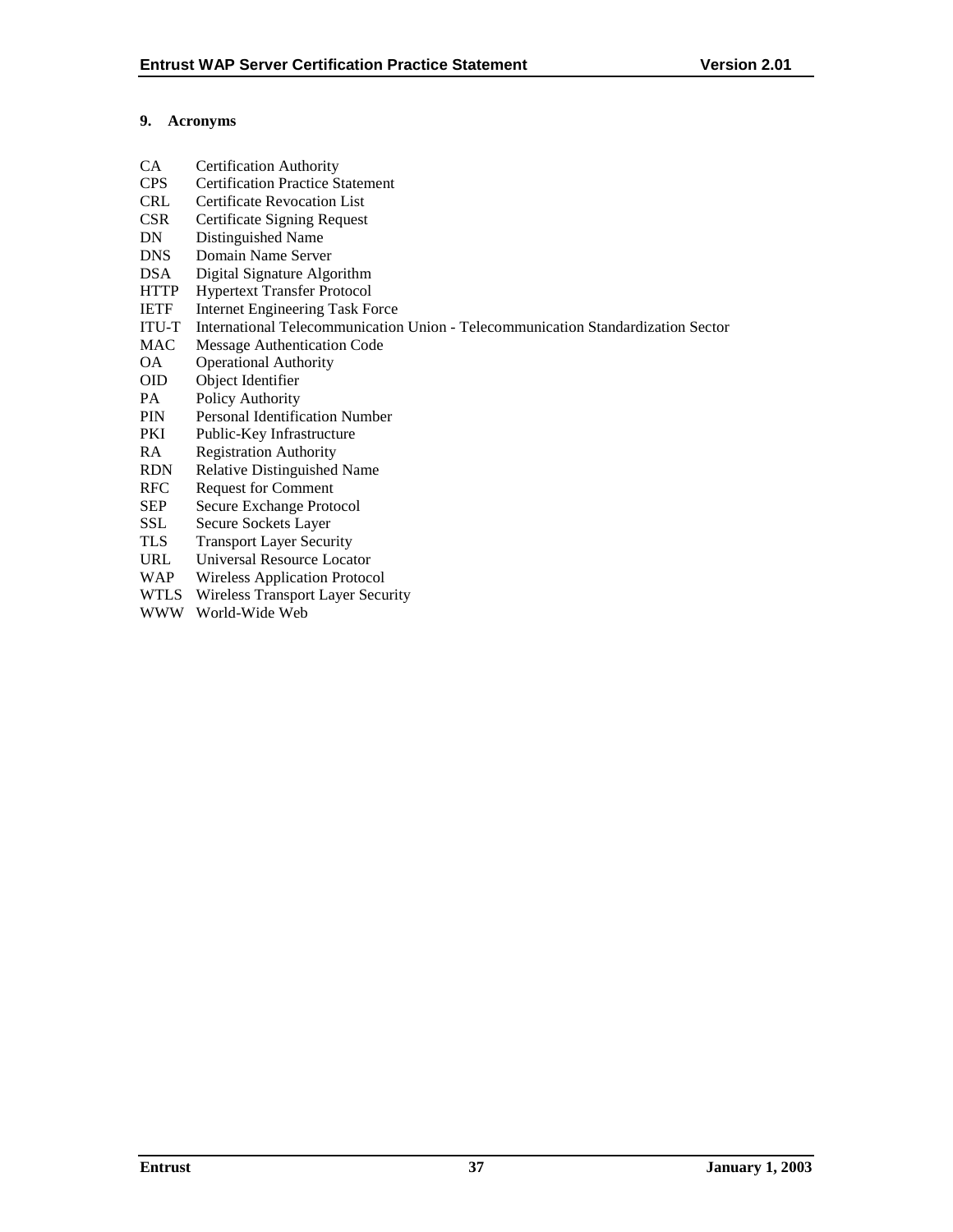## <span id="page-42-0"></span>**10. Definitions**

**Affiliate:** means Entrust Technologies Inc., and any corporation or other entity that Entrust Technologies Inc. directly or indirectly controls. In this context, a party "controls" a corporation or another entity if it directly or indirectly owns or controls fifty percent (50%) or more of the voting rights for the board of directors or other mechanism of control.

**Applicant:** means a person, entity, or organization applying for an Entrust WAP Server Certificate, but which has not yet been issued an Entrust WAP Server Certificate, or a person, entity, or organization that currently has an Entrust WAP Server Certificate or Entrust WAP Server Certificates and that is applying for renewal of such Entrust WAP Server Certificate or Entrust WAP Server Certificates or for an additional Entrust WAP Server Certificate or Entrust WAP Server Certificates.

**Business Day:** means any day, other than a Saturday, Sunday, statutory or civic holiday in the City of Ottawa, Ontario.

**Certificat**e: means a digital document that at a minimum: (a) identifies the Certification Authority issuing it, (b) names or otherwise identifies a Subject, (c) contains a Public Key of a Key Pair, (d) identifies its operational period, and (e) contains a serial number and is digitally signed by a Certification Authority.

**Certificate Revocation List:** means a time-stamped list of the serial numbers of revoked Certificates that has been digitally signed by a Certification Authority.

**Certification Authority:** means an entity or organization that (i) creates and digitally signs Certificates that contain among other things a Subject's Public Key and other information that is intended to identify the Subject, (ii) makes Certificates available to facilitate communication with the Subject identified in the Certificate, and (iii) if supported, creates and digitally signs Certificate Revocation Lists containing information about Certificates that have been revoked and which should no longer be used or relied upon.

**Certification Practice Statement:** means a statement of the practices that a Certification Authority uses in issuing, managing, revoking, renewing, and providing access to Certificates, and the terms and conditions under which the Certification Authority makes such services available.

**Co-marketers:** means any person, entity, or organization that has been granted by Entrust or a Registration Authority operating under an Entrust WAP Server Certification Authority the right to promote Entrust WAP Server Certificates.

**Compromise:** means a suspected or actual loss, disclosure, or loss of control over sensitive information or data.

**CPS:** see Certification Practice Statement.

**CRL:** see Certificate Revocation List.

**Entrust:** means Entrust Limited.

**Entrust.net:** means Entrust Limited.

**Entrust Operational Authority:** means those personnel who work for or on behalf of Entrust and who are responsible for the operation of the Entrust WAP Server Certification Authorities.

**Entrust Policy Authority:** means those personnel who work for or on behalf of Entrust and who are responsible for determining the policies and procedures that govern the operation of the Entrust WAP Server Certification Authorities.

**Entrust Repository:** means a collection of databases and web sites that contain information about Entrust WAP Server Certificates and services provided by Entrust in respect to Entrust WAP Server Certificates, including among other things, the types of Entrust WAP Server Certificates issued by the Entrust WAP Server Certification Authorities, the services provided by Entrust in respect to Entrust WAP Server Certificates, the fees charged by Entrust for Entrust WAP Server Certificates and for the services provided by Entrust in respect to Entrust WAP Server Certificates, the Entrust WAP Server Certification Practice Statement, and other information and agreements that are intended to govern the use of Entrust WAP Server Certificates.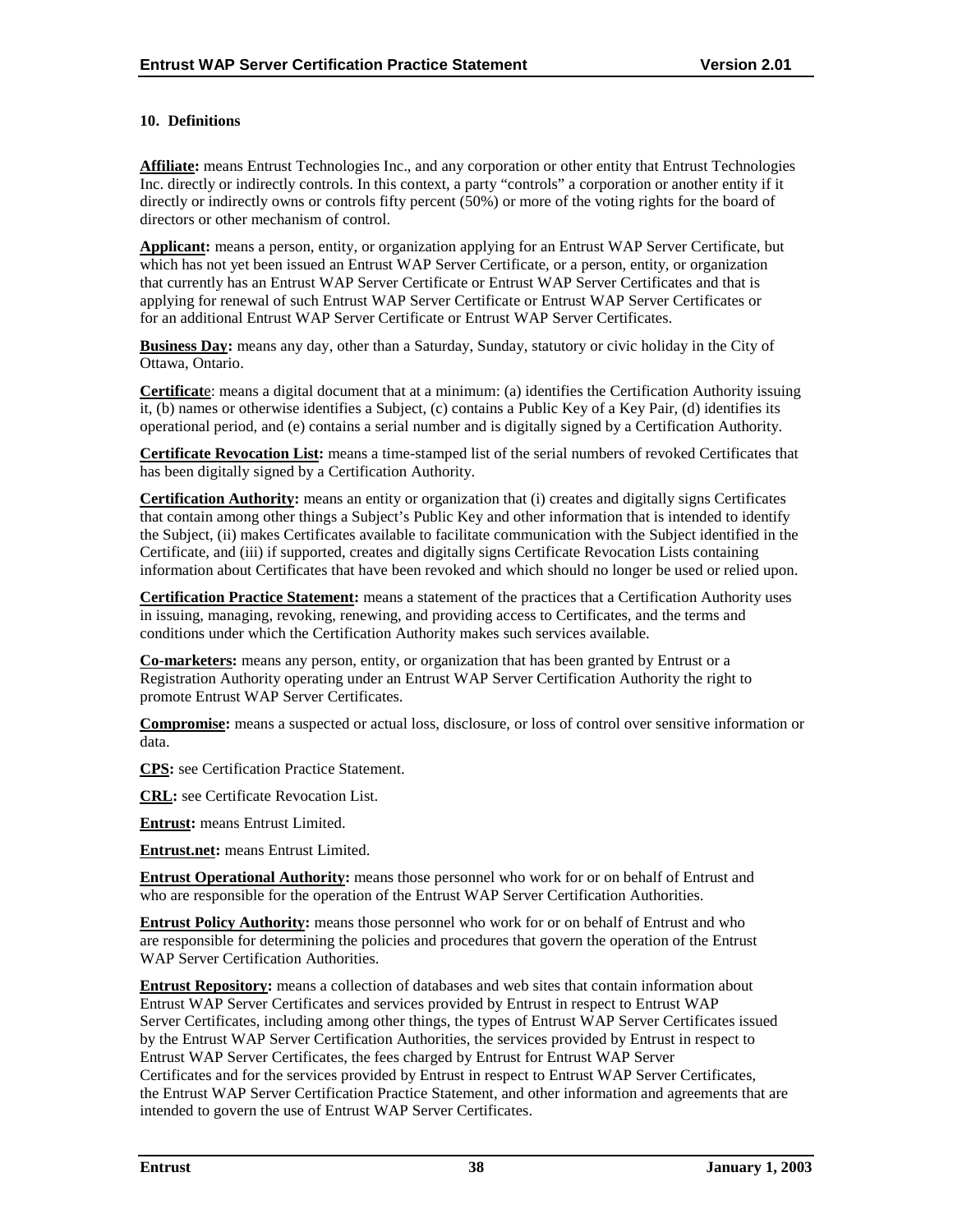**Entrust WAP CA:** see Entrust WAP Server Certification Authority.

**Entrust WAP Server Certificate:** means a WTLS Certificate issued by an Entrust WAP Server Certification Authority for use on Wireless Application Protocol servers.

**Entrust WAP Server Certificate Application:** means the form and application information requested by a Registration Authority operating under an Entrust WAP Server Certification Authority and submitted by an Applicant when applying for the issuance of an Entrust WAP Server Certificate.

**Entrust WAP Server Certification Authority:** means a Certification Authority operated by or on behalf of Entrust for the purpose of issuing and renewing Entrust WAP Server Certificates.

**Entrust WAP Server Certification Practice Statement:** means this document.

**Entrust WAP CPS:** See Entrust WAP Server Certification Practice Statement.

**FIPS:** means the Federal Information Processing Standards. These are U.S. Federal standards that prescribe specific performance requirements, practices, formats, communication protocols, and other requirements for hardware, software, data, and telecommunications operation.

**IETF:** means the Internet Engineering Task Force. The Internet Engineering Task Force is an international community of network designers, operators, vendors, and researchers concerned with the evolution of the Internet architecture and the efficient operation of the Internet.

**Key Pair:** means two mathematically related cryptographic keys, having the properties that (i) one key can be used to encrypt a message that can only be decrypted using the other key, and (ii) even knowing one key, it is believed to be computationally infeasible to discover the other key.

**Object Identifier:** means a specially-formatted sequence of numbers that is registered in accordance with internationally-recognized procedures for object identifier registration.

**OID:** see Object Identifier.

**Operational Period:** means, with respect to a Certificate, the period of its validity. The Operational Period would typically begin on the date the Certificate is issued (or such later date as specified in the Certificate), and ends on the date and time it expires as noted in the Certificate.

**PKIX:** means an IETF Working Group developing technical specifications for PKI components based on X.509 Version 3 Certificates.

**Private Key:** means the key of a Key Pair used to decrypt an encrypted message. This key must be kept secret.

**Public Key:** means the key of a Key Pair used to encrypt a message. The Public Key can be made freely available to anyone who may want to send encrypted messages to the holder of the Private Key of the Key Pair. The Public Key is usually made publicly available in a Certificate issued by a Certification Authority and is often obtained by accessing a repository or database. A Public Key is used to encrypt a message that can only be decrypted by the holder of the corresponding Private Key.

**RA:** see Registration Authority.

**Registration Authority:** means an entity that performs two functions: (1) the receipt of information from a Subject to be named in a Certificate, and (2) the performance of limited verification of information provided by the Subject against information available in certain third-party databases. In the event that the information provided by a Subject corresponds to the information in such third-party databases a Registration Authority may send a request to a Certification Authority requesting that the Certification Authority generate, digitally sign, and issue a Certificate containing the information verified by the Registration Authority.

**Relying Party:** means a person, entity, or organization that relies on or uses an Entrust WAP Server Certificate and/or any other information provided in a Repository under an Entrust WAP Server Certification Authority to obtain and confirm the Public Key and identity of a Subscriber.